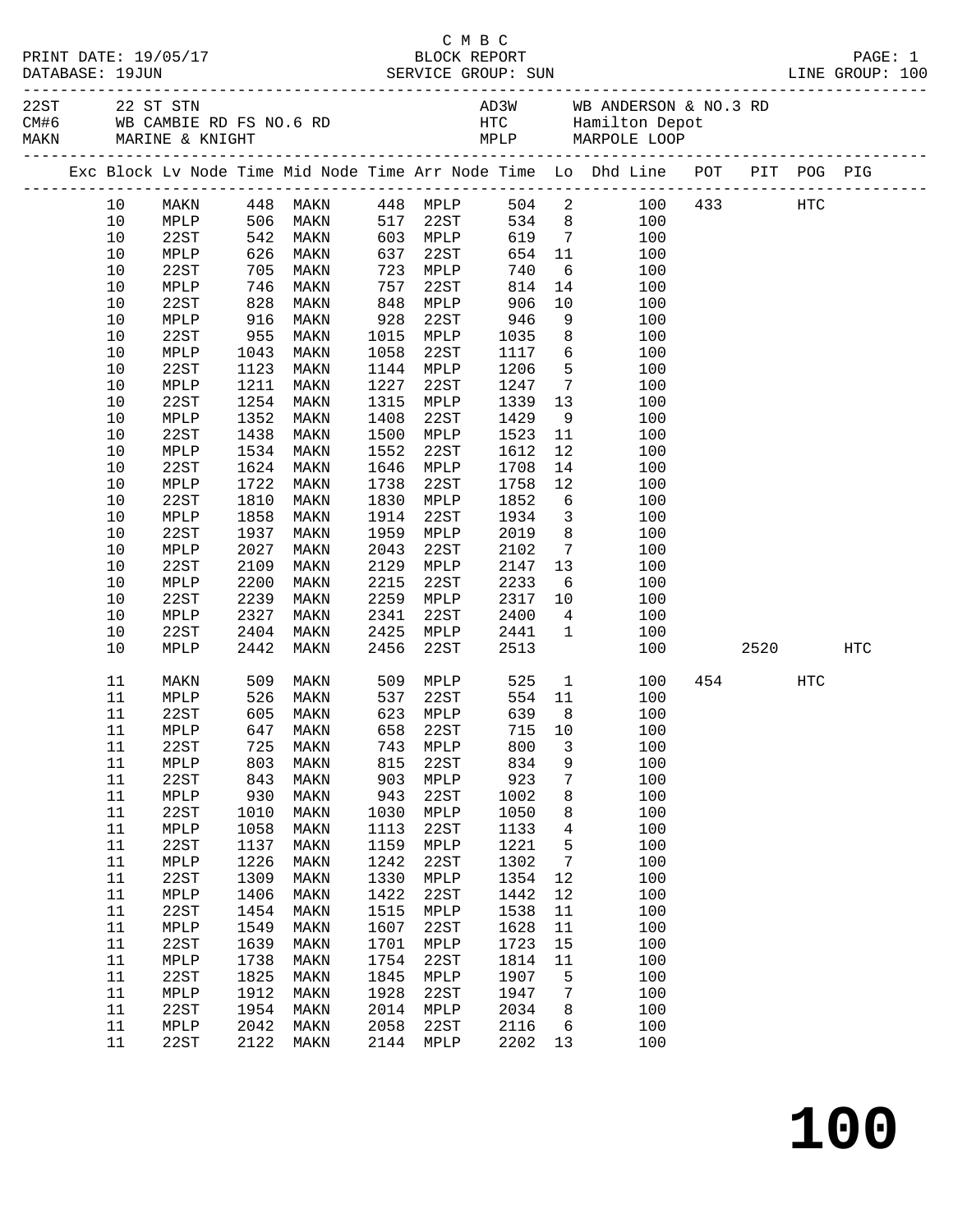PRINT DATE: 19/05/17 BLOCK REPORT PAGE: 2 DATABASE: 19JUN

### C M B C<br>BLOCK REPORT

|  | DAIABASE: 19JUN |      |     |           |      | SERVICE GROUP: SUN |      |      |                                                                |     |      |         | TINE GKOUL: TOO |  |
|--|-----------------|------|-----|-----------|------|--------------------|------|------|----------------------------------------------------------------|-----|------|---------|-----------------|--|
|  |                 |      |     |           |      |                    |      |      | Exc Block Lv Node Time Mid Node Time Arr Node Time Lo Dhd Line | POT | PIT  | POG PIG |                 |  |
|  | 11              | MPLP |     | 2215 MAKN | 2230 | 22ST               | 2248 |      | 100                                                            |     | 2255 |         | HTC.            |  |
|  | 12              | 22ST | 510 | MAKN      | 528  | MPLP               | 544  | 2    | 100                                                            | 502 |      | HTC     |                 |  |
|  | $12 \,$         | MPLP | 546 | MAKN      | 557  | 22ST               | 614  | - 11 | 100                                                            |     |      |         |                 |  |
|  | 12              | 22ST | 625 | MAKN      | 643  | MPLP               | 659  | - 8  | 100                                                            |     |      |         |                 |  |
|  |                 |      |     |           |      |                    |      |      |                                                                |     |      |         |                 |  |

| 12     | 22ST | 625  | MAKN | 643  | MPLP | 659  | 8              | 100 |      |      |               |            |  |
|--------|------|------|------|------|------|------|----------------|-----|------|------|---------------|------------|--|
| $12$   | MPLP | 707  | MAKN | 718  | 22ST | 736  | 6              | 100 |      |      |               |            |  |
| $12$   | 22ST | 742  | MAKN | 803  | MPLP | 819  | 12             | 100 |      |      |               |            |  |
| 12     | MPLP | 831  | MAKN | 843  | 22ST | 901  | 11             | 100 |      |      |               |            |  |
| $12\,$ | 22ST | 912  | MAKN | 932  | MPLP | 952  | 6              | 100 |      |      |               |            |  |
| $12$   | MPLP | 958  | MAKN | 1013 | 22ST | 1033 | 5              | 100 |      |      |               |            |  |
| 12     | 22ST | 1038 | MAKN | 1100 | MPLP | 1122 | $\overline{4}$ | 100 |      |      |               |            |  |
| $12$   | MPLP | 1126 | MAKN | 1142 | 22ST | 1201 | б              | 100 |      |      |               |            |  |
| $12\,$ | 22ST | 1207 | MAKN | 1228 | MPLP | 1250 | 6              | 100 |      |      |               |            |  |
| $12\,$ | MPLP | 1256 | MAKN | 1312 | 22ST | 1333 | 5              | 100 |      |      |               |            |  |
| 12     | 22ST | 1338 | MAKN | 1400 | MPLP | 1424 | 12             | 100 |      |      |               |            |  |
| 12     | MPLP | 1436 | MAKN | 1452 | 22ST | 1512 | 11             | 100 |      |      |               |            |  |
| 12     | 22ST | 1523 | MAKN | 1545 | MPLP | 1608 | 11             | 100 |      |      |               |            |  |
| $12\,$ | MPLP | 1619 | MAKN | 1637 | 22ST | 1657 | 13             | 100 |      |      |               |            |  |
| $1\,2$ | 22ST | 1710 | MAKN | 1731 | MPLP | 1753 | 14             | 100 |      |      |               |            |  |
| $12\,$ | MPLP | 1807 | MAKN | 1823 | 22ST | 1843 | 11             | 100 |      |      |               |            |  |
| 12     | 22ST | 1854 | MAKN | 1914 | MPLP | 1936 | 6              | 100 |      |      |               |            |  |
| $1\,2$ | MPLP | 1942 | MAKN | 1958 | 22ST | 2018 | 6              | 100 |      |      |               |            |  |
| $12\,$ | 22ST | 2024 | MAKN | 2044 | MPLP | 2104 | 8              | 100 |      |      |               |            |  |
| $12\,$ | MPLP | 2112 | MAKN | 2128 | 22ST | 2146 | 18             | 100 |      |      |               |            |  |
| $12\,$ | 22ST | 2204 | MAKN | 2226 | MPLP | 2244 | 16             | 100 |      |      |               |            |  |
| 12     | MPLP | 2300 | MAKN | 2314 | 22ST | 2331 | 5              | 100 |      |      |               |            |  |
| $12\,$ | 22ST | 2336 | MAKN | 2356 | MPLP | 2412 | 16             | 100 |      |      |               |            |  |
| $12\,$ | MPLP | 2428 | MAKN | 2439 | 22ST | 2457 | 5              | 100 |      |      |               |            |  |
| $12\,$ | 22ST | 2502 | MAKN | 2521 | MPLP | 2536 | 3              | 100 |      |      |               |            |  |
| 12     | MPLP | 2539 | MAKN | 2553 | 22ST | 2610 |                | 100 |      | 2617 |               | <b>HTC</b> |  |
|        |      |      |      |      |      |      |                |     |      |      |               |            |  |
| 13     | MAKN | 1253 | MAKN | 1253 | MPLP | 1317 | $\,8\,$        | 100 | 1238 |      | $_{\rm{HTC}}$ |            |  |
| 13     | MPLP | 1325 | MAKN | 1341 | 22ST | 1401 | 8              | 100 |      |      |               |            |  |
| 13     | 22ST | 1409 | MAKN | 1430 | MPLP | 1453 | 11             | 100 |      |      |               |            |  |
| 13     | MPLP | 1504 | MAKN | 1522 | 22ST | 1542 | 12             | 100 |      |      |               |            |  |
| 13     | 22ST | 1554 | MAKN | 1616 | MPLP | 1639 | $10$           | 100 |      |      |               |            |  |
| 13     | MPLP | 1649 | MAKN | 1707 | 22ST | 1728 | 11             | 100 |      |      |               |            |  |
| 13     | 22ST | 1739 | MAKN | 1801 | MPLP | 1823 | 10             | 100 |      |      |               |            |  |
| 13     | MPLP | 1833 | MAKN | 1849 | 22ST | 1908 | 16             | 100 |      |      |               |            |  |
| 13     | 22ST | 1924 | MAKN | 1944 | MPLP | 2004 | 8              | 100 |      |      |               |            |  |
| 13     | MPLP | 2012 | MAKN | 2028 | 22ST | 2046 | 8              | 100 |      |      |               |            |  |
| 13     | 22ST | 2054 | MAKN | 2114 | MPLP | 2132 | 14             | 100 |      |      |               |            |  |
| 13     | MPLP | 2146 | MAKN | 2201 | 22ST | 2219 |                | 100 |      | 2226 |               | <b>HTC</b> |  |
|        |      |      |      |      |      |      |                |     |      |      |               |            |  |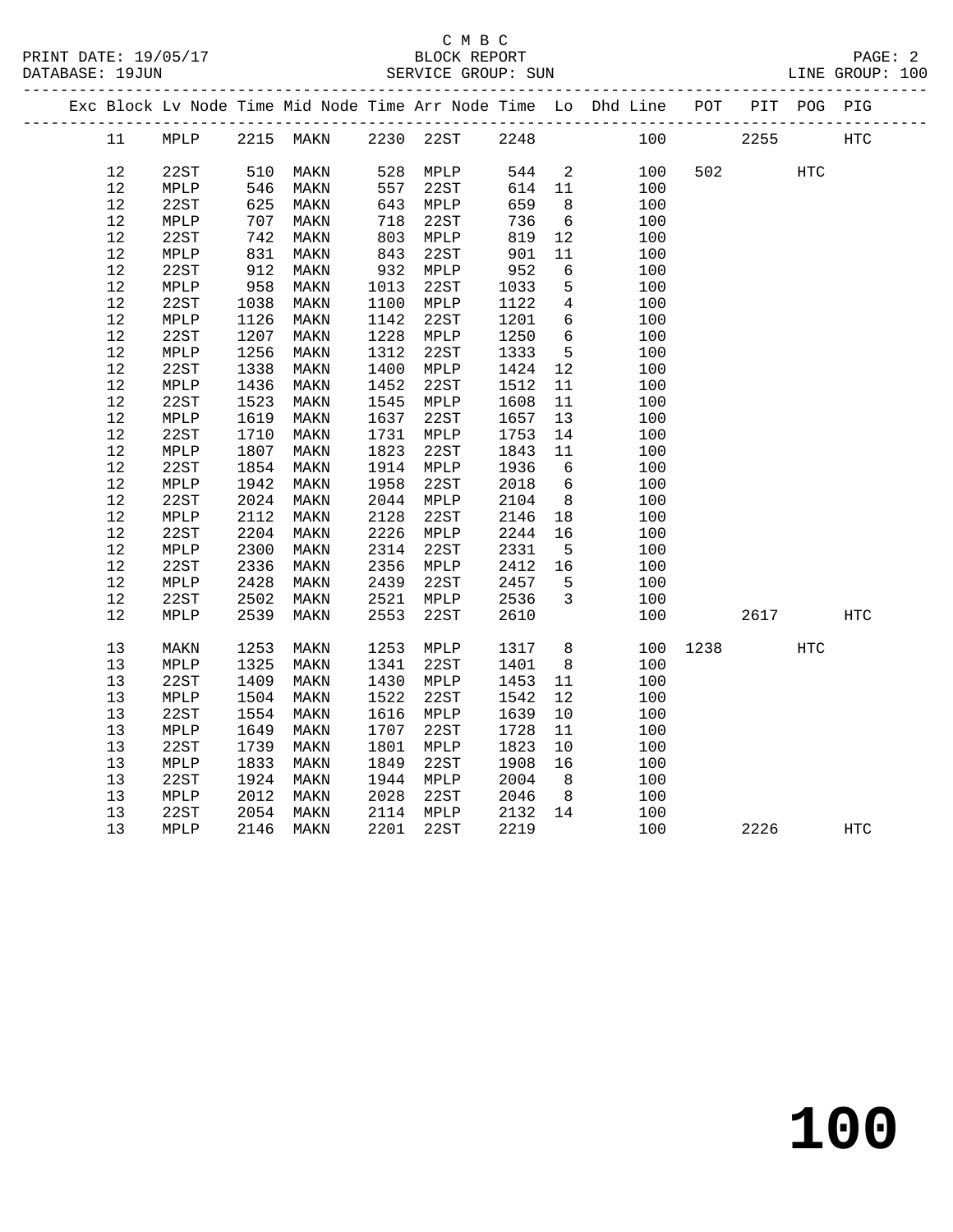### C M B C<br>BLOCK REPORT SERVICE GROUP: SUN

|          |    |              |      |          |      |          |      |                         | Exc Block Lv Node Time Mid Node Time Arr Node Time Lo Dhd Line POT |     |      | PIT POG PIG |            |  |
|----------|----|--------------|------|----------|------|----------|------|-------------------------|--------------------------------------------------------------------|-----|------|-------------|------------|--|
|          | 14 | MAKN         |      | 756 MAKN |      | 756 MPLP | 814  | $\overline{\mathbf{3}}$ | 100                                                                | 741 |      | HTC         |            |  |
|          | 14 | MPLP         | 817  | MAKN     | 829  | 22ST     | 847  | 11                      | 100                                                                |     |      |             |            |  |
|          | 14 | 22ST         | 858  | MAKN     | 918  | MPLP     | 938  | 5                       | 100                                                                |     |      |             |            |  |
|          | 14 | MPLP         | 943  | MAKN     | 958  | 22ST     | 1017 | 8                       | 100                                                                |     |      |             |            |  |
|          | 14 | 22ST         | 1025 | MAKN     | 1045 | MPLP     | 1105 | 6                       | 100                                                                |     |      |             |            |  |
|          | 14 | MPLP         | 1111 | MAKN     | 1127 | 22ST     | 1146 | $7\phantom{.0}$         | 100                                                                |     |      |             |            |  |
|          | 14 | 22ST         | 1153 | MAKN     | 1214 | MPLP     | 1236 | $5^{\circ}$             | 100                                                                |     |      |             |            |  |
|          | 14 | MPLP         | 1241 | MAKN     | 1257 | 22ST     | 1317 | $7\overline{ }$         | 100                                                                |     |      |             |            |  |
|          | 14 | 22ST         | 1324 | MAKN     | 1345 | MPLP     | 1409 | 12                      | 100                                                                |     |      |             |            |  |
|          | 14 | MPLP         | 1421 | MAKN     | 1437 | 22ST     | 1457 | 12                      | 100                                                                |     |      |             |            |  |
|          | 14 | 22ST         | 1509 | MAKN     | 1530 | MPLP     | 1553 | 11                      | 100                                                                |     |      |             |            |  |
|          | 14 | MPLP         | 1604 | MAKN     | 1622 | 22ST     | 1642 | 12                      | 100                                                                |     |      |             |            |  |
|          | 14 | 22ST         | 1654 | MAKN     | 1716 | MPLP     | 1738 | 14                      | 100                                                                |     |      |             |            |  |
|          | 14 | MPLP         | 1752 | MAKN     | 1808 | 22ST     | 1829 | 9                       | 100                                                                |     |      |             |            |  |
|          | 14 | 22ST         | 1838 | MAKN     | 1900 | MPLP     | 1922 | 5                       | 100                                                                |     |      |             |            |  |
|          | 14 | MPLP         | 1927 | MAKN     | 1943 | 22ST     | 2002 | $7\phantom{.0}$         | 100                                                                |     |      |             |            |  |
|          | 14 | 22ST         | 2009 | MAKN     | 2029 | MPLP     | 2049 | 8                       | 100                                                                |     |      |             |            |  |
|          | 14 | MPLP         | 2057 | MAKN     | 2113 | 22ST     | 2131 | 13                      | 100                                                                |     |      |             |            |  |
|          | 14 | 22ST         | 2144 | MAKN     | 2204 | MPLP     | 2222 | 8                       | 100                                                                |     |      |             |            |  |
|          | 14 | MPLP         | 2230 | MAKN     | 2245 | 22ST     | 2304 | $\overline{4}$          | 100                                                                |     |      |             |            |  |
|          | 14 | 22ST         | 2308 | MAKN     | 2329 | MPLP     | 2345 | 12                      | 100                                                                |     |      |             |            |  |
|          | 14 | MPLP         | 2357 | MAKN     | 2411 | 22ST     | 2428 | 6                       | 100                                                                |     |      |             |            |  |
|          | 14 | 22ST         | 2434 | MAKN     | 2453 | MPLP     | 2509 | $\mathbf{3}$            | 100                                                                |     |      |             |            |  |
| $#CA$ 14 |    | ${\tt MPLP}$ | 2512 | MAKN     | 2526 | 22ST     | 2543 |                         | 100                                                                |     | 2550 |             | HTC        |  |
| CA 14    |    | MPLP         | 2512 | MAKN     | 2526 | 22ST     | 2543 | 7                       | 100                                                                |     |      |             |            |  |
| CA 14    |    | 22ST         | 2550 | CM#6     | 2606 | AD3W     | 2623 |                         | 410                                                                |     | 2648 |             | <b>HTC</b> |  |
|          | 15 | 22ST         | 813  | MAKN     | 833  | MPLP     | 851  | 10                      | 100                                                                | 805 |      | HTC         |            |  |
|          | 15 | MPLP         | 901  | MAKN     | 913  | 22ST     | 932  | 9                       | 100                                                                |     |      |             |            |  |
|          | 15 | 22ST         | 941  | MAKN     | 1001 | MPLP     | 1021 | $7\phantom{.0}$         | 100                                                                |     |      |             |            |  |
|          | 15 | MPLP         | 1028 | MAKN     | 1043 | 22ST     | 1102 | $7\phantom{.0}$         | 100                                                                |     |      |             |            |  |
|          | 15 | 22ST         | 1109 | MAKN     | 1129 | MPLP     | 1151 | 5                       | 100                                                                |     |      |             |            |  |
|          | 15 | MPLP         | 1156 | MAKN     | 1212 | 22ST     | 1233 | 6                       | 100                                                                |     |      |             |            |  |
|          | 15 | 22ST         | 1239 | MAKN     | 1301 | MPLP     | 1325 | 14                      | 100                                                                |     |      |             |            |  |
|          | 15 | MPLP         | 1339 | MAKN     | 1355 | 22ST     | 1415 | - 9                     | 100                                                                |     |      |             |            |  |
|          | 15 | 22ST         | 1424 | MAKN     | 1445 | MPLP     | 1508 | 11                      | 100                                                                |     |      |             |            |  |
|          | 15 | MPLP         | 1519 | MAKN     | 1537 | 22ST     | 1557 | 12                      | 100                                                                |     |      |             |            |  |
|          | 15 | 22ST         | 1609 | MAKN     | 1631 | MPLP     | 1653 | 12                      | 100                                                                |     |      |             |            |  |
|          | 15 | MPLP         | 1705 | MAKN     | 1723 | 22ST     | 1743 | 11                      | 100                                                                |     |      |             |            |  |
|          | 15 | 22ST         | 1754 | MAKN     | 1815 | MPLP     | 1837 | 9                       | 100                                                                |     |      |             |            |  |
|          | 15 | MPLP         | 1846 | MAKN     | 1902 | 22ST     | 1921 |                         | 100                                                                |     | 1928 |             | <b>HTC</b> |  |

**100**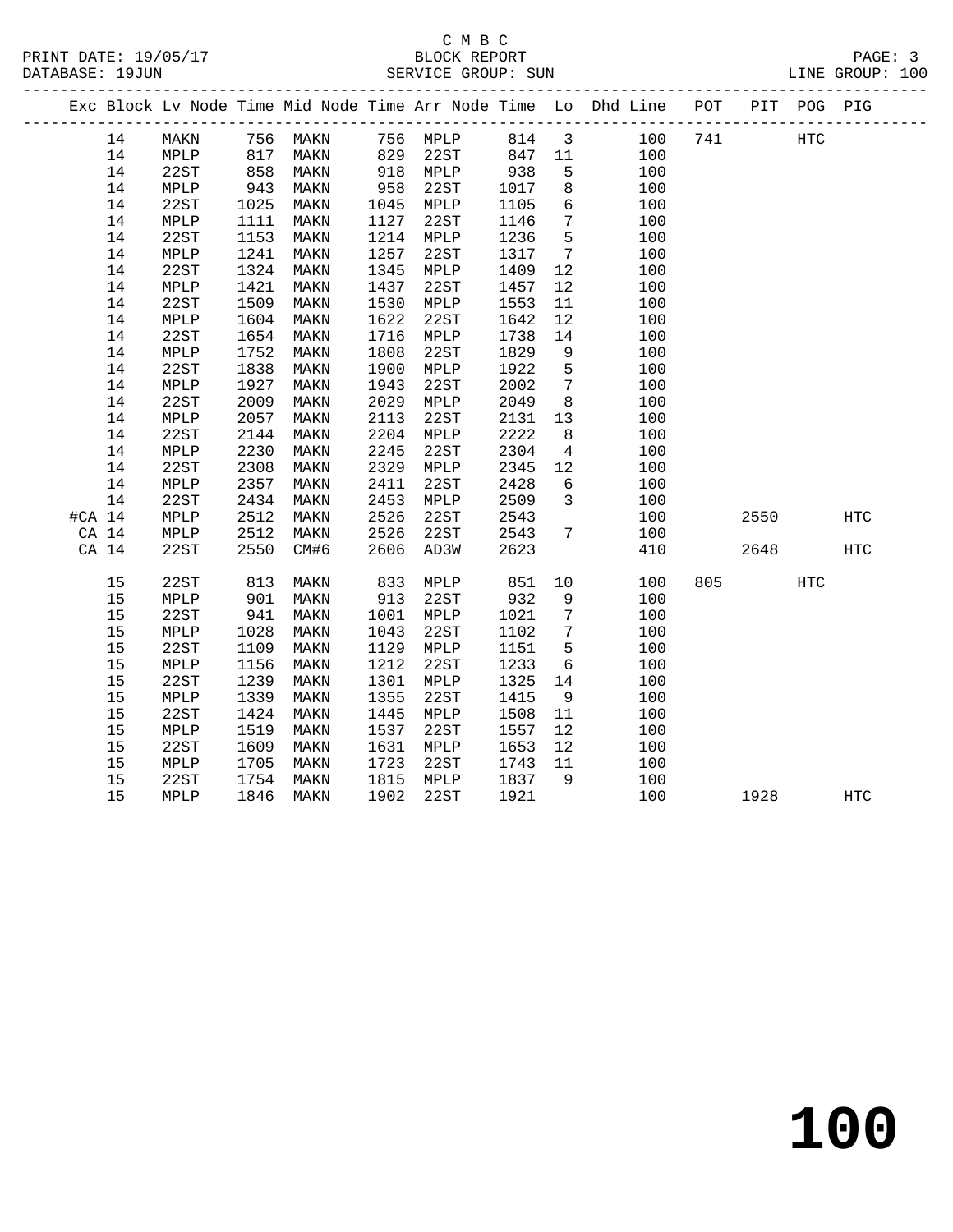# C M B C<br>BLOCK REPORT

DATABASE: 19JUN SERVICE GROUP: SUN LINE GROUP: 100

|  | DAIABASE JYJUN |      |      |      |      | SEKVICE GKOUP. SUN |      |                         |                                                                                |         | TIME GKOOR. IOO |  |
|--|----------------|------|------|------|------|--------------------|------|-------------------------|--------------------------------------------------------------------------------|---------|-----------------|--|
|  |                |      |      |      |      |                    |      |                         | Exc Block Lv Node Time Mid Node Time Arr Node Time Lo Dhd Line POT PIT POG PIG |         |                 |  |
|  | 16             | MAKN | 548  | MAKN | 548  | MPLP               | 604  |                         | 2 100                                                                          | 533 HTC |                 |  |
|  | 16             | MPLP | 606  | MAKN | 617  | 22ST               | 635  | $7\overline{ }$         | 100                                                                            |         |                 |  |
|  | 16             | 22ST | 642  | MAKN | 703  | MPLP               | 719  | 8                       | 100                                                                            |         |                 |  |
|  | 16             | MPLP | 727  | MAKN | 738  | 22ST               | 755  | $\overline{\mathbf{3}}$ | 100                                                                            |         |                 |  |
|  | 16             | 22ST | 758  | MAKN | 818  | MPLP               | 836  | 10                      | 100                                                                            |         |                 |  |
|  | 16             | MPLP | 846  | MAKN | 858  | 22ST               | 916  | 10                      | 100                                                                            |         |                 |  |
|  | 16             | 22ST | 926  | MAKN | 946  | MPLP               | 1006 | 7                       | 100                                                                            |         |                 |  |
|  | 16             | MPLP | 1013 | MAKN | 1028 | 22ST               | 1047 | $7\phantom{0}$          | 100                                                                            |         |                 |  |
|  | 16             | 22ST | 1054 | MAKN | 1114 | MPLP               | 1136 | 5                       | 100                                                                            |         |                 |  |
|  | 16             | MPLP | 1141 | MAKN | 1157 | 22ST               | 1216 | 6                       | 100                                                                            |         |                 |  |
|  | 16             | 22ST | 1222 | MAKN | 1243 | MPLP               | 1307 | $\overline{3}$          | 100                                                                            |         |                 |  |
|  | 16             | MPLP | 1310 | MAKN | 1326 | 22ST               | 1346 | 8                       | 100                                                                            |         |                 |  |
|  | 16             | 22ST | 1354 | MAKN | 1415 | MPLP               | 1439 | 10                      | 100                                                                            |         |                 |  |
|  | 16             | MPLP | 1449 | MAKN | 1507 | 22ST               | 1528 | 11                      | 100                                                                            |         |                 |  |
|  | 16             | 22ST | 1539 | MAKN | 1601 | MPLP               | 1624 | 10                      | 100                                                                            |         |                 |  |
|  | 16             | MPLP | 1634 | MAKN | 1652 | 22ST               | 1712 | 13                      | 100                                                                            |         |                 |  |
|  | 16             | 22ST | 1725 | MAKN | 1746 | MPLP               | 1808 | 14                      | 100                                                                            |         |                 |  |
|  | 16             | MPLP | 1822 | MAKN | 1838 | 22ST               | 1857 | 12                      | 100                                                                            |         |                 |  |
|  | 16             | 22ST | 1909 | MAKN | 1929 | MPLP               | 1951 | 6                       | 100                                                                            |         |                 |  |
|  | 16             | MPLP | 1957 | MAKN | 2013 | 22ST               | 2031 | 6                       | 100                                                                            |         |                 |  |

16 22ST 2037 MAKN 2059 MPLP 2119 11 100

16 MPLP 2130 MAKN 2146 22ST 2205 100 2212 HTC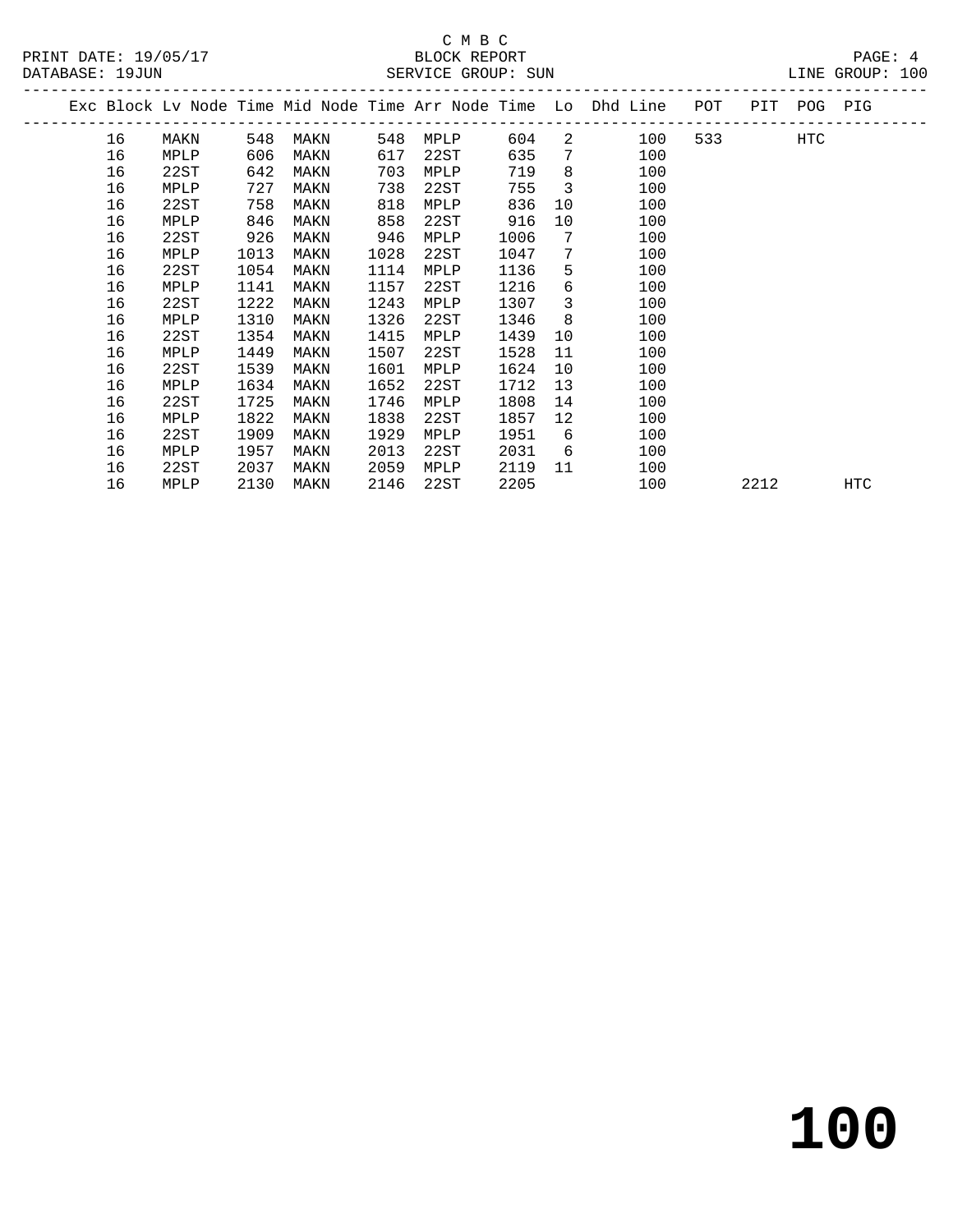|                              | DATABASE: 19JUN                                                                                                                                                                                                                                                       | PRINT DATE: 19/05/17                                                                                                                                                                                     |                                                                                                                                                                                     |                                                                                                                                                                                                                       |                                              | СМВС<br>BLOCK REPORT                                                                                                                                                         |                                                                                                                                                                              |                                                                                                                                                                                                                                                                     |                                                                                                                                                                                                                                                       |  |                   | PAGE: 5 |
|------------------------------|-----------------------------------------------------------------------------------------------------------------------------------------------------------------------------------------------------------------------------------------------------------------------|----------------------------------------------------------------------------------------------------------------------------------------------------------------------------------------------------------|-------------------------------------------------------------------------------------------------------------------------------------------------------------------------------------|-----------------------------------------------------------------------------------------------------------------------------------------------------------------------------------------------------------------------|----------------------------------------------|------------------------------------------------------------------------------------------------------------------------------------------------------------------------------|------------------------------------------------------------------------------------------------------------------------------------------------------------------------------|---------------------------------------------------------------------------------------------------------------------------------------------------------------------------------------------------------------------------------------------------------------------|-------------------------------------------------------------------------------------------------------------------------------------------------------------------------------------------------------------------------------------------------------|--|-------------------|---------|
| HOLD<br>LOST<br>NWST<br>SUST |                                                                                                                                                                                                                                                                       | 6&6N 6 AV & 6 ST<br>GIST GILMORE STATION<br>HOLDOM STATI<br>LOUGHEED STN<br>HOLDOM STATION<br>NEW WESTMINSTER STN<br>SFU SFU EXCHANGE<br>SURREY CENTRAL STATION                                          |                                                                                                                                                                                     | BCHL BURNABY CITY HALL                                                                                                                                                                                                |                                              |                                                                                                                                                                              | HODM                                                                                                                                                                         |                                                                                                                                                                                                                                                                     | 6&6S 6 AV & 6 ST<br>EDST EDMONDS STN<br>HOWE & DUNSMUIR<br>HTC Hamilton Depot<br>MTST METROTOWN STATION<br>PAST PATTERSON STN<br>SPST SPERLING STN                                                                                                    |  |                   |         |
|                              |                                                                                                                                                                                                                                                                       |                                                                                                                                                                                                          |                                                                                                                                                                                     |                                                                                                                                                                                                                       |                                              |                                                                                                                                                                              |                                                                                                                                                                              |                                                                                                                                                                                                                                                                     | Exc Block Lv Node Time Mid Node Time Arr Node Time Lo Dhd Line POT PIT POG PIG                                                                                                                                                                        |  |                   |         |
|                              | 1<br>$\mathbf{1}$<br>$\mathbf{1}$<br>$\mathbf{1}$<br>$\mathbf 1$<br>$\mathbf 1$<br>1<br>$\mathbf 1$<br>1<br>1<br>1<br>$\mathbf 1$<br>1<br>1<br>1<br>1<br>1<br>1<br>$\mathbf 1$<br>1<br>$\mathbf 1$<br>1<br>$\mathbf 1$<br>$\mathbf{1}$<br>$\mathbf 1$<br>$\mathbf{1}$ | MTST<br>SFU<br>MTST<br>LOST<br>MTST<br>SFU<br>MTST<br>LOST<br>MTST<br>SFU<br>MTST<br>EDST<br>MTST<br>LOST<br>MTST<br>SFU<br>MTST<br>EDST<br>MTST<br>EDST<br>MTST<br>EDST<br>MTST<br>EDST<br>MTST<br>LOST | 940<br>1035<br>1125<br>1219<br>1310<br>1405<br>1455<br>1551<br>1614<br>1649<br>1740<br>1835<br>1925<br>2016<br>2036<br>2106<br>2126<br>2205<br>2223<br>2307<br>2323<br>2344<br>2425 | $704$ $-1$<br>$745$ SPST<br>840 SPST 902 LOST 918<br>SPST<br>SPST<br>SPST<br>SPST<br>SPST<br>SPST<br>SPST 1515 MTST<br>SPST 1715 LOST<br>SPST<br>SPST<br>SPST 1945 MTST<br>SPST 2405 LOST 2422<br>SPST 2442 MTST 2500 | 1431<br>1902                                 | 1001 MTST<br>1059 SFU<br>1145 MTST<br>1244 LOST<br>1331 MTST<br>SFU<br>EDST<br>MTST<br>1800 MTST<br>SFU<br>EDST<br>MTST<br>EDST<br>MTST<br>EDST<br>MTST<br>EDST              | 1024<br>1116<br>1213<br>1304<br>1356<br>1449<br>1543<br>1612<br>1638<br>1734<br>1824 11<br>1921<br>2009<br>2034<br>2055<br>2124<br>2145<br>2221<br>2242<br>2321<br>MTST 2341 | 22<br>11<br>9<br>6<br>6<br>9<br>8 <sup>8</sup><br>$\overline{2}$<br>11<br>6<br>$\overline{4}$<br>$\overline{7}$<br>$\overline{\phantom{a}}^2$<br>11<br>$\overline{2}$<br>20<br>$\overline{\mathbf{2}}$<br>25<br>$\overline{\phantom{a}}$<br>$\overline{\mathbf{3}}$ | 740 5 144 642 HTC<br>828 12 144<br>110<br>110<br>144<br>144<br>110<br>110<br>$6\overline{6}$<br>144<br>144<br>119<br>119<br>110<br>110<br>144<br>144<br>119<br>119<br>119<br>119<br>119<br>119<br>119<br>119<br>$\overline{\mathbf{3}}$<br>110<br>110 |  | 2518 — 10         | HTC     |
|                              | 2<br>2<br>$\overline{\mathbf{c}}$<br>$\boldsymbol{2}$<br>2<br>$\overline{\mathbf{c}}$<br>2<br>$\boldsymbol{2}$<br>2<br>$\overline{c}$<br>2<br>$\boldsymbol{2}$<br>2<br>2<br>$\overline{\mathbf{c}}$<br>$\boldsymbol{2}$<br>$\overline{c}$<br>2<br>2<br>$\overline{2}$ | LOST<br>MTST<br>EDST<br>MTST<br>LOST<br>MTST<br>SFU<br>MTST<br>EDST<br>MTST<br>LOST<br>MTST<br>SFU<br>MTST<br>EDST<br>MTST<br>EDST<br>MTST<br>EDST<br>MTST                                               | 1001<br>1021<br>1049<br>1140<br>1235<br>1325<br>1427<br>1449<br>1519<br>1610<br>1705<br>1755<br>1900<br>1922<br>2001<br>2021<br>2046<br>2106<br>2135                                | 910 SPST<br>SPST<br>SPST<br>SPST<br>SPST<br>SPST<br>SPST<br>SPST<br>SPST<br>SPST                                                                                                                                      | 1201<br>1301<br>1345<br>1631<br>1732<br>1815 | 929 MTST<br>EDST<br>MTST<br>1112 LOST<br>MTST<br>SFU<br>MTST<br>EDST<br>MTST<br>1544 LOST<br>MTST<br>SFU<br>MTST<br>EDST<br>MTST<br>EDST<br>MTST<br>EDST<br>MTST<br>2158 SFU | 952<br>1019<br>1044<br>1130<br>1225<br>1319<br>1414<br>1447<br>1513<br>1604<br>1655<br>1751<br>1841<br>1920<br>1943<br>2019<br>2040<br>2104<br>2125<br>2215                  | 2<br>5<br>10<br>10<br>6<br>13<br>2<br>6<br>6<br>10<br>$\overline{4}$<br>19<br>2<br>18<br>2<br>6<br>$\overline{2}$<br>10<br>10                                                                                                                                       | 9 110 842<br>119<br>119<br>110<br>110<br>144<br>144<br>119<br>119<br>110<br>110<br>144<br>144<br>119<br>119<br>119<br>119<br>119<br>119<br>144                                                                                                        |  | $_{\mathrm{HTC}}$ |         |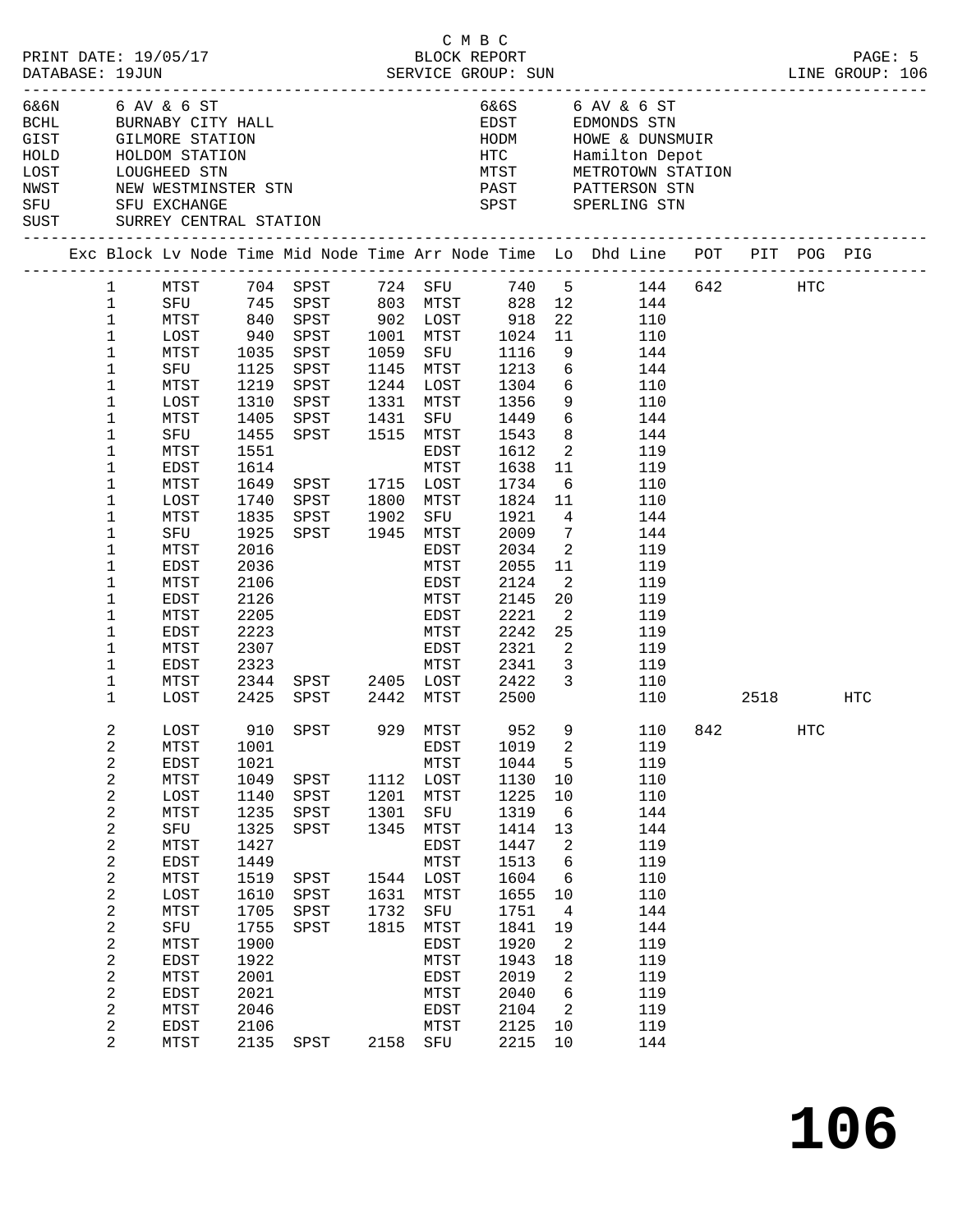#### C M B C<br>BLOCK REPORT SERVICE GROUP: SUN

|                                |         |      |                    |      |                     |         |                            | Exc Block Lv Node Time Mid Node Time Arr Node Time Lo Dhd Line POT PIT POG PIG |         |            |  |
|--------------------------------|---------|------|--------------------|------|---------------------|---------|----------------------------|--------------------------------------------------------------------------------|---------|------------|--|
| $2 \left( \frac{1}{2} \right)$ |         |      |                    |      |                     |         |                            | SFU 2225 SPST 2243 MTST 2303 144 2321                                          |         | <b>HTC</b> |  |
| 3                              | MTST    | 602  |                    |      | <b>EDST</b>         |         |                            | 614 2 119                                                                      | 540 HTC |            |  |
| 3                              | EDST    | 616  |                    |      | <b>MTST</b>         | 633     |                            | 9 119                                                                          |         |            |  |
| 3                              | MTST    | 642  |                    |      | EDST                | 654     |                            | $\overline{2}$<br>119                                                          |         |            |  |
| 3                              | EDST    | 656  |                    |      | MTST                | 713     | 9                          | 119                                                                            |         |            |  |
| $\overline{3}$                 | MTST    | 722  | <b>EDST</b>        |      |                     | 735     |                            | $\overline{2}$<br>119                                                          |         |            |  |
| 3                              | EDST    | 737  |                    |      | MTST                |         |                            | 754 11<br>119                                                                  |         |            |  |
| 3                              | MTST    |      | 805 SPST 825 SFU   |      |                     |         |                            | 841 14<br>144                                                                  |         |            |  |
| 3                              | SFU 855 |      |                    |      | SPST 914 MTST 941 5 |         |                            | 144                                                                            |         |            |  |
| $\mathsf 3$                    | MTST    | 946  |                    |      | EDST                | 1004    | $\overline{\phantom{0}}^2$ | 119                                                                            |         |            |  |
| 3                              | EDST    | 1006 |                    |      | MTST                |         |                            | 1029 17<br>119                                                                 |         |            |  |
| 3                              | MTST    | 1046 |                    |      | EDST                | 1105    |                            | $\overline{2}$<br>119                                                          |         |            |  |
| 3                              | EDST    | 1107 |                    |      | MTST                | 1130    |                            | 119                                                                            |         |            |  |
| 3                              | MTST    | 1146 |                    |      | EDST                | 1207    | $\overline{\mathbf{2}}$    | 119                                                                            |         |            |  |
| 3                              | EDST    | 1209 |                    |      | MTST                | 1233 4  |                            | 119                                                                            |         |            |  |
| 3                              | MTST    | 1237 |                    |      | EDST                | 1258    |                            | $\overline{2}$<br>119                                                          |         |            |  |
| 3                              | EDST    | 1300 |                    |      | MTST                | 1324 11 |                            | 119                                                                            |         |            |  |
| 3                              | MTST    |      | 1335 SPST 1401 SFU |      |                     | 1419 6  |                            | 144                                                                            |         |            |  |
| 3                              | SFU     | 1425 | SPST 1445 MTST     |      |                     | 1513 14 |                            | 144                                                                            |         |            |  |
| 3                              | MTST    | 1527 |                    |      | EDST                |         |                            | 1548 2<br>119                                                                  |         |            |  |
| 3                              | EDST    | 1550 |                    |      | MTST                | 1614    |                            | 5 <sub>5</sub><br>119                                                          |         |            |  |
| 3                              | MTST    | 1619 | SPST 1645          |      | LOST                | 1704    |                            | $6\degree$<br>110                                                              |         |            |  |
| 3                              | LOST    | 1710 | SPST               | 1730 | MTST                | 1754 11 |                            | 110                                                                            |         |            |  |
| 3                              | MTST    | 1805 | SPST               | 1832 | SFU                 | 1851    | $\overline{4}$             | 144                                                                            |         |            |  |
| 3                              | SFU     | 1855 | SPST               | 1915 | MTST                | 1939 10 |                            | 144                                                                            |         |            |  |
| 3                              | MTST    | 1949 | SPST               | 2013 | LOST                | 2031    |                            | 9<br>110                                                                       |         |            |  |
| 3                              | LOST    | 2040 | SPST               | 2059 | MTST                |         |                            | 2119 17 110                                                                    |         |            |  |
| 3                              | MTST    | 2136 |                    |      | EDST                | 2154 2  |                            | 119                                                                            |         |            |  |

3 EDST 2156 MTST 2215 21 119

3 EDST 2453 MTST 2511 32 119<br>3 MTST 2543 EDST 2556 119

3 MTST 2543 EDST 2556 119 2606 HTC

 3 MTST 2236 EDST 2251 2 119 3 EDST 2253 MTST 2311 26 119 3 MTST 2337 EDST 2351 2 119 3 EDST 2353 MTST 2411 27 119 3 MTST 2438 EDST 2451 2 119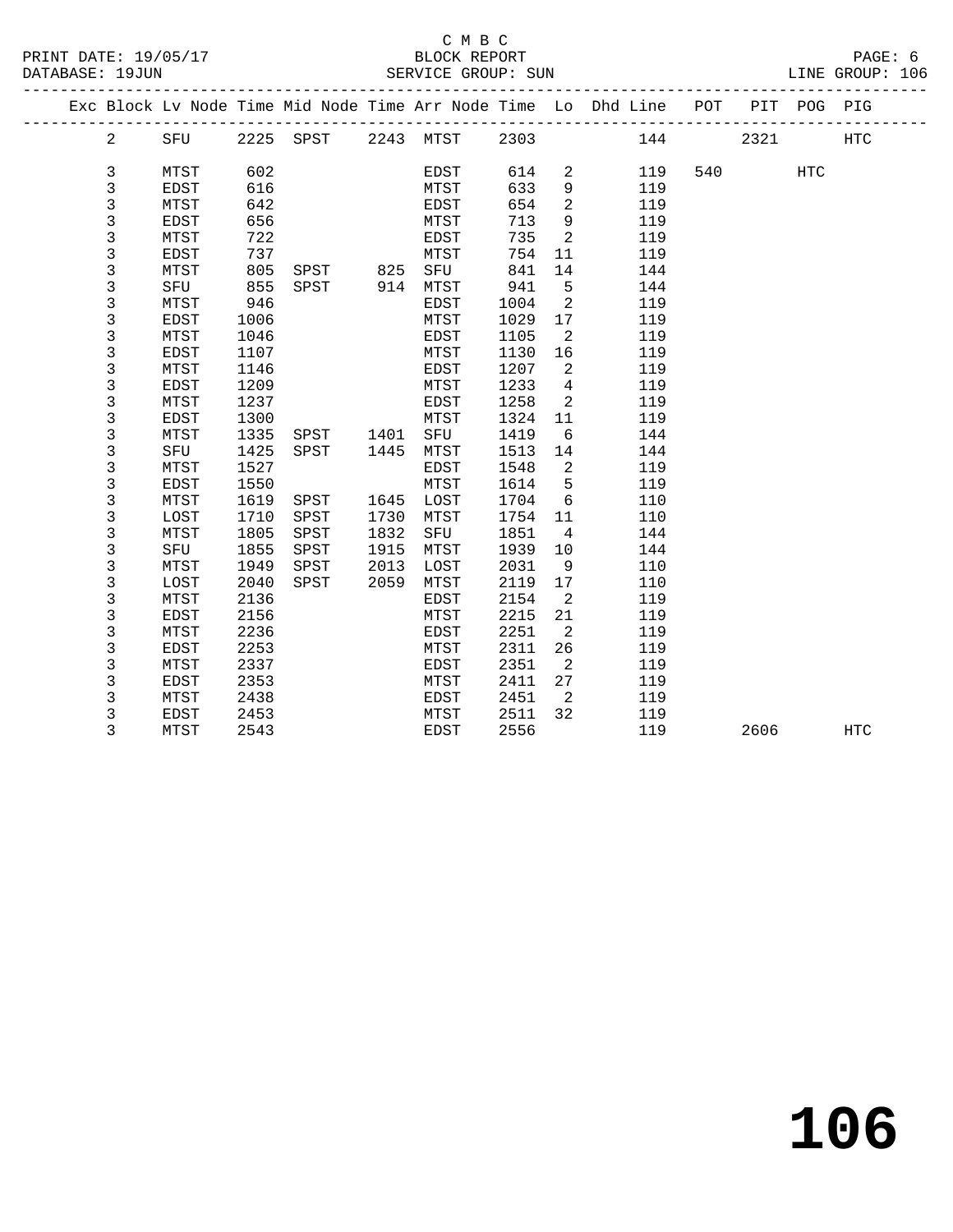# C M B C

------------------------------------------------------------------------------------------------- Exc Block Lv Node Time Mid Node Time Arr Node Time Lo Dhd Line POT PIT POG PIG

5 LOST 720 SPST 739 MTST 801 0 110 652 HTC

5 MTST 801 EDST 816 2 119

 6 MTST 1451 EDST 1511 2 119 6 EDST 1513 MTST 1537 12 119 6 MTST 1549 SPST 1615 LOST 1634 6 110 6 LOST 1640 SPST 1701 MTST 1725 10 110 6 MTST 1735 SPST 1802 SFU 1821 4 144 6 SFU 1825 SPST 1845 MTST 1909 10 144 6 MTST 1919 SPST 1943 LOST 2001 9 110 6 LOST 2010 SPST 2029 MTST 2049 16 110 6 MTST 2105 SPST 2128 SFU 2145 10 144 6 SFU 2155 SPST 2214 MTST 2236 8 144 6 MTST 2244 SPST 2305 LOST 2322 3 110 6 LOST 2325 SPST 2343 MTST 2401 7 110 6 MTST 2408 EDST 2421 2 119 6 EDST 2423 MTST 2441 27 119

-------------------------------------------------------------------------------------------------

PRINT DATE: 19/05/17 BLOCK REPORT PAGE: 7

DATABASE: 19JUN SERVICE GROUP: SUN LINE GROUP: 106

| 5 | <b>EDST</b> | 818  |      |      | MTST        | 837  | 8              | 119 |     |      |            |            |
|---|-------------|------|------|------|-------------|------|----------------|-----|-----|------|------------|------------|
| 5 | MTST        | 845  |      |      | <b>EDST</b> | 901  | 2              | 119 |     |      |            |            |
| 5 | <b>EDST</b> | 903  |      |      | <b>MTST</b> | 924  | 8              | 119 |     |      |            |            |
| 5 | MTST        | 932  |      |      | <b>EDST</b> | 949  | 2              | 119 |     |      |            |            |
| 5 | EDST        | 951  |      |      | MTST        | 1014 | 17             | 119 |     |      |            |            |
| 5 | MTST        | 1031 |      |      | <b>EDST</b> | 1050 | 2              | 119 |     |      |            |            |
| 5 | <b>EDST</b> | 1052 |      |      | <b>MTST</b> | 1115 | 17             | 119 |     |      |            |            |
| 5 | MTST        | 1132 |      |      | EDST        | 1152 | $\sqrt{2}$     | 119 |     |      |            |            |
| 5 | <b>EDST</b> | 1154 |      |      | <b>MTST</b> | 1217 | 8              | 119 |     |      |            |            |
| 5 | MTST        | 1225 |      |      | <b>EDST</b> | 1246 | 2              | 119 |     |      |            |            |
| 5 | <b>EDST</b> | 1248 |      |      | <b>MTST</b> | 1312 | 7              | 119 |     |      |            |            |
| 5 | MTST        | 1319 | SPST | 1344 | LOST        | 1404 | 6              | 110 |     |      |            |            |
| 5 | LOST        | 1410 | SPST | 1431 | MTST        | 1456 | 9              | 110 |     |      |            |            |
| 5 | MTST        | 1505 | SPST | 1531 | SFU         | 1549 | 6              | 144 |     |      |            |            |
| 5 | SFU         | 1555 | SPST | 1614 | <b>MTST</b> | 1641 | 10             | 144 |     |      |            |            |
| 5 | MTST        | 1651 |      |      | EDST        | 1711 | $\sqrt{2}$     | 119 |     |      |            |            |
| 5 | <b>EDST</b> | 1713 |      |      | <b>MTST</b> | 1736 | 9              | 119 |     |      |            |            |
| 5 | MTST        | 1745 |      |      | <b>EDST</b> | 1805 | 2              | 119 |     |      |            |            |
| 5 | <b>EDST</b> | 1807 |      |      | <b>MTST</b> | 1828 | 17             | 119 |     |      |            |            |
| 5 | MTST        | 1845 |      |      | EDST        | 1905 | 2              | 119 |     |      |            |            |
| 5 | <b>EDST</b> | 1907 |      |      | <b>MTST</b> | 1928 | 17             | 119 |     |      |            |            |
| 5 | MTST        | 1945 |      |      | <b>EDST</b> | 2005 | $\overline{2}$ | 119 |     |      |            |            |
| 5 | <b>EDST</b> | 2007 |      |      | <b>MTST</b> | 2026 |                | 119 |     | 2044 |            | <b>HTC</b> |
|   |             |      |      |      |             |      |                |     |     |      |            |            |
| 6 | <b>BCHL</b> | 740  | SPST |      | <b>MTST</b> | 755  | 7              | 144 | 717 |      | <b>HTC</b> |            |
| 6 | MTST        | 802  | SPST | 824  | LOST        | 840  | 10             | 110 |     |      |            |            |
| 6 | LOST        | 850  | SPST | 909  | MTST        | 931  | 4              | 110 |     |      |            |            |
| 6 | MTST        | 935  | SPST | 958  | SFU         | 1015 | 10             | 144 |     |      |            |            |
| б | SFU         | 1025 | SPST | 1045 | MTST        | 1112 | 7              | 144 |     |      |            |            |
| 6 | MTST        | 1119 | SPST | 1143 | LOST        | 1203 | 7              | 110 |     |      |            |            |
| 6 | LOST        | 1210 | SPST | 1231 | MTST        | 1255 | 10             | 110 |     |      |            |            |
| 6 | MTST        | 1305 | SPST | 1331 | SFU         | 1349 | 6              | 144 |     |      |            |            |
| 6 | SFU         | 1355 | SPST | 1415 | MTST        | 1444 | 7              | 144 |     |      |            |            |

6 MTST 2408 EDST 2421 2<br>
6 MTST 2408 EDST 2421 2 119<br>
6 EDST 2423 MTST 2441 27 119<br>
6 MTST 2508 EDST 2521 119 2531 HTC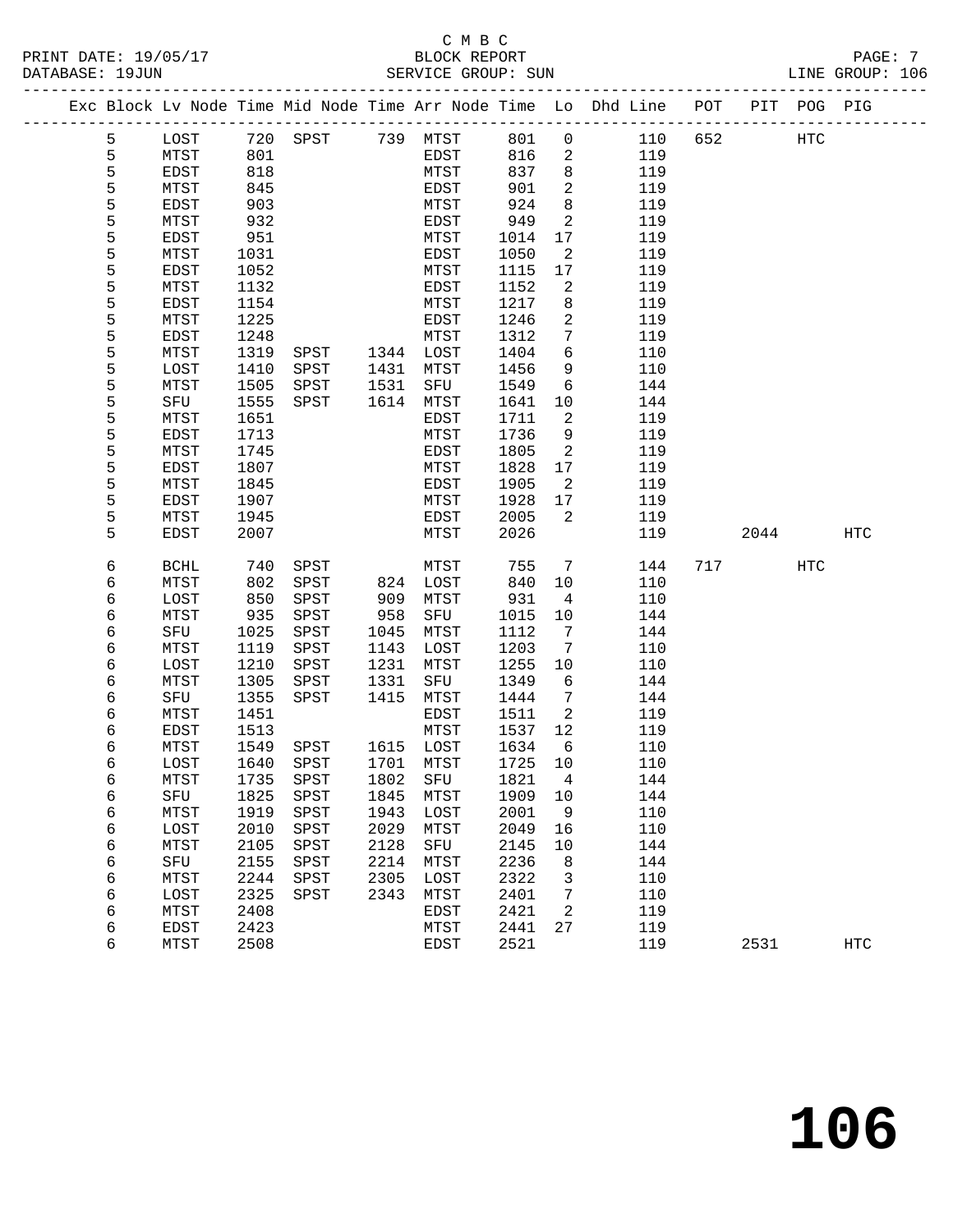### C M B C N B C N B C N B C C M B C DATABASE: 19JUN SERVICE GROUP: SUN LINE GROUP: 106

|  | תסתפתם איתת זם |  |
|--|----------------|--|

|  |                 |             |      |          |      |          |        |                         | Exc Block Lv Node Time Mid Node Time Arr Node Time Lo Dhd Line POT PIT POG PIG |      |      |     |            |
|--|-----------------|-------------|------|----------|------|----------|--------|-------------------------|--------------------------------------------------------------------------------|------|------|-----|------------|
|  | $7\overline{ }$ | MTST        |      | 732 SPST |      | 754 LOST | 810 10 |                         | 110                                                                            | 710  |      | HTC |            |
|  | 7               | LOST        | 820  | SPST     | 839  | MTST     | 901    | 13                      | 110                                                                            |      |      |     |            |
|  | 7               | MTST        | 914  | SPST     | 936  | LOST     | 952    | 18                      | 110                                                                            |      |      |     |            |
|  | 7               | LOST        | 1010 | SPST     | 1031 | MTST     | 1054   | 11                      | 110                                                                            |      |      |     |            |
|  | 7               | MTST        | 1105 | SPST     | 1129 | SFU      | 1146   | 9                       | 144                                                                            |      |      |     |            |
|  | 7               | SFU         | 1155 | SPST     | 1215 | MTST     | 1243   | $6\overline{6}$         | 144                                                                            |      |      |     |            |
|  | 7               | MTST        | 1249 | SPST     | 1314 | LOST     | 1334   | 6                       | 110                                                                            |      |      |     |            |
|  | 7               | LOST        | 1340 | SPST     | 1401 | MTST     | 1426   | 13                      | 110                                                                            |      |      |     |            |
|  | 7               | MTST        | 1439 |          |      | EDST     | 1459   | 2                       | 119                                                                            |      |      |     |            |
|  | 7               | <b>EDST</b> | 1501 |          |      | MTST     | 1525   | 10                      | 119                                                                            |      |      |     |            |
|  | 7               | MTST        | 1535 | SPST     | 1601 | SFU      | 1620   | 5                       | 144                                                                            |      |      |     |            |
|  | 7               | SFU         | 1625 | SPST     | 1645 | MTST     | 1711   | 19                      | 144                                                                            |      |      |     |            |
|  | 7               | MTST        | 1730 |          |      | EDST     | 1750   | 2                       | 119                                                                            |      |      |     |            |
|  | 7               | <b>EDST</b> | 1752 |          |      | MTST     | 1814   | 5                       | 119                                                                            |      |      |     |            |
|  | 7               | MTST        | 1819 | SPST     | 1843 | LOST     | 1901   | 9                       | 110                                                                            |      |      |     |            |
|  | 7               | LOST        | 1910 | SPST     | 1929 | MTST     | 1951   | 14                      | 110                                                                            |      |      |     |            |
|  | 7               | MTST        | 2005 | SPST     | 2029 | SFU      | 2047   | 8                       | 144                                                                            |      |      |     |            |
|  | 7               | SFU         | 2055 | SPST     | 2114 | MTST     | 2136   | 8                       | 144                                                                            |      |      |     |            |
|  | 7               | MTST        | 2144 | SPST     | 2206 | LOST     | 2224   | $\mathbf{1}$            | 110                                                                            |      |      |     |            |
|  | 7               | LOST        | 2225 | SPST     | 2243 | MTST     | 2301   | 4                       | 110                                                                            |      |      |     |            |
|  | 7               | MTST        | 2305 | SPST     | 2327 | SFU      | 2344   | 11                      | 144                                                                            |      |      |     |            |
|  | 7               | SFU         | 2355 | SPST     | 2413 | MTST     | 2432   | 10                      | 144                                                                            |      |      |     |            |
|  | 7               | MTST        | 2442 | SPST     | 2503 | LOST     | 2520   | $\overline{\mathbf{3}}$ | 110                                                                            |      |      |     |            |
|  | 7               | LOST        | 2523 | SPST     | 2540 | MTST     | 2558   | 5                       | 110                                                                            |      |      |     |            |
|  | 7               | MTST        | 2603 |          |      | EDST     | 2616   |                         | 119                                                                            |      | 2626 |     | <b>HTC</b> |
|  | 8               | MTST        | 1249 |          |      | EDST     | 1310   | 2                       | 119                                                                            | 1227 |      | HTC |            |
|  | 8               | <b>EDST</b> | 1312 |          |      | MTST     | 1336   | 13                      | 119                                                                            |      |      |     |            |
|  | 8               | MTST        | 1349 | SPST     | 1414 | LOST     | 1434   | 6                       | 110                                                                            |      |      |     |            |
|  | 8               | LOST        | 1440 | SPST     | 1501 | MTST     | 1526   | 13                      | 110                                                                            |      |      |     |            |
|  | 8               | MTST        | 1539 |          |      | EDST     | 1600   | $\overline{2}$          | 119                                                                            |      |      |     |            |
|  | 8               | <b>EDST</b> | 1602 |          |      | MTST     | 1626   | 13                      | 119                                                                            |      |      |     |            |
|  | 8               | MTST        | 1639 |          |      | EDST     | 1659   | 2                       | 119                                                                            |      |      |     |            |
|  | 8               | <b>EDST</b> | 1701 |          |      | MTST     | 1724   |                         | 119                                                                            |      | 1746 |     | <b>HTC</b> |
|  |                 |             |      |          |      |          |        |                         |                                                                                |      |      |     |            |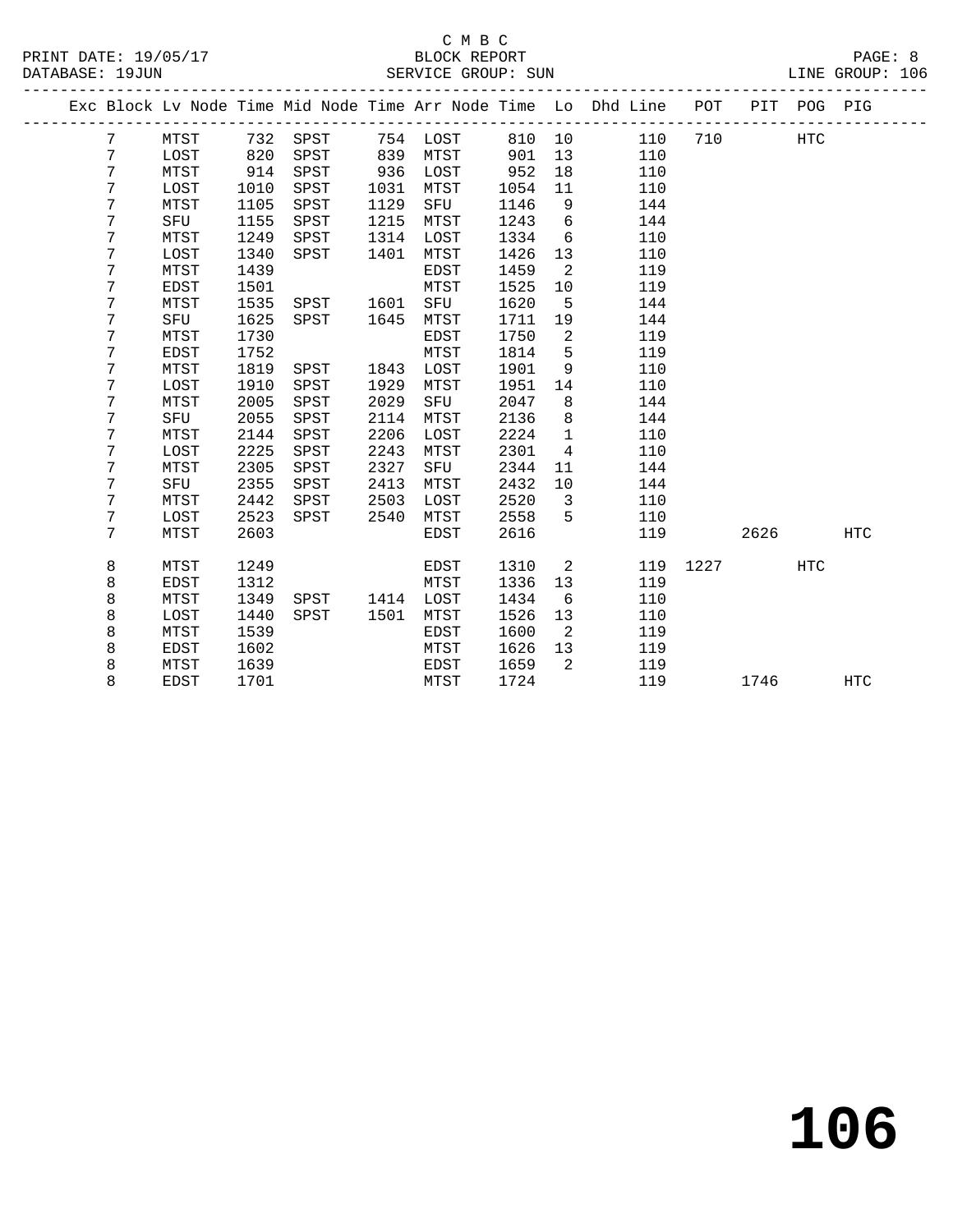## C M B C<br>BLOCK REPORT

|  | PRINT DATE: 19/05/17<br>DATABASE: 19JUN |              |            |  |              | BLOCK REPORT | SERVICE GROUP: SUN |  |         |                                                                                |      | PAGE: 9<br>LINE GROUP: 106 |  |
|--|-----------------------------------------|--------------|------------|--|--------------|--------------|--------------------|--|---------|--------------------------------------------------------------------------------|------|----------------------------|--|
|  |                                         |              |            |  |              |              |                    |  |         | Exc Block Ly Node Time Mid Node Time Arr Node Time Lo Dhd Line POT PIT POG PIG |      |                            |  |
|  |                                         | MTST<br>EDST | 542<br>556 |  | EDST<br>MTST |              | 554 2<br>613       |  | 119 520 |                                                                                | HTC. |                            |  |

| 9    | EDST        | 556  |             |      | MTST         | 613  | 9              |              | 119 |     |      |     |             |
|------|-------------|------|-------------|------|--------------|------|----------------|--------------|-----|-----|------|-----|-------------|
| 9    | MTST        | 622  |             |      | EDST         | 634  | 2              |              | 119 |     |      |     |             |
| 9    | EDST        | 636  |             |      | MTST         | 653  | 9              |              | 119 |     |      |     |             |
| 9    | MTST        | 702  |             |      | EDST         | 715  | 2              |              | 119 |     |      |     |             |
| 9    | EDST        | 717  |             |      | MTST         | 734  | 8              |              | 119 |     |      |     |             |
| 9    | MTST        | 742  |             |      | EDST         | 755  | $\mathbf{2}$   |              | 119 |     |      |     |             |
| 9    | EDST        | 757  |             |      | MTST         | 814  | 16             |              | 119 |     |      |     |             |
| 9    |             | 830  |             |      | EDST         | 846  | $\mathbf{2}$   |              | 119 |     |      |     |             |
| 9    | MTST        | 848  |             |      | MTST         | 907  |                |              | 119 |     |      |     |             |
|      | EDST        |      |             |      |              | 932  | 8              |              | 119 |     |      |     |             |
| 9    | MTST        | 915  |             |      | ${\tt EDST}$ |      | $\mathbf{2}$   |              |     |     |      |     |             |
| 9    | EDST        | 934  |             |      | MTST         | 957  | 8              |              | 119 |     |      |     |             |
| 9    | MTST        | 1005 | SPST        | 1029 | SFU          | 1046 | 9              |              | 144 |     |      |     |             |
| 9    | SFU         | 1055 | SPST        | 1115 | MTST         | 1143 | 18             |              | 144 |     |      |     |             |
| 9    | MTST        | 1201 |             |      | EDST         | 1222 | $\mathbf{2}$   |              | 119 |     |      |     |             |
| 9    | EDST        | 1224 |             |      | MTST         | 1248 | 13             |              | 119 |     |      |     |             |
| 9    | MTST        | 1301 |             |      | EDST         | 1322 | $\overline{a}$ |              | 119 |     |      |     |             |
| 9    | <b>EDST</b> | 1324 |             |      | MTST         | 1348 | 15             |              | 119 |     |      |     |             |
| 9    | MTST        | 1403 |             |      | EDST         | 1423 | 2              |              | 119 |     |      |     |             |
| 9    | EDST        | 1425 |             |      | MTST         | 1449 | 14             |              | 119 |     |      |     |             |
| 9    | MTST        | 1503 |             |      | EDST         | 1524 | $\sqrt{2}$     |              | 119 |     |      |     |             |
| 9    | EDST        | 1526 |             |      | MTST         | 1550 | 13             |              | 119 |     |      |     |             |
| 9    | MTST        | 1603 |             |      | EDST         | 1624 | $\mathbf{2}$   |              | 119 |     |      |     |             |
| 9    | EDST        | 1626 |             |      | MTST         | 1650 | 13             |              | 119 |     |      |     |             |
| 9    | MTST        | 1703 |             |      | EDST         | 1723 | $\sqrt{2}$     |              | 119 |     |      |     |             |
| 9    | EDST        | 1725 |             |      | MTST         | 1748 | 12             |              | 119 |     |      |     |             |
| 9    | MTST        | 1800 |             |      | EDST         | 1820 | $\mathbf{2}$   |              | 119 |     |      |     |             |
| 9    | EDST        | 1822 |             |      | MTST         | 1843 | 6              |              | 119 |     |      |     |             |
| 9    | MTST        | 1849 | SPST        | 1913 | LOST         | 1931 | 9              |              | 110 |     |      |     |             |
| 9    | LOST        | 1940 | SPST        | 1959 | MTST         | 2021 | 14             |              | 110 |     |      |     |             |
| 9    | MTST        | 2035 | SPST        | 2059 | SFU          | 2117 | 8              |              | 144 |     |      |     |             |
| 9    | SFU         | 2125 | SPST        | 2144 | MTST         | 2206 | 8              |              | 144 |     |      |     |             |
| 9    | MTST        | 2214 | SPST        | 2235 | LOST         | 2252 |                |              | 110 |     | 2316 |     | ${\tt HTC}$ |
| $10$ | HODM        | 509  | NWST        | 611  | SUST         | 631  | 9              | 15           | N19 | 433 |      | HTC |             |
| $10$ | NWST        | 655  |             |      | EDST         | 708  | 9              |              | 112 |     |      |     |             |
| $10$ | EDST        | 717  | <b>BCHL</b> |      | ${\tt HOLD}$ | 737  | 0              |              | 133 |     |      |     |             |
| $10$ | HOLD        | 737  | GIST        | 753  | PAST         | 809  | 3              | $\mathbf{3}$ | 129 |     |      |     |             |
| $10$ | MTST        | 815  |             |      | EDST         | 831  | 2              |              | 119 |     |      |     |             |
| $10$ | EDST        | 833  |             |      | MTST         | 852  | 9              |              | 119 |     |      |     |             |
| $10$ | MTST        | 901  |             |      | EDST         | 917  | $\sqrt{2}$     |              | 119 |     |      |     |             |
| $10$ | EDST        | 919  |             |      | MTST         | 940  | 9              |              | 119 |     |      |     |             |
| 10   | MTST        | 949  | SPST        | 1012 | LOST         | 1030 | 10             |              | 110 |     |      |     |             |
| 10   | LOST        | 1040 | SPST        | 1101 | MTST         | 1124 | 11             |              | 110 |     |      |     |             |
| 10   | MTST        | 1135 | SPST        | 1159 | SFU          | 1216 | 9              |              | 144 |     |      |     |             |
| 10   | SFU         | 1225 | SPST        | 1245 | MTST         | 1313 | 12             |              | 144 |     |      |     |             |
| 10   | MTST        | 1325 |             |      | EDST         | 1346 | 2              |              | 119 |     |      |     |             |
| 10   | EDST        | 1348 |             |      | MTST         | 1412 | 7              |              | 119 |     |      |     |             |
| 10   | MTST        | 1419 | SPST        | 1444 | LOST         | 1504 | 6              |              | 110 |     |      |     |             |
| 10   | LOST        | 1510 | SPST        | 1531 | MTST         | 1555 | $10$           |              | 110 |     |      |     |             |
| 10   | MTST        | 1605 | SPST        | 1631 | SFU          | 1650 | 5              |              | 144 |     |      |     |             |
| 10   | SFU         | 1655 | SPST        | 1715 | MTST         | 1741 | 8              |              | 144 |     |      |     |             |
| $10$ | MTST        | 1749 | SPST        | 1815 | LOST         | 1834 | 6              |              | 110 |     |      |     |             |
| 10   | LOST        | 1840 | SPST        | 1859 | MTST         | 1921 | 14             |              | 110 |     |      |     |             |
| 10   | MTST        | 1935 | SPST        | 2000 | SFU          | 2018 | 7              |              | 144 |     |      |     |             |
| 10   | SFU         | 2025 | SPST        | 2044 | MTST         | 2106 | 8              |              | 144 |     |      |     |             |
|      |             |      |             |      |              |      |                |              |     |     |      |     |             |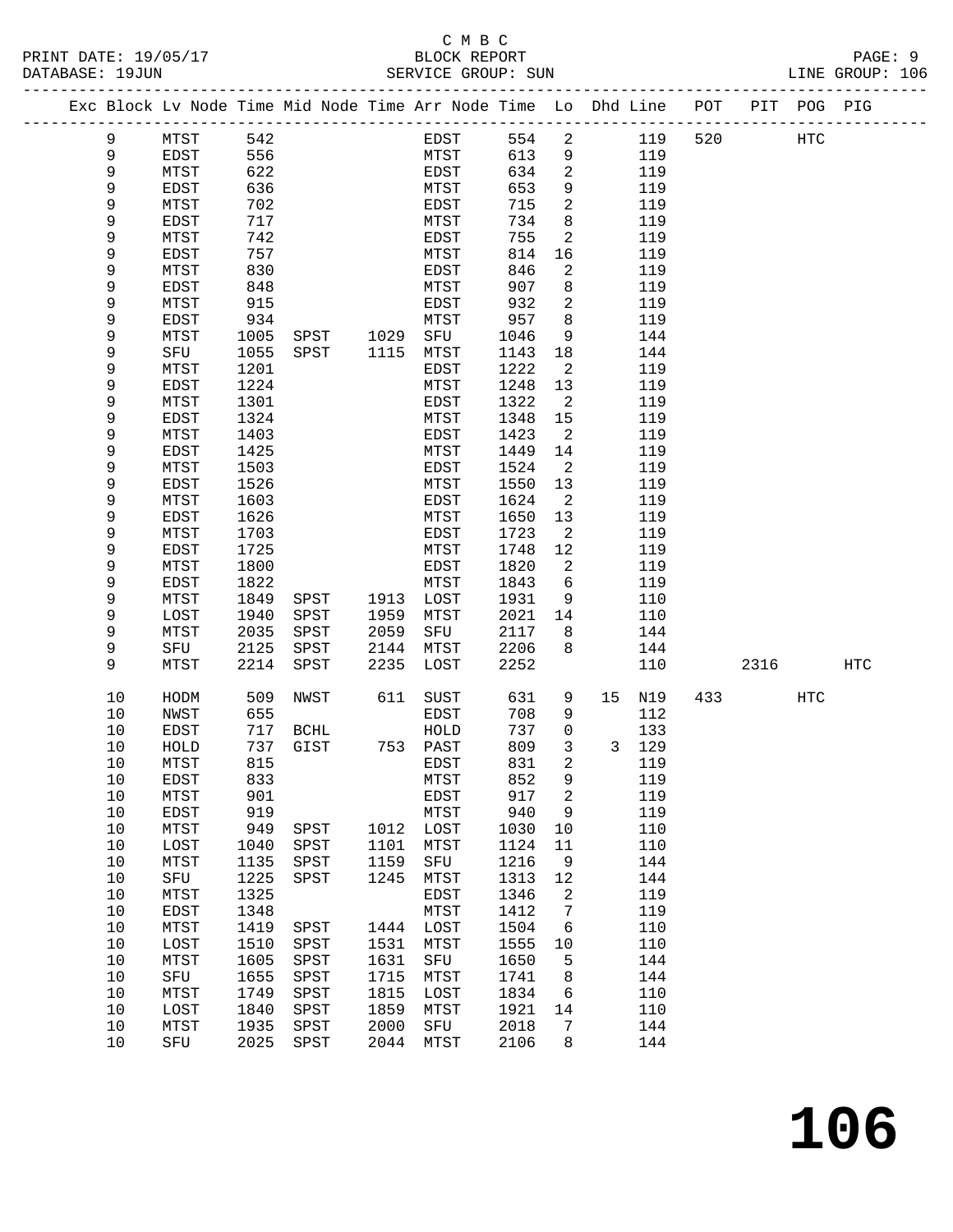|  |          |              |              |                                    |      |              |                 |                            | Exc Block Lv Node Time Mid Node Time Arr Node Time Lo Dhd Line POT PIT POG PIG |          |     |            |
|--|----------|--------------|--------------|------------------------------------|------|--------------|-----------------|----------------------------|--------------------------------------------------------------------------------|----------|-----|------------|
|  | 10       | MTST         |              | 2114 SPST 2136 LOST 2154           |      |              |                 |                            | 110                                                                            | 2218     |     | HTC        |
|  | 11       | MTST         | 1015         |                                    |      | EDST         | 1034 2          |                            |                                                                                | 119 953  | HTC |            |
|  | 11       | EDST         | 1036         |                                    |      | MTST         | 1059 16         |                            | 119                                                                            |          |     |            |
|  | 11       | MTST         | 1115         |                                    |      | EDST         | 1135            | $\overline{2}$             | 119                                                                            |          |     |            |
|  | 11       | EDST         | 1137         |                                    |      | MTST         | 1200            | 13                         | 119                                                                            |          |     |            |
|  | 11       | MTST         | 1213         |                                    |      | EDST         | 1234            | $\overline{\phantom{0}}^2$ | 119                                                                            |          |     |            |
|  | 11       | EDST         | 1236         |                                    |      | MTST         | 1300            | 13                         | 119                                                                            |          |     |            |
|  | 11       | MTST         | 1313         |                                    |      | EDST         | 1334            | $\overline{\mathbf{2}}$    | 119                                                                            |          |     |            |
|  | 11       | EDST         | 1336         |                                    |      | MTST         | 1400            | 15                         | 119                                                                            |          |     |            |
|  | 11       | MTST         | 1415         |                                    |      | EDST         | 1435            | $\overline{\phantom{a}}^2$ | 119                                                                            |          |     |            |
|  | 11       | EDST         | 1437         |                                    |      | MTST         | 1501            | 14                         | 119                                                                            |          |     |            |
|  | 11       | MTST         | 1515         |                                    |      | EDST         | 1536            | $\overline{\phantom{0}}^2$ | 119                                                                            |          |     |            |
|  | 11       | EDST         | 1538         |                                    |      | MTST         | 1602            | 13                         | 119                                                                            |          |     |            |
|  | 11       | MTST         | 1615         |                                    |      | EDST         | 1636            | $\overline{\phantom{0}}^2$ | 119                                                                            |          |     |            |
|  | 11       | EDST         | 1638         |                                    |      | MTST         | 1702            | 13                         | 119                                                                            |          |     |            |
|  | 11<br>11 | MTST<br>EDST | 1715<br>1737 |                                    |      | EDST<br>MTST | 1735<br>1759 16 | $\overline{\phantom{a}}^2$ | 119<br>119                                                                     |          |     |            |
|  | 11       | MTST         | 1815         |                                    |      | EDST         | 1835            | $\overline{\mathbf{c}}$    | 119                                                                            |          |     |            |
|  | 11       | EDST         | 1837         |                                    |      | MTST         | 1858            | 17                         | 119                                                                            |          |     |            |
|  | 11       | MTST         | 1915         |                                    |      | EDST         | 1935            | $\overline{\phantom{0}}^2$ | 119                                                                            |          |     |            |
|  | 11       | EDST         | 1937         |                                    |      | MTST         | 1957            | 17                         | 119                                                                            |          |     |            |
|  | 11       | MTST         | 2014         | SPST 2036 LOST                     |      |              | 2054            | 16                         | 110                                                                            |          |     |            |
|  | 11       | LOST         | 2110         | SPST                               |      | 2129 MTST    | 2149            | 16                         | 110                                                                            |          |     |            |
|  | 11       | MTST         | 2205         | SPST                               | 2227 | SFU          | 2244            | 11                         | 144                                                                            |          |     |            |
|  | 11       | SFU          | 2255         | SPST                               | 2313 | MTST         | 2333            | $\overline{7}$             | 144                                                                            |          |     |            |
|  | 11       | MTST         | 2340         | SPST                               | 2402 | SFU 2419     |                 | $6\overline{6}$            | 144                                                                            |          |     |            |
|  | 11       | SFU          | 2425         | SPST                               | 2443 | <b>MTST</b>  | 2500            |                            | 144                                                                            | 2518     |     | HTC        |
|  | 12       | BCHL         | 840          | SPST                               |      | MTST         | 855             | 10                         | 144                                                                            | 817 — 10 | HTC |            |
|  | 12       | MTST         | 905          | SPST                               |      | 928 SFU      | 945             | 10                         | 144                                                                            |          |     |            |
|  | 12       | SFU          | 955          | SPST                               |      | 1015 MTST    | 1042            | 19                         | 144                                                                            |          |     |            |
|  | 12       | MTST         | 1101         |                                    |      | EDST         | 1120            | $\overline{\phantom{a}}$   | 119                                                                            |          |     |            |
|  | 12       | EDST         | 1122         |                                    |      | MTST         | 1145            | $\overline{4}$             | 119                                                                            |          |     |            |
|  | 12       | MTST         | 1149         | SPST 1213 LOST                     |      |              | 1233            | $\overline{7}$             | 110                                                                            |          |     |            |
|  | 12       | LOST         | 1240         | SPST 1301                          |      | MTST         | 1326 11         |                            | 110                                                                            |          |     |            |
|  | 12       | MTST         | 1337         |                                    |      | EDST         | 1358            | $\overline{\mathbf{c}}$    | 119                                                                            |          |     |            |
|  | 12       | EDST         | 1400         |                                    |      | MTST         | 1424 11         |                            | 119                                                                            |          |     |            |
|  | 12       | MTST         |              | 1435 SPST                          |      | 1501 SFU     | 1519            | 6                          | 144                                                                            |          |     |            |
|  | 12       | MTST         | 1627         | 12 SFU 1525 SPST 1545 MTST 1613 14 |      | EDST         | 1648            | 2                          | 144<br>119                                                                     |          |     |            |
|  | 12       | EDST         | 1650         |                                    |      | MTST         | 1714            | 5                          | 119                                                                            |          |     |            |
|  | 12       | MTST         | 1719         | SPST                               | 1745 | LOST         | 1804            | 6                          | 110                                                                            |          |     |            |
|  | 12       | LOST         | 1810         | SPST                               | 1829 | MTST         | 1851            | 14                         | 110                                                                            |          |     |            |
|  | 12       | MTST         | 1905         | SPST                               | 1932 | SFU          | 1951            | 4                          | 144                                                                            |          |     |            |
|  | 12       | SFU          | 1955         | SPST                               | 2015 | MTST         | 2039            | 5                          | 144                                                                            |          |     |            |
|  | 12       | MTST         | 2044         | SPST                               | 2106 | LOST         | 2124            | 16                         | 110                                                                            |          |     |            |
|  | 12       | LOST         | 2140         | SPST                               | 2158 | MTST         | 2216            | 19                         | 110                                                                            |          |     |            |
|  | 12       | MTST         | 2235         | SPST                               | 2257 | SFU          | 2314            | 11                         | 144                                                                            |          |     |            |
|  | 12       | SFU          | 2325         | SPST                               | 2343 | MTST         | 2402            | 18                         | 144                                                                            |          |     |            |
|  | 12       | MTST         | 2420         | SPST                               | 2440 | SFU          | 2455            |                            | 144                                                                            | 2528     |     | <b>HTC</b> |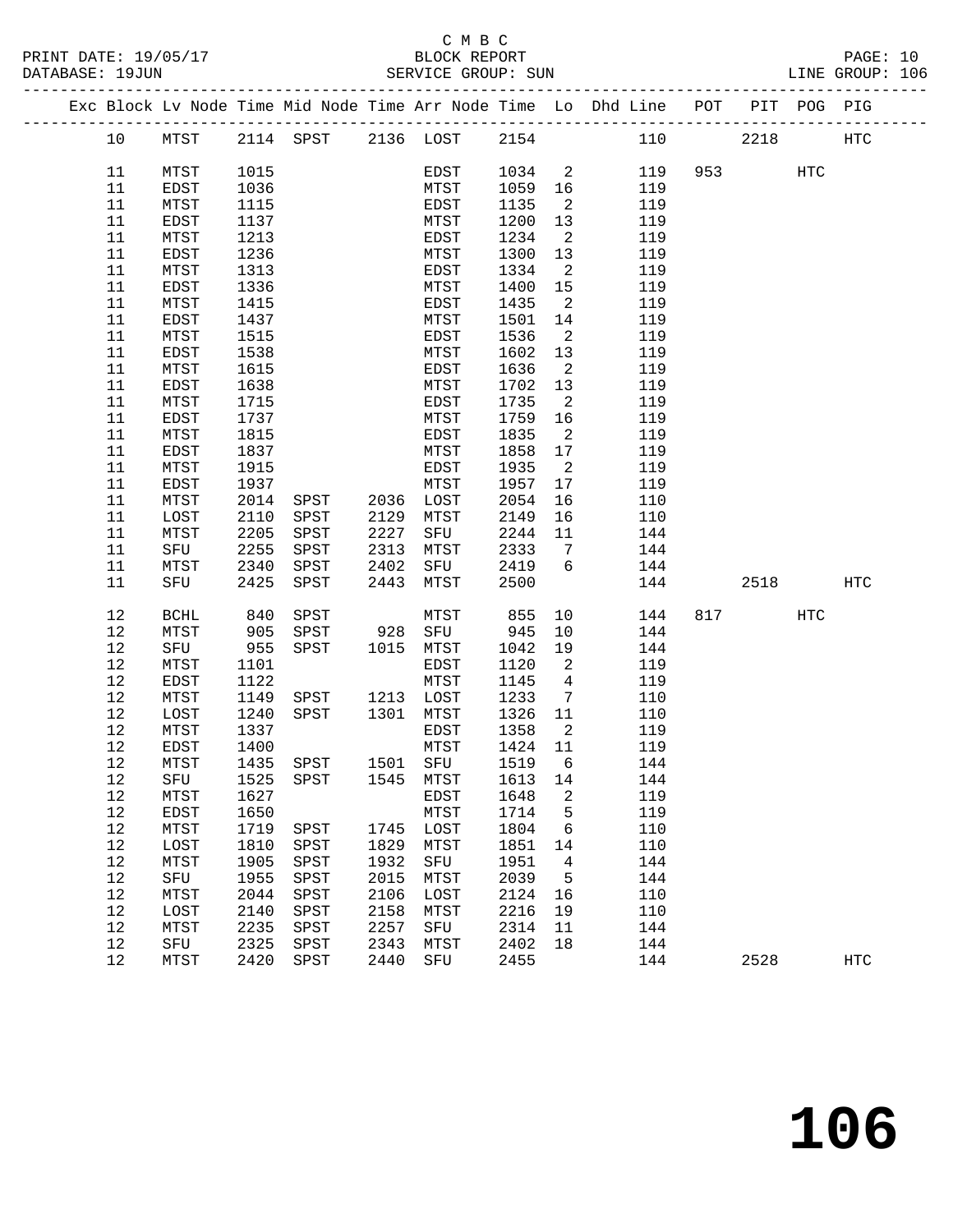#### C M B C<br>BLOCK REPORT PRINT DATE: 19/05/17 BLOCK REPORT PAGE: 11 SERVICE GROUP: SUN

|  |          |              |              |          |              |           |              |                            | Exc Block Lv Node Time Mid Node Time Arr Node Time Lo Dhd Line POT |     |      | PIT POG PIG |                   |
|--|----------|--------------|--------------|----------|--------------|-----------|--------------|----------------------------|--------------------------------------------------------------------|-----|------|-------------|-------------------|
|  | 13       | SFU          |              | 925 SPST |              | 944 MTST  | 1011         | 8 <sup>8</sup>             | 144                                                                | 845 |      | HTC         |                   |
|  | 13       | MTST         | 1019         | SPST     |              | 1042 LOST | 1100         | 10                         | 110                                                                |     |      |             |                   |
|  | 13       | LOST         | 1110         | SPST     | 1131         | MTST      | 1155         | 10                         | 110                                                                |     |      |             |                   |
|  | 13       | MTST         | 1205         | SPST     | 1230         | SFU       | 1248         | $7\overline{ }$            | 144                                                                |     |      |             |                   |
|  | 13       | SFU          | 1255         | SPST     | 1315         | MTST      | 1343         | $\overline{7}$             | 144                                                                |     |      |             |                   |
|  | 13       | MTST         | 1350         |          |              | EDST      | 1410         | 2                          | 119                                                                |     |      |             |                   |
|  | 13       | EDST         | 1412         |          |              | MTST      | 1436         | 13                         | 119                                                                |     |      |             |                   |
|  | 13       | ${\tt MTST}$ | 1449         | SPST     |              | 1514 LOST | 1534         | 6                          | 110                                                                |     |      |             |                   |
|  | 13       | LOST         | 1540         | SPST     | 1601         | MTST      | 1625         | 10                         | 110                                                                |     |      |             |                   |
|  | 13       | MTST         | 1635         | SPST     | 1702         | SFU       | 1721         | $\overline{4}$             | 144                                                                |     |      |             |                   |
|  | 13       | SFU          | 1725         | SPST     | 1745         | MTST      | 1811         | 19                         | 144                                                                |     |      |             |                   |
|  | 13       | MTST         | 1830         |          |              | EDST      | 1850         | $\overline{\phantom{a}}^2$ | 119                                                                |     |      |             |                   |
|  | 13       | EDST         | 1852         |          |              | MTST      | 1913         | 17                         | 119                                                                |     |      |             |                   |
|  | 13       | MTST         | 1930         |          |              | EDST      | 1950         | $\overline{\phantom{a}}^2$ | 119                                                                |     |      |             |                   |
|  | 13       | EDST         | 1952         |          |              | MTST      | 2012         | 19                         | 119                                                                |     |      |             |                   |
|  | 13       | MTST         | 2031         |          |              | EDST      | 2049         | 2                          | 119                                                                |     |      |             |                   |
|  | 13       | EDST         | 2051         |          |              | MTST      | 2110         |                            | 119                                                                |     | 2128 |             | $_{\mathrm{HTC}}$ |
|  | 14       | MTST         | 626          |          |              | NWST      | 645          | 18                         | 112                                                                | 604 |      | HTC         |                   |
|  | 14       | NWST         | 703          | 6&6N     | 709          | EDST      | 721          | $\overline{2}$             | 106                                                                |     |      |             |                   |
|  | 14       | EDST         | 723          | 6&6S     | 733          | NWST      | 738          | 25                         | 106                                                                |     |      |             |                   |
|  | 14       | NWST         | 803          | 6&6N     | 810          | EDST      | 823          | $\overline{\phantom{a}}^2$ | 106                                                                |     |      |             |                   |
|  | 14       | EDST         | 825          | 6&6S     | 836          | NWST      | 841          | 17                         | 106                                                                |     |      |             |                   |
|  | 14       | NWST         | 858          | 6&6N     | 905          | EDST      | 918          | $\overline{a}$             | 106                                                                |     |      |             |                   |
|  | 14       | EDST         | 920          | 6&6S     | 933          | NWST      | 939          | 21                         | 106                                                                |     |      |             |                   |
|  | 14       | NWST         | 1000         | 6&6N     | 1008         | EDST      | 1023         | $\overline{\phantom{a}}^2$ | 106                                                                |     |      |             |                   |
|  | 14       | EDST         | 1025         | 6&6S     | 1038         | NWST      | 1044         | 18                         | 106                                                                |     |      |             |                   |
|  | 14       | NWST         | 1102         | 6&6N     | 1110         | EDST      | 1126         | $\overline{2}$             | 106                                                                |     |      |             |                   |
|  | 14       | EDST         | 1128         | 6&6S     | 1143         | NWST      | 1150         | 13                         | 106                                                                |     |      |             |                   |
|  | 14       | NWST         | 1203         | 6&6N     | 1213         | EDST      | 1229         | $\overline{\phantom{a}}$   | 106                                                                |     |      |             |                   |
|  | 14       | EDST         | 1231         | 6&6S     | 1247         | NWST      | 1254         | 10                         | 106                                                                |     |      |             |                   |
|  | 14       | NWST         | 1304         | 6&6N     | 1314         | EDST      | 1330         | $\overline{2}$             | 106                                                                |     |      |             |                   |
|  | 14       | EDST         | 1332         | 6&6S     | 1347         | NWST      | 1354         | 10                         | 106                                                                |     |      |             |                   |
|  | 14       | NWST         | 1404         | 6&6N     | 1414         | EDST      | 1430         | $\overline{2}$             | 106                                                                |     |      |             |                   |
|  | 14       | EDST         | 1432         | 6&6S     | 1447         | NWST      | 1454         | 10                         | 106                                                                |     |      |             |                   |
|  | 14       | NWST         | 1504         | 6&6N     | 1513         | EDST      | 1529         | $\overline{2}$             | 106                                                                |     |      |             |                   |
|  | 14       | EDST         | 1531         | 6&6S     | 1546         | NWST      | 1553         | 11                         | 106                                                                |     |      |             |                   |
|  | 14       | NWST         | 1604         | 6&6N     | 1613         | EDST      | 1629         | $\overline{\phantom{a}}^2$ | 106                                                                |     |      |             |                   |
|  | 14       | EDST         | 1631         | 6&6S     | 1646         | NWST      | 1653 11      |                            | 106                                                                |     |      |             |                   |
|  | 14       | NWST         | 1704         | 6&6N     |              | 1713 EDST | 1728 2       |                            | 106                                                                |     |      |             |                   |
|  | 14       | EDST         | 1730         | 6&6S     | 1745         | NWST      | 1752         | 20                         | 106                                                                |     |      |             |                   |
|  | 14       | NWST         | 1812         | 6&6N     | 1821         | EDST      | 1835         | 2                          | 106                                                                |     |      |             |                   |
|  | 14       | EDST         | 1837         | 6&6S     | 1851         | NWST      | 1857         | 17                         | 106                                                                |     |      |             |                   |
|  | 14       | NWST         | 1914         | 6&6N     | 1922<br>1950 | EDST      | 1935<br>1956 | 2                          | 106<br>106                                                         |     |      |             |                   |
|  | 14<br>14 | EDST<br>NWST | 1937<br>2014 | 6&6S     | 2022         | NWST      | 2035         | 18<br>2                    | 106                                                                |     |      |             |                   |
|  | 14       |              | 2037         | 6&6N     | 2050         | EDST      | 2056         |                            | 106                                                                |     |      |             |                   |
|  |          | EDST         |              | 6&6S     |              | NWST      |              |                            |                                                                    |     | 2108 |             | $_{\mathrm{HTC}}$ |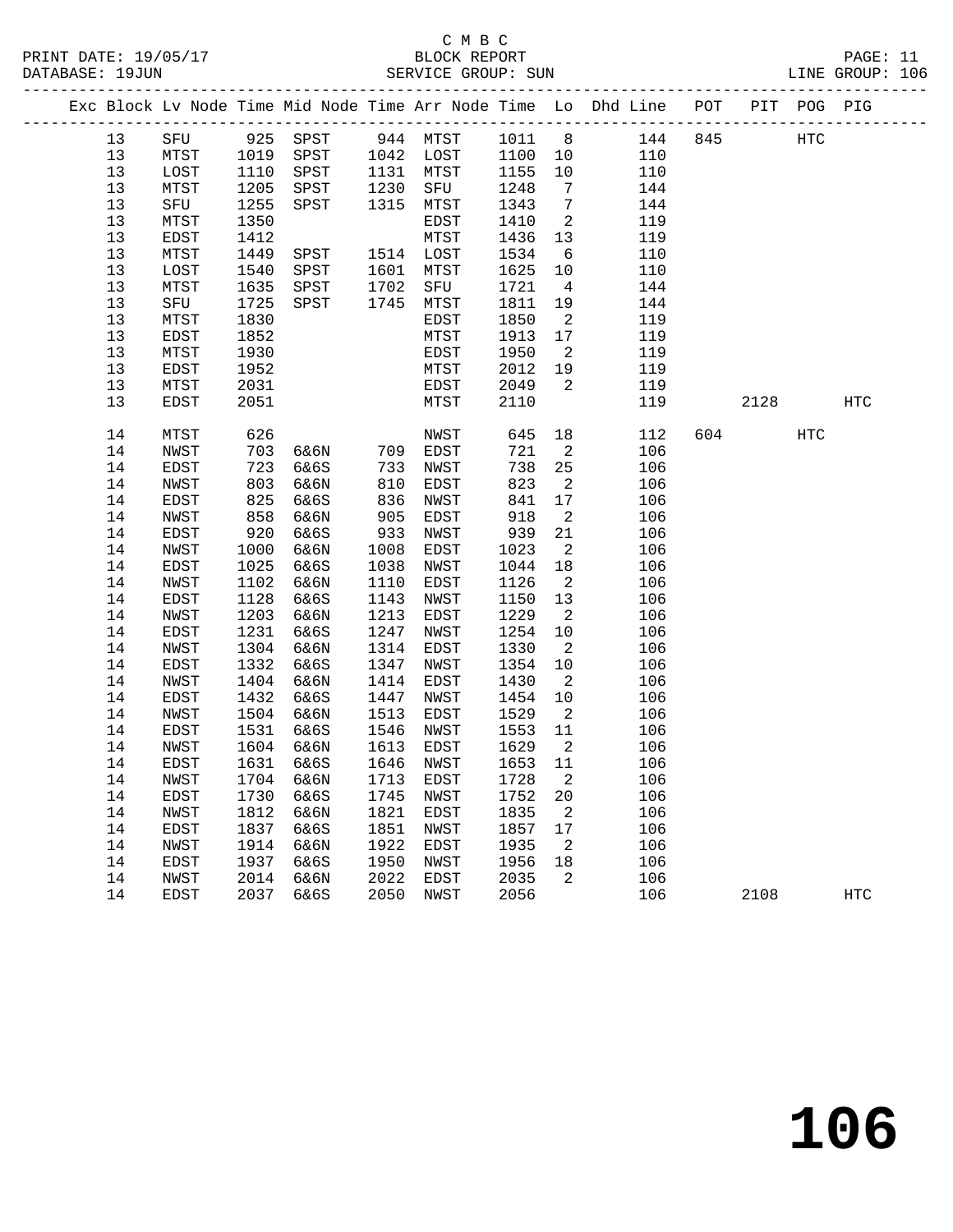|  |    |             |      |          |      |             |      |                            | Exc Block Lv Node Time Mid Node Time Arr Node Time Lo Dhd Line POT |     |      | PIT POG PIG |            |  |
|--|----|-------------|------|----------|------|-------------|------|----------------------------|--------------------------------------------------------------------|-----|------|-------------|------------|--|
|  | 15 | NWST        |      | 603 6&6N |      | 608 EDST    | 618  | 2                          | 106                                                                | 549 |      | <b>HTC</b>  |            |  |
|  | 15 | EDST        | 620  | 6&6S     | 630  | NWST        | 634  | 9                          | 106                                                                |     |      |             |            |  |
|  | 15 | NWST        | 643  | 6&6N     | 649  | EDST        | 701  | $\overline{\phantom{a}}^2$ | 106                                                                |     |      |             |            |  |
|  | 15 | EDST        | 703  | 6&6S     | 713  | NWST        | 718  | 25                         | 106                                                                |     |      |             |            |  |
|  | 15 | NWST        | 743  | 6&6N     | 749  | EDST        | 801  | $4\overline{4}$            | 106                                                                |     |      |             |            |  |
|  | 15 | EDST        | 805  | 6&6S     | 816  | NWST        | 821  | 22                         | 106                                                                |     |      |             |            |  |
|  | 15 | NWST        | 843  | 6&6N     | 850  | EDST        | 903  | 2                          | 106                                                                |     |      |             |            |  |
|  | 15 | EDST        | 905  | 6&6S     | 918  | NWST        | 924  | 19                         | 106                                                                |     |      |             |            |  |
|  | 15 | NWST        | 943  | 6&6N     | 951  | EDST        | 1005 | $\overline{2}$             | 106                                                                |     |      |             |            |  |
|  | 15 | EDST        | 1007 | 6&6S     | 1020 | NWST        | 1026 | 21                         | 106                                                                |     |      |             |            |  |
|  | 15 | NWST        | 1047 | 6&6N     | 1055 | EDST        | 1111 | 2                          | 106                                                                |     |      |             |            |  |
|  | 15 | EDST        | 1113 | 6&6S     | 1128 | NWST        | 1135 | 17                         | 106                                                                |     |      |             |            |  |
|  | 15 | NWST        | 1152 | 6&6N     | 1201 | EDST        | 1217 | $\overline{2}$             | 106                                                                |     |      |             |            |  |
|  | 15 | EDST        | 1219 | 6&6S     | 1236 | NWST        | 1243 | 9                          | 106                                                                |     |      |             |            |  |
|  | 15 | NWST        | 1252 | 6&6N     | 1302 | EDST        | 1318 | 2                          | 106                                                                |     |      |             |            |  |
|  | 15 | EDST        | 1320 | 6&6S     | 1335 | NWST        | 1342 | 10                         | 106                                                                |     |      |             |            |  |
|  | 15 | NWST        | 1352 | 6&6N     | 1402 | EDST        | 1418 | $\overline{a}$             | 106                                                                |     |      |             |            |  |
|  | 15 | EDST        | 1420 | 6&6S     | 1435 | NWST        | 1442 | 10                         | 106                                                                |     |      |             |            |  |
|  | 15 | NWST        | 1452 | 6&6N     | 1502 | EDST        | 1518 | $\overline{\phantom{a}}$   | 106                                                                |     |      |             |            |  |
|  | 15 | EDST        | 1520 | 6&6S     | 1535 | NWST        | 1542 | 10                         | 106                                                                |     |      |             |            |  |
|  | 15 | NWST        | 1552 | 6&6N     | 1601 | EDST        | 1617 | $\overline{2}$             | 106                                                                |     |      |             |            |  |
|  | 15 | EDST        | 1619 | 6&6S     | 1634 | NWST        | 1641 | 11                         | 106                                                                |     |      |             |            |  |
|  | 15 | NWST        | 1652 | 6&6N     | 1701 | EDST        | 1716 | 2                          | 106                                                                |     |      |             |            |  |
|  | 15 | EDST        | 1718 | 6&6S     | 1733 | NWST        | 1740 | 19                         | 106                                                                |     |      |             |            |  |
|  | 15 | NWST        | 1759 | 6&6N     | 1808 | EDST        | 1823 | $\overline{2}$             | 106                                                                |     |      |             |            |  |
|  | 15 | EDST        | 1825 | 6&6S     | 1839 | NWST        | 1845 | 14                         | 106                                                                |     |      |             |            |  |
|  | 15 | NWST        | 1859 | 6&6N     | 1907 | EDST        | 1920 | 2                          | 106                                                                |     |      |             |            |  |
|  | 15 | EDST        | 1922 | 6&6S     | 1935 | NWST        | 1941 | 18                         | 106                                                                |     |      |             |            |  |
|  | 15 | NWST        | 1959 | 6&6N     | 2007 | EDST        | 2020 | 2                          | 106                                                                |     |      |             |            |  |
|  | 15 | EDST        | 2022 | 6&6S     | 2035 | NWST        | 2041 | 18                         | 106                                                                |     |      |             |            |  |
|  | 15 | NWST        | 2059 | 6&6N     | 2106 | EDST        | 2119 | 2                          | 106                                                                |     |      |             |            |  |
|  | 15 | EDST        | 2121 | 6&6S     | 2134 | NWST        | 2140 | 9                          | 106                                                                |     |      |             |            |  |
|  | 15 | NWST        | 2149 | 6&6N     | 2156 | EDST        | 2209 | 2                          | 106                                                                |     |      |             |            |  |
|  | 15 | EDST        | 2211 | 6&6S     | 2224 | NWST        | 2230 | 19                         | 106                                                                |     |      |             |            |  |
|  | 15 | NWST        | 2249 | 6&6N     | 2255 | <b>EDST</b> | 2308 | 2                          | 106                                                                |     |      |             |            |  |
|  | 15 | EDST        | 2310 | 6&6S     | 2323 | NWST        | 2329 | 18                         | 106                                                                |     |      |             |            |  |
|  | 15 | NWST        | 2347 | 6&6N     | 2353 | EDST        | 2406 | 2                          | 106                                                                |     |      |             |            |  |
|  | 15 | EDST        | 2408 | 6&6S     | 2419 | NWST        | 2423 | 24                         | 106                                                                |     |      |             |            |  |
|  | 15 | NWST        | 2447 | 6&6N     | 2453 | EDST        | 2506 | 2                          | 106                                                                |     |      |             |            |  |
|  | 15 | <b>EDST</b> | 2508 | 6&6S     | 2519 | NWST        | 2523 |                            | 106                                                                |     | 2535 |             | <b>HTC</b> |  |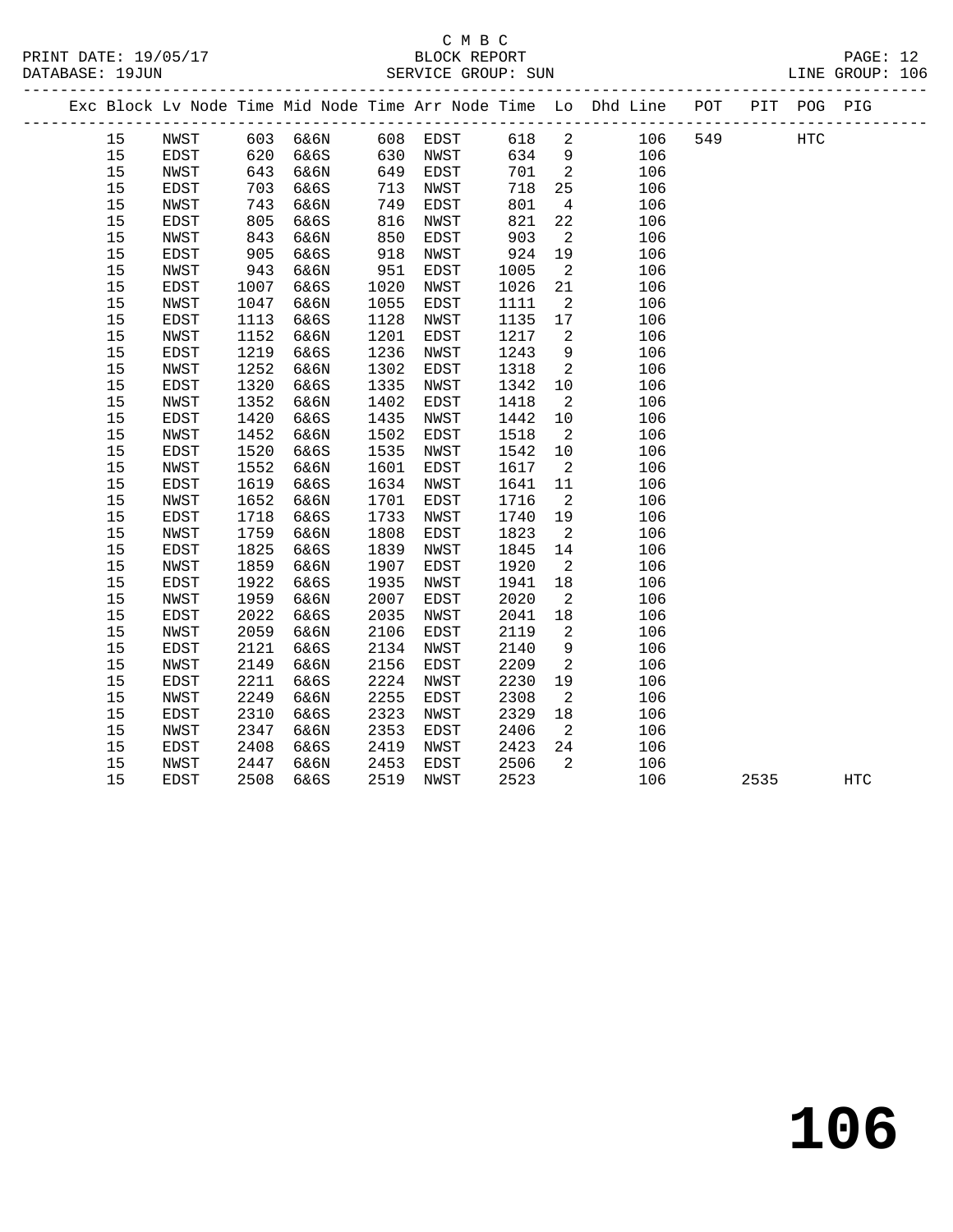#### C M B C<br>BLOCK REPORT PRINT DATE: 19/05/17 BLOCK REPORT PAGE: 13 SERVICE GROUP: SUN

|  |    |      |      |      |      |      |      |                | Exc Block Lv Node Time Mid Node Time Arr Node Time Lo Dhd Line | POT |      | PIT POG PIG |            |
|--|----|------|------|------|------|------|------|----------------|----------------------------------------------------------------|-----|------|-------------|------------|
|  | 16 | HODM | 439  |      |      | NWST | 541  | 6              | N19                                                            | 403 |      | <b>HTC</b>  |            |
|  | 16 | NWST | 547  | 6&6N | 552  | EDST | 602  | $\overline{2}$ | 106                                                            |     |      |             |            |
|  | 16 | EDST | 604  | 6&6S | 614  | NWST | 618  | 5              | 106                                                            |     |      |             |            |
|  | 16 | NWST | 623  | 6&6N | 628  | EDST | 638  | 2              | 106                                                            |     |      |             |            |
|  | 16 | EDST | 640  | 6&6S | 650  | NWST | 654  | 29             | 106                                                            |     |      |             |            |
|  | 16 | NWST | 723  | 6&6N | 729  | EDST | 741  | 2              | 106                                                            |     |      |             |            |
|  | 16 | EDST | 743  | 6&6S | 754  | NWST | 759  | 24             | 106                                                            |     |      |             |            |
|  | 16 | NWST | 823  | 6&6N | 830  | EDST | 843  | 2              | 106                                                            |     |      |             |            |
|  | 16 | EDST | 845  | 6&6S | 856  | NWST | 902  | 11             | 106                                                            |     |      |             |            |
|  | 16 | NWST | 913  | 6&6N | 920  | EDST | 934  | 2              | 106                                                            |     |      |             |            |
|  | 16 | EDST | 936  | 6&6S | 949  | NWST | 955  | 20             | 106                                                            |     |      |             |            |
|  | 16 | NWST | 1015 | 6&6N | 1023 | EDST | 1038 | 2              | 106                                                            |     |      |             |            |
|  | 16 | EDST | 1040 | 6&6S | 1054 | NWST | 1100 | 17             | 106                                                            |     |      |             |            |
|  | 16 | NWST | 1117 | 6&6N | 1125 | EDST | 1141 | 2              | 106                                                            |     |      |             |            |
|  | 16 | EDST | 1143 | 6&6S | 1200 | NWST | 1207 | 9              | 106                                                            |     |      |             |            |
|  | 16 | NWST | 1216 | 6&6N | 1226 | EDST | 1242 | $\overline{2}$ | 106                                                            |     |      |             |            |
|  | 16 | EDST | 1244 | 6&6S | 1300 | NWST | 1307 | 9              | 106                                                            |     |      |             |            |
|  | 16 | NWST | 1316 | 6&6N | 1326 | EDST | 1342 | 2              | 106                                                            |     |      |             |            |
|  | 16 | EDST | 1344 | 6&6S | 1359 | NWST | 1406 | 10             | 106                                                            |     |      |             |            |
|  | 16 | NWST | 1416 | 6&6N | 1426 | EDST | 1442 | $\overline{2}$ | 106                                                            |     |      |             |            |
|  | 16 | EDST | 1444 | 6&6S | 1459 | NWST | 1506 | 10             | 106                                                            |     |      |             |            |
|  | 16 | NWST | 1516 | 6&6N | 1525 | EDST | 1541 | $\overline{2}$ | 106                                                            |     |      |             |            |
|  | 16 | EDST | 1543 | 6&6S | 1558 | NWST | 1605 | 11             | 106                                                            |     |      |             |            |
|  | 16 | NWST | 1616 | 6&6N | 1625 | EDST | 1641 | $\overline{2}$ | 106                                                            |     |      |             |            |
|  | 16 | EDST | 1643 | 6&6S | 1658 | NWST | 1705 | 11             | 106                                                            |     |      |             |            |
|  | 16 | NWST | 1716 | 6&6N | 1725 | EDST | 1740 | 2              | 106                                                            |     |      |             |            |
|  | 16 | EDST | 1742 | 6&6S | 1757 | NWST | 1804 |                | 106                                                            |     | 1818 |             | <b>HTC</b> |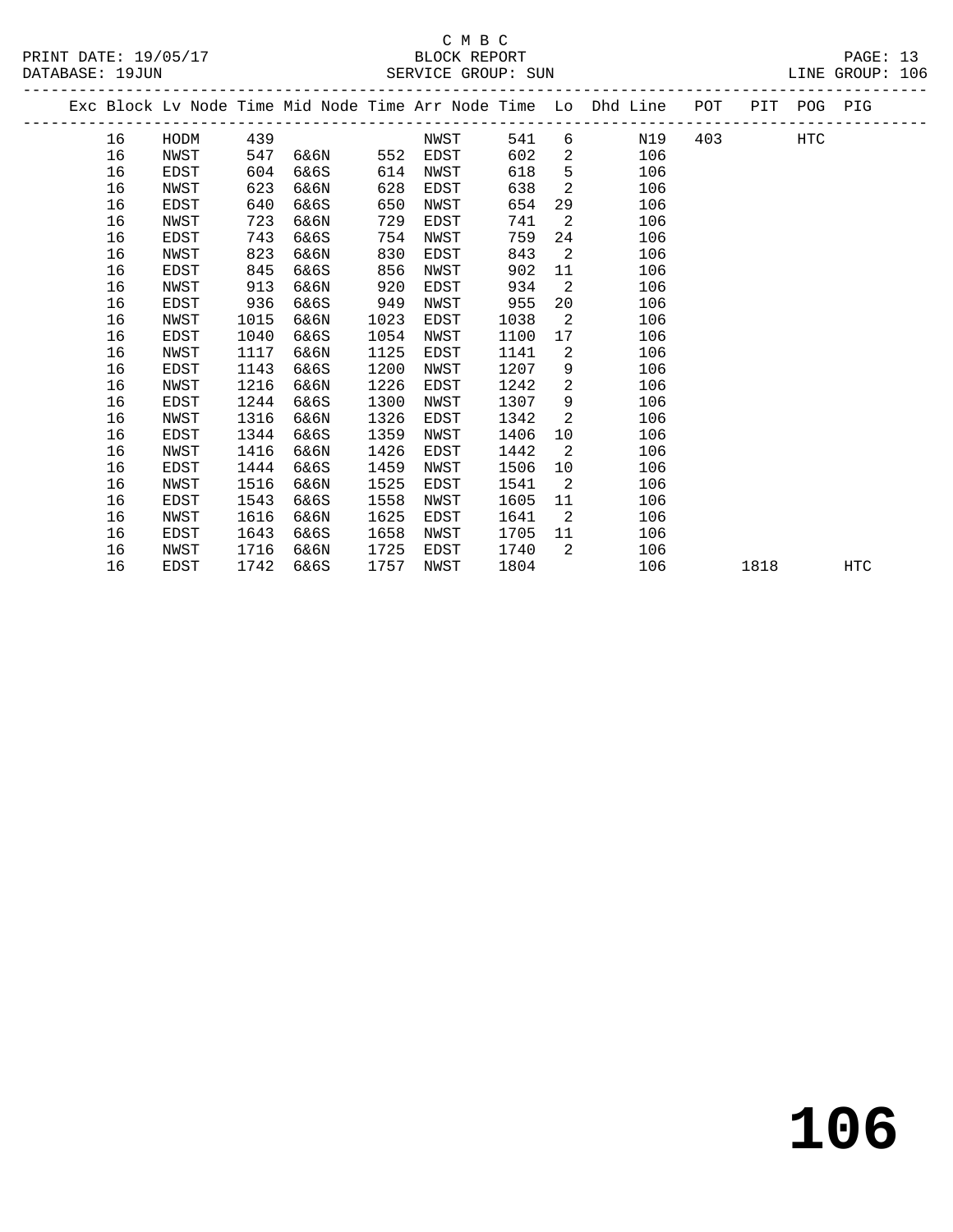#### C M B C<br>BLOCK REPORT SERVICE GROUP: SUN

|  |      |             |      |           |      |           |        |                            | Exc Block Lv Node Time Mid Node Time Arr Node Time Lo Dhd Line POT |      |      | PIT POG PIG |     |
|--|------|-------------|------|-----------|------|-----------|--------|----------------------------|--------------------------------------------------------------------|------|------|-------------|-----|
|  | 17   | NWST        |      | 928 6&6N  |      | 935 EDST  | 949    | $\overline{\mathbf{2}}$    | 106                                                                | 914  |      | HTC         |     |
|  | 17   | EDST        | 951  | 6&6S      | 1004 | NWST      | 1010   | 20                         | 106                                                                |      |      |             |     |
|  | 17   | NWST        | 1030 | 6&6N      | 1038 | EDST      | 1054   | $\overline{2}$             | 106                                                                |      |      |             |     |
|  | 17   | EDST        | 1056 | 6&6S      | 1110 | NWST      | 1116   | 14                         | 106                                                                |      |      |             |     |
|  | 17   | NWST        | 1130 | 6&6N      | 1139 | EDST      | 1155   | 2                          | 106                                                                |      |      |             |     |
|  | 17   | EDST        | 1157 | 6&6S      | 1214 | NWST      | 1221   | $7\phantom{.0}$            | 106                                                                |      |      |             |     |
|  | 17   | NWST        | 1228 | 6&6N      | 1238 | EDST      | 1254   | 2                          | 106                                                                |      |      |             |     |
|  | 17   | EDST        | 1256 | 6&6S      | 1312 | NWST      | 1319   | 9                          | 106                                                                |      |      |             |     |
|  | 17   | NWST        | 1328 | 6&6N      | 1338 | EDST      | 1354   | $\overline{2}$             | 106                                                                |      |      |             |     |
|  | 17   | EDST        | 1356 | 6&6S      | 1411 | NWST      | 1418   | 10                         | 106                                                                |      |      |             |     |
|  | 17   | NWST        | 1428 | 6&6N      | 1438 | EDST      | 1454   | $\overline{a}$             | 106                                                                |      |      |             |     |
|  | 17   | EDST        | 1456 | 6&6S      | 1511 | NWST      | 1518   | 10                         | 106                                                                |      |      |             |     |
|  | 17   | NWST        | 1528 | 6&6N      | 1537 | EDST      | 1553   | $\overline{2}$             | 106                                                                |      |      |             |     |
|  | 17   | EDST        | 1555 | 6&6S      | 1610 | NWST      | 1617   | 11                         | 106                                                                |      |      |             |     |
|  | 17   | NWST        | 1628 | 6&6N      | 1637 | EDST      | 1653   | $\overline{a}$             | 106                                                                |      |      |             |     |
|  | 17   | EDST        | 1655 | 6&6S      | 1710 | NWST      | 1717   | 13                         | 106                                                                |      |      |             |     |
|  | 17   | NWST        | 1730 | 6&6N      | 1739 | EDST      | 1754   | 2                          | 106                                                                |      |      |             |     |
|  | 17   | EDST        | 1756 | 6&6S      | 1811 | NWST      | 1818   | 9                          | 106                                                                |      |      |             |     |
|  | 17   | NWST        | 1827 | 6&6N      | 1836 | EDST      | 1850   | 2                          | 106                                                                |      |      |             |     |
|  | 17   | EDST        | 1852 | 6&6S      | 1906 | NWST      | 1912   | 17                         | 106                                                                |      |      |             |     |
|  | 17   | NWST        | 1929 | 6&6N      | 1937 | EDST      | 1950   | 2                          | 106                                                                |      |      |             |     |
|  | 17   | EDST        | 1952 | 6&6S      | 2005 | NWST      | 2011   | 18                         | 106                                                                |      |      |             |     |
|  | 17   | NWST        | 2029 | 6&6N      | 2037 | EDST      | 2050   | 2                          | 106                                                                |      |      |             |     |
|  | $17$ | EDST        | 2052 | 6&6S      | 2105 | NWST      | 2111   | 8                          | 106                                                                |      |      |             |     |
|  | 17   | NWST        | 2119 | 6&6N      | 2126 | EDST      | 2139   | 2                          | 106                                                                |      |      |             |     |
|  | 17   | EDST        | 2141 | 6&6S      | 2154 | NWST      | 2200   | 19                         | 106                                                                |      |      |             |     |
|  | 17   | NWST        | 2219 | 6&6N      | 2225 | EDST      | 2238   | 2                          | 106                                                                |      |      |             |     |
|  | 17   | EDST        | 2240 | 6&6S      | 2253 | NWST      | 2259   | 20                         | 106                                                                |      |      |             |     |
|  | 17   | NWST        | 2319 | 6&6N      | 2325 | EDST      | 2338   | 2                          | 106                                                                |      |      |             |     |
|  | 17   | EDST        | 2340 | 6&6S      | 2353 | NWST      | 2359   | 18                         | 106                                                                |      |      |             |     |
|  | 17   | NWST        | 2417 | 6&6N      | 2423 | EDST      | 2436   | 2                          | 106                                                                |      |      |             |     |
|  | 17   | EDST        | 2438 | 6&6S      | 2449 | NWST      | 2453   | 24                         | 106                                                                |      |      |             |     |
|  | 17   | NWST        | 2517 | 6&6N      | 2523 | EDST      | 2536   | 9                          | 106                                                                |      |      |             |     |
|  | 17   | EDST        | 2545 | 6&6S      | 2556 | NWST      | 2600   |                            | 106                                                                |      | 2612 |             | HTC |
|  | 18   | NWST        | 1140 | 6&6N      | 1149 | EDST      | 1205   | $\overline{a}$             | 106                                                                | 1126 |      | HTC         |     |
|  | 18   | EDST        | 1207 | 6&6S      | 1224 | NWST      | 1231   | 9                          | 106                                                                |      |      |             |     |
|  | 18   | NWST        | 1240 | 6&6N      | 1250 | EDST      | 1306   | $\overline{2}$             | 106                                                                |      |      |             |     |
|  | 18   | <b>EDST</b> | 1308 | 6&6S      | 1323 | NWST      | 1330   | 10                         | 106                                                                |      |      |             |     |
|  | 18   | NWST        |      | 1340 6&6N |      | 1350 EDST | 1406 2 |                            | 106                                                                |      |      |             |     |
|  | 18   | EDST        | 1408 | 6&6S      | 1423 | NWST      | 1430   | 10                         | 106                                                                |      |      |             |     |
|  | 18   | NWST        | 1440 | 6&6N      | 1450 | EDST      | 1506   | $\overline{\phantom{a}}^2$ | 106                                                                |      |      |             |     |
|  | 18   | EDST        | 1508 | 6&6S      | 1523 | NWST      | 1530   | 10                         | 106                                                                |      |      |             |     |
|  | 18   | NWST        | 1540 | 6&6N      | 1549 | EDST      | 1605   | 2                          | 106                                                                |      |      |             |     |
|  | 18   | EDST        | 1607 | 6&6S      | 1622 | NWST      | 1629   | 11                         | 106                                                                |      |      |             |     |
|  | 18   | NWST        | 1640 | 6&6N      | 1649 | EDST      | 1704   | 2                          | 106                                                                |      |      |             |     |
|  | 18   | EDST        | 1706 | 6&6S      | 1721 | NWST      | 1728   | 16                         | 106                                                                |      |      |             |     |
|  | 18   | NWST        | 1744 | 6&6N      | 1753 | EDST      | 1808   | 2                          | 106                                                                |      |      |             |     |
|  | 18   | EDST        | 1810 | 6&6S      | 1824 | NWST      | 1830   | 14                         | 106                                                                |      |      |             |     |
|  | 18   | NWST        | 1844 | 6&6N      | 1852 | EDST      | 1905   | 2                          | 106                                                                |      |      |             |     |
|  | 18   | EDST        | 1907 | 6&6S      | 1920 | NWST      | 1926   | 18                         | 106                                                                |      |      |             |     |
|  | 18   | NWST        | 1944 | 6&6N      | 1952 | EDST      | 2005   | 2                          | 106                                                                |      |      |             |     |
|  | 18   | EDST        | 2007 | 6&6S      | 2020 | NWST      | 2026   | 18                         | 106                                                                |      |      |             |     |
|  | 18   | NWST        | 2044 | 6&6N      | 2051 | EDST      | 2104   | 2                          | 106                                                                |      |      |             |     |

18 EDST 2106 6&6S 2119 NWST 2125 106 2137 HTC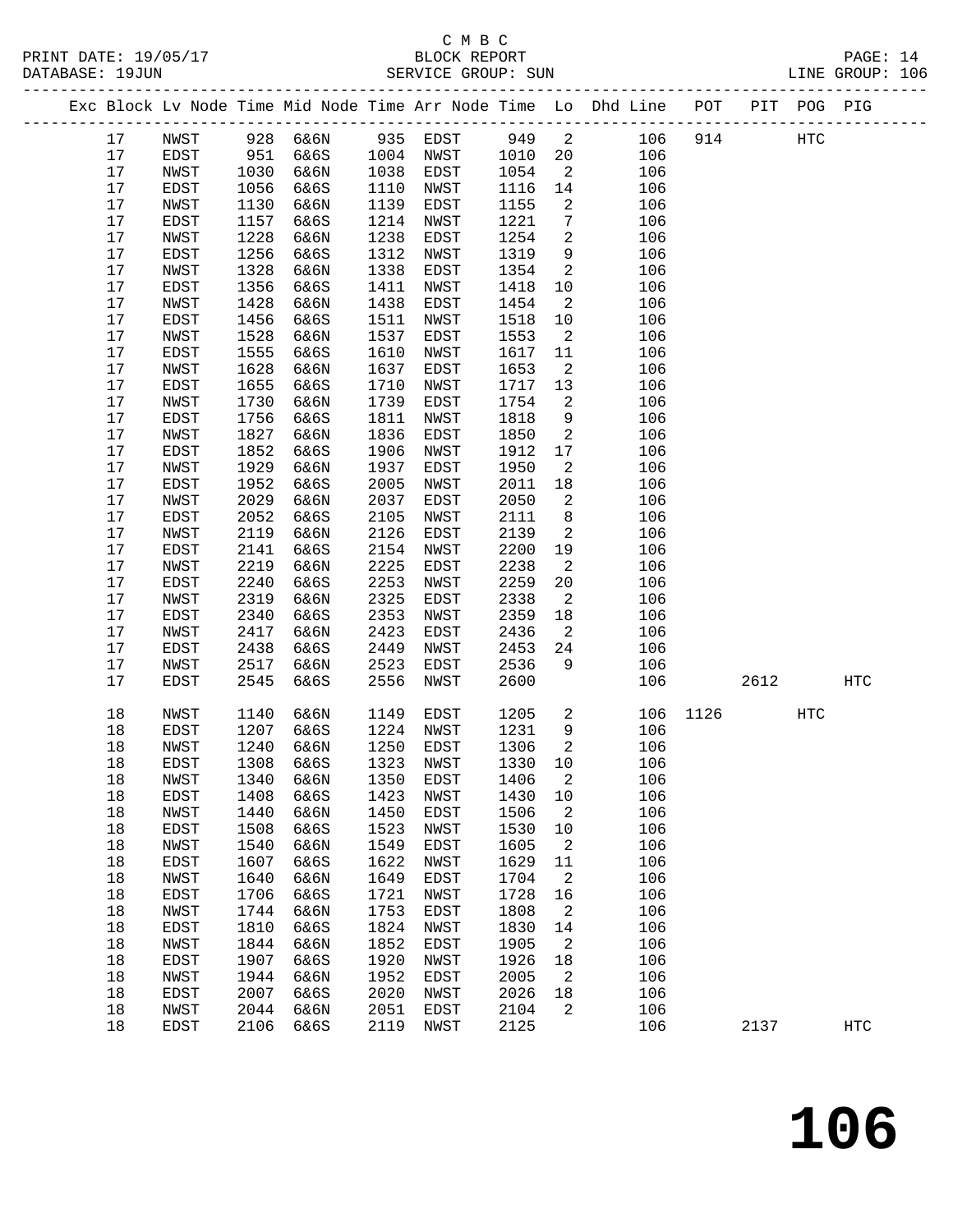|  | DATABASE: 19JUN                                                                                                                                                                                             | PRINT DATE: 19/05/17                                                                                                                                                                         |                                                                                                                                                    |                                                                                                                                                                                                                                                                                                                         |                                                                                                                                                    | смвс<br>BLOCK REPORT                                                                                                                                                                                                                    |                                                                                                                                                                                                |                                                                                                                                                                                                                       |                                                                                                                                                                                                                                                                                                                                                                                                                                                         |  |                   | PAGE: 15 |  |
|--|-------------------------------------------------------------------------------------------------------------------------------------------------------------------------------------------------------------|----------------------------------------------------------------------------------------------------------------------------------------------------------------------------------------------|----------------------------------------------------------------------------------------------------------------------------------------------------|-------------------------------------------------------------------------------------------------------------------------------------------------------------------------------------------------------------------------------------------------------------------------------------------------------------------------|----------------------------------------------------------------------------------------------------------------------------------------------------|-----------------------------------------------------------------------------------------------------------------------------------------------------------------------------------------------------------------------------------------|------------------------------------------------------------------------------------------------------------------------------------------------------------------------------------------------|-----------------------------------------------------------------------------------------------------------------------------------------------------------------------------------------------------------------------|---------------------------------------------------------------------------------------------------------------------------------------------------------------------------------------------------------------------------------------------------------------------------------------------------------------------------------------------------------------------------------------------------------------------------------------------------------|--|-------------------|----------|--|
|  |                                                                                                                                                                                                             | 6&6N 6 AV & 6 ST                                                                                                                                                                             |                                                                                                                                                    |                                                                                                                                                                                                                                                                                                                         |                                                                                                                                                    |                                                                                                                                                                                                                                         |                                                                                                                                                                                                |                                                                                                                                                                                                                       | BCHL BURNABY CITY HALL<br>$CL-E$ CANADA WAY & LEDGER-EAST                                                                                                                                                                                                                                                                                                                                                                                               |  |                   |          |  |
|  |                                                                                                                                                                                                             |                                                                                                                                                                                              |                                                                                                                                                    |                                                                                                                                                                                                                                                                                                                         |                                                                                                                                                    |                                                                                                                                                                                                                                         |                                                                                                                                                                                                |                                                                                                                                                                                                                       | Exc Block Lv Node Time Mid Node Time Arr Node Time Lo Dhd Line POT PIT POG PIG                                                                                                                                                                                                                                                                                                                                                                          |  |                   |          |  |
|  | $\mathbf{1}$<br>$\mathbf{1}$<br>$\mathbf{1}$<br>$\mathbf{1}$<br>$\mathbf{1}$<br>$\mathbf{1}$<br>1<br>1<br>1<br>1<br>1<br>1<br>1<br>1<br>1<br>1<br>1<br>1<br>1<br>1<br>1<br>1<br>1<br>1<br>1<br>$\mathbf{1}$ | NWST<br>BW04<br>NWST<br>BW04<br>NWST<br>BW04<br>NWST<br>BW04<br>NWST<br>BW04<br>NWST<br>BW04<br>NWST<br>BW04<br>NWST<br>BW04<br>NWST<br>BW04<br>NWST<br>BW04<br>NWST<br>BW04<br>NWST<br>BW04 | 1912<br>1955<br>2027<br>2110<br>2210<br>2240                                                                                                       | 1111 CL-W<br>1143 CL-E<br>1226 CL-W<br>1258 CL-E<br>1341 CL-W<br>1414 CL-E<br>1456 CL-W<br>1529 CL-E<br>1611 CL-W<br>1644 CL-E<br>1726 CL-W<br>1758 CL-E<br>1840 CL-W<br>$CL-E$<br>$CL-W$<br>$CL - E$<br>$CL-W$<br>2140 CL-E<br>$CL - W$<br>$CL - E$<br>2310 CL-W<br>2340 CL-E<br>2410 CL-W 2425 BW04 2435<br>2440 CL-E | 1630<br>2013<br>2150<br>2227<br>2250                                                                                                               | 1154 NWST<br>1244 BW04<br>1310 NWST<br>1400 BW04<br>1426 NWST<br>1515 BW04<br>1541 NWST<br>BW04<br>1656 NWST<br>1745 BW04<br>1810 NWST<br>1858 BW04<br>1924 NWST<br>BW04<br>2039 NWST<br>2128 BW04<br>NWST<br>BW04<br>NWST<br>2325 BW04 | 1129 BW04 1140<br>1255<br>1328<br>1412<br>1444 12<br>1527<br>1559<br>1642<br>1714 12<br>1756<br>1827<br>1908<br>1940<br>2023<br>2054<br>2138<br>2204<br>2237<br>2304<br>2335<br>2449 NWST 2502 | 13<br>$\overline{\mathbf{2}}$<br>$\overline{\mathbf{2}}$<br>12<br>$\overline{\phantom{a}}$ 2<br>$\overline{\phantom{a}}$<br>13<br>$4\overline{4}$<br>16<br>$\overline{\phantom{a}}^2$<br>$\overline{\mathbf{3}}$      | 1 BW04 915 CL-E 926 NWST 942 14 123 843 HTC<br>NWST 956 CL-W 1013 BW04 1024 4 123<br>BW04 1028 CL-E 1039 NWST 1057 14 123<br>3 123<br>1212 14 123<br>$\overline{\mathbf{3}}$<br>123<br>123<br>123<br>123<br>123<br>123<br>123<br>123<br>123<br>123<br>123<br>15<br>123<br>$4\overline{ }$<br>123<br>123<br>123<br>$6\overline{6}$<br>123<br>123<br>$\begin{array}{ccc} 6 & & 123 \\ 5 & & 123 \end{array}$<br>2349 NWST 2402 8 123<br>5 123<br>123 2514 |  |                   | HTC      |  |
|  | 2<br>2<br>2<br>2<br>2<br>2<br>2<br>2<br>2<br>2<br>2<br>2<br>2<br>2<br>2<br>2<br>2<br>2<br>2<br>$\overline{2}$                                                                                               | NWST<br>BW04<br>NWST<br>BW04<br>NWST<br>BW04<br>NWST<br>BW04<br>NWST<br>BW04<br>NWST<br>BW04<br>NWST<br>BW04<br>NWST<br>BW04<br>NWST<br>BW04<br>NWST                                         | 856<br>928<br>1011<br>1043<br>1126<br>1158<br>1241<br>1314<br>1356<br>1429<br>1511<br>1544<br>1626<br>1659<br>1741<br>1812<br>1855<br>1927<br>2010 | $CL-W$<br>$CL - E$<br>$CL-W$<br>$CL - E$<br>$CL - W$<br>$CL - E$<br>$CL - W$<br>$CL - E$<br>$CL - W$<br>$CL - E$<br>$CL-W$<br>$CL - E$<br>$CL - W$<br>$CL - E$<br>$CL-W$<br>$CL - E$<br>$CL-W$<br>$CL - E$<br>$CL-W$                                                                                                    | 912<br>939<br>1028<br>1054<br>1144<br>1209<br>1300<br>1326<br>1415<br>1441<br>1530<br>1556<br>1645<br>1711<br>1800<br>1824<br>1913<br>1939<br>2028 | BW04<br>NWST<br>BW04<br>NWST<br>BW04<br>NWST<br>BW04<br>NWST<br>BW04<br>NWST<br>BW04<br>NWST<br>BW04<br>NWST<br>BW04<br>NWST<br>BW04<br>NWST<br>BW04                                                                                    | 923<br>955<br>1039<br>1112<br>1155<br>1227<br>1312<br>1344<br>1427<br>1459<br>1542<br>1615<br>1657<br>1729<br>1810<br>1840<br>1923<br>1955<br>2038                                             | 5<br>16<br>$\overline{4}$<br>14<br>$\overline{3}$<br>14<br>$\overline{a}$<br>12<br>$\overline{\phantom{a}}^2$<br>12<br>$\overline{2}$<br>11<br>$\overline{\phantom{a}}$<br>12<br>2<br>15<br>$\overline{4}$<br>15<br>4 | HODM 709 NWST 811 SUST 831 10 15 N19 633<br>123<br>123<br>123<br>123<br>123<br>123<br>123<br>123<br>123<br>123<br>123<br>123<br>123<br>123<br>123<br>123<br>123<br>123<br>123                                                                                                                                                                                                                                                                           |  | $_{\mathrm{HTC}}$ |          |  |

**123**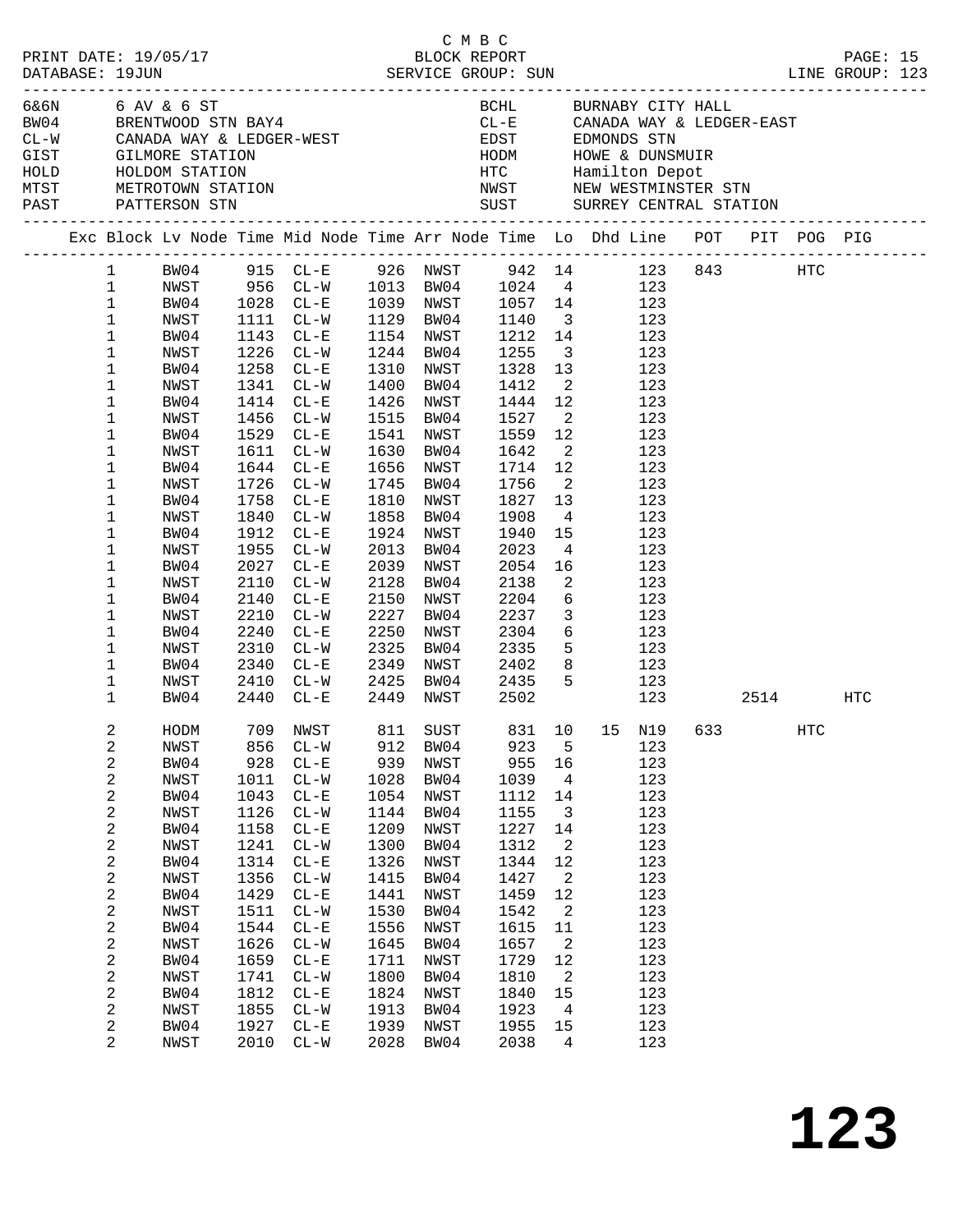|  |                |             |      | Exc Block Lv Node Time Mid Node Time Arr Node Time Lo Dhd Line POT |      |           |      |                            |        |        | PIT POG PIG |            |  |
|--|----------------|-------------|------|--------------------------------------------------------------------|------|-----------|------|----------------------------|--------|--------|-------------|------------|--|
|  | $\overline{a}$ | BW04        |      | 2042 CL-E 2054 NWST 2109                                           |      |           |      |                            | 123    | 2121   |             | <b>HTC</b> |  |
|  |                |             |      |                                                                    |      |           |      |                            |        |        |             |            |  |
|  | 3              | MTST        |      | 658 GIST                                                           |      | 715 HOLD  | 730  | $\overline{0}$             | 129    | 636 70 | HTC         |            |  |
|  | 3              | HOLD        | 730  | BCHL                                                               |      | EDST      | 750  | 20                         | 133    |        |             |            |  |
|  | 3              | <b>EDST</b> | 810  |                                                                    |      | NWST      | 823  | $4\overline{ }$            | 112    |        |             |            |  |
|  | $\mathsf{3}$   | NWST        | 827  |                                                                    |      | EDST      | 841  | 8                          | 112    |        |             |            |  |
|  | $\mathsf 3$    | EDST        | 849  | BCHL                                                               |      | HOLD      | 910  | $\overline{0}$             | 133    |        |             |            |  |
|  | 3              | HOLD        | 910  | GIST 927 PAST                                                      |      |           | 945  | 15                         | 129    |        |             |            |  |
|  | 3              | PAST        | 1000 | GIST                                                               | 1015 | HOLD      | 1030 | $\overline{0}$             | 129    |        |             |            |  |
|  | 3              | HOLD        | 1030 | BCHL                                                               |      | EDST      | 1052 | 18                         | 133    |        |             |            |  |
|  | $\mathsf{3}$   | EDST        | 1110 |                                                                    |      | NWST      | 1124 | $\overline{\mathbf{3}}$    | 112    |        |             |            |  |
|  | 3              | NWST        | 1127 |                                                                    |      | EDST      | 1143 | $6\overline{6}$            | 112    |        |             |            |  |
|  | 3              | EDST        | 1149 | <b>BCHL</b>                                                        |      | HOLD      | 1212 | $\overline{0}$             | 133    |        |             |            |  |
|  | 3              | HOLD        | 1212 | GIST                                                               |      | 1230 PAST | 1249 | 11                         | 129    |        |             |            |  |
|  | 3              | PAST        | 1300 | GIST                                                               |      | 1315 HOLD | 1332 | $\overline{0}$             | 129    |        |             |            |  |
|  | $\mathsf{3}$   | HOLD        | 1332 | BCHL                                                               |      | EDST      | 1354 | 16                         | 133    |        |             |            |  |
|  | 3              | EDST        | 1410 |                                                                    |      | NWST      | 1425 | $\overline{\phantom{a}}$   | 112    |        |             |            |  |
|  | $\mathsf{3}$   | NWST        | 1427 |                                                                    |      | EDST      | 1444 | $5^{\circ}$                | 112    |        |             |            |  |
|  | $\mathsf{3}$   | EDST        | 1449 |                                                                    |      |           | 1512 | $\overline{0}$             | 133    |        |             |            |  |
|  | 3              | HOLD        | 1512 | BCHL HOLD<br>GIST 1530 PAST<br>GIST 1615 HOLD                      |      |           | 1549 | 11                         | 129    |        |             |            |  |
|  | 3              | PAST        | 1600 |                                                                    |      |           | 1632 | $\overline{0}$             | 129    |        |             |            |  |
|  | 3              | HOLD        | 1632 | BCHL                                                               |      | EDST      | 1654 | 16                         | 133    |        |             |            |  |
|  | 3              | EDST        | 1710 |                                                                    |      | NWST      | 1725 | $\overline{\phantom{0}}^2$ | 112    |        |             |            |  |
|  | 3              | NWST        | 1727 |                                                                    |      | EDST      | 1743 | 6                          | 112    |        |             |            |  |
|  | $\mathsf{3}$   | EDST        | 1749 | BCHL                                                               |      | HOLD      | 1813 | $\overline{0}$             | 133    |        |             |            |  |
|  | 3              | HOLD        | 1813 | GIST                                                               |      | 1830 PAST | 1849 | 11                         | 129    |        |             |            |  |
|  | 3              | PAST        | 1900 | GIST                                                               | 1915 | HOLD      | 1931 | $\overline{0}$             | 129    |        |             |            |  |
|  | 3              | HOLD        | 1931 | BCHL                                                               | 1939 | EDST      | 1952 | 18                         | 133    |        |             |            |  |
|  | 3              | <b>EDST</b> | 2010 |                                                                    |      | NWST      | 2025 | $\overline{2}$             | 112    |        |             |            |  |
|  | 3              | NWST        | 2027 |                                                                    |      | EDST      | 2042 | 11                         | 112    |        |             |            |  |
|  | 3              | EDST        | 2053 | BCHL                                                               |      | 2110 HOLD | 2117 | $\overline{0}$             | 133    |        |             |            |  |
|  | 3              | HOLD        | 2117 | GIST                                                               | 2131 | PAST      | 2149 | 11                         | 129    |        |             |            |  |
|  | 3              | PAST        | 2200 | GIST                                                               | 2214 | HOLD      | 2228 | $\overline{\phantom{0}}$   | 129    |        |             |            |  |
|  | $\mathsf{3}$   | HOLD        | 2228 | BCHL                                                               | 2236 | EDST      | 2249 | 25                         | 133    |        |             |            |  |
|  | 3              | EDST        | 2314 |                                                                    |      | NWST      | 2326 | $\overline{2}$             | 112    |        |             |            |  |
|  | 3              | NWST        | 2328 |                                                                    |      | EDST      | 2340 | 12                         | 112    |        |             |            |  |
|  | 3              | EDST        | 2352 | BCHL                                                               | 2408 | HOLD      | 2415 | $\overline{0}$             | 133    |        |             |            |  |
|  | 3              | HOLD        | 2415 | GIST                                                               | 2429 | PAST      | 2445 | 10                         | 10 129 |        |             |            |  |
|  | 3              | EDST        | 2505 |                                                                    |      | NWST      | 2517 |                            | 112    | 2529   |             | HTC        |  |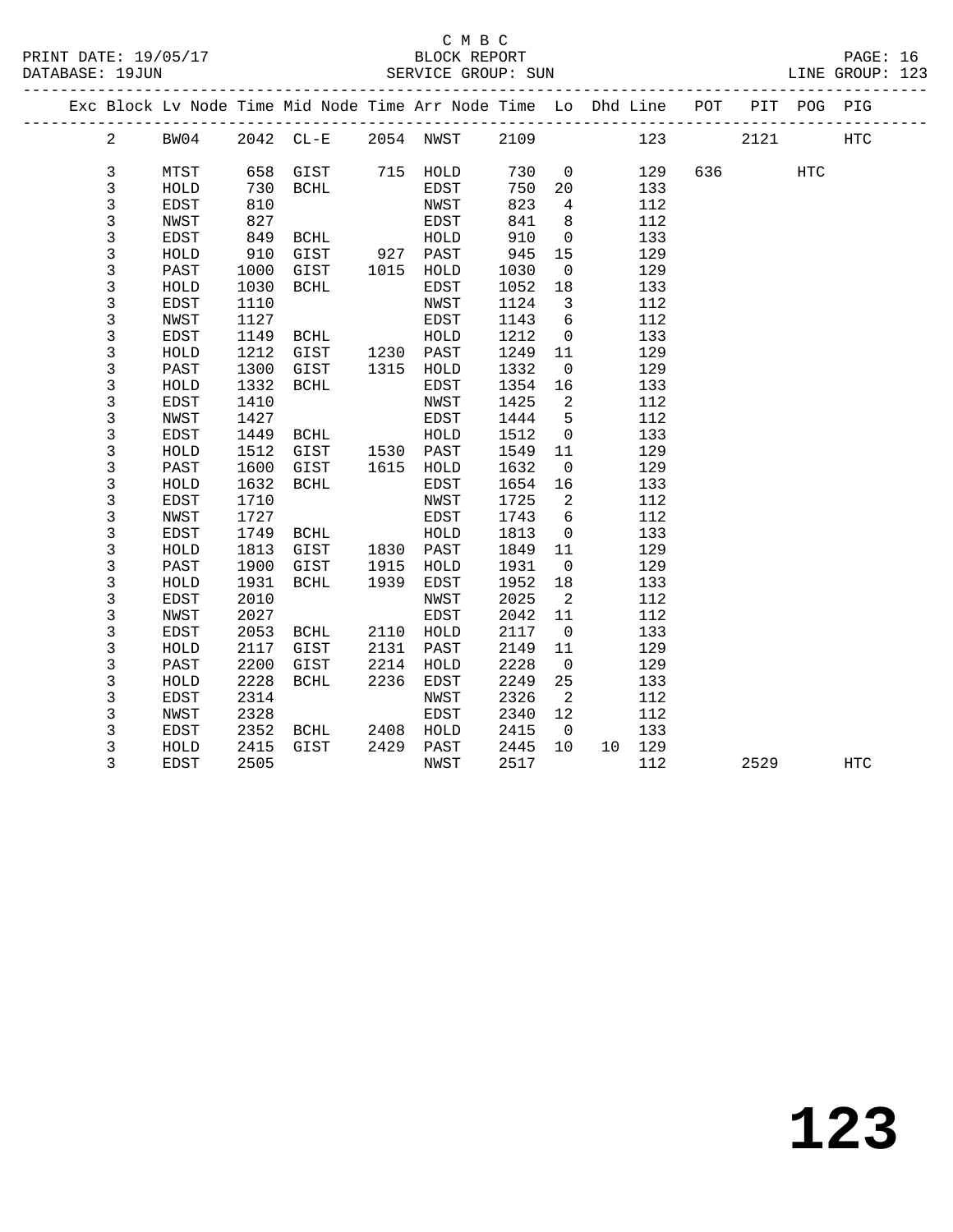# C M B C

| DATABASE: 19JUN |              |              |                    |              | SERVICE GROUP: SUN         |              |                               |                                                                                |        |      | LINE GROUP: 123 |  |
|-----------------|--------------|--------------|--------------------|--------------|----------------------------|--------------|-------------------------------|--------------------------------------------------------------------------------|--------|------|-----------------|--|
|                 |              |              |                    |              |                            |              |                               | Exc Block Lv Node Time Mid Node Time Arr Node Time Lo Dhd Line POT PIT POG PIG |        |      |                 |  |
| 4               | NWST         |              |                    |              | 926 CL-W 942 BW04 953 5    |              |                               | 123 912                                                                        | HTC    |      |                 |  |
| 4               | BW04         | 958          |                    |              | CL-E 1009 NWST 1026 15     |              |                               | 123                                                                            |        |      |                 |  |
| 4               | NWST         | 1041         | $CL-W$             |              | 1059 BW04                  | 1110         | $\overline{\mathbf{3}}$       | 123                                                                            |        |      |                 |  |
| 4               | BW04         | 1113         | $CL-E$             |              | 1124 NWST                  | 1142         | 14                            | 123                                                                            |        |      |                 |  |
| 4               | NWST         | 1156         | $CL-W$             | 1214         | BW04                       | 1225         | $\overline{\mathbf{3}}$       | 123                                                                            |        |      |                 |  |
| 4               | BW04         | 1228         | $CL - E$           | 1239         | NWST                       | 1257         | 14                            | 123                                                                            |        |      |                 |  |
| 4               | NWST         | 1311         | $CL-W$             | 1330         | BW04                       | 1342         | $\overline{\phantom{a}}^2$    | 123                                                                            |        |      |                 |  |
| 4               | BW04         | 1344         | $CL - E$           | 1356         | NWST                       | 1414         | 12                            | 123                                                                            |        |      |                 |  |
| 4               | NWST         | 1426         | $CL-W$             | 1445         | BW04                       | 1457         | $\overline{\phantom{a}}^2$    | 123                                                                            |        |      |                 |  |
| 4               | BW04         | 1459         | $CL - E$           | 1511<br>1600 | NWST                       | 1529         | 12                            | 123                                                                            |        |      |                 |  |
| 4               | NWST<br>BW04 | 1541<br>1614 | $CL-W$<br>$CL-E$   | 1626         | BW04<br>NWST               | 1612<br>1644 | $\overline{a}$<br>12          | 123<br>123                                                                     |        |      |                 |  |
| 4<br>4          | NWST         | 1656         | $CL - W$           | 1715         | BW04                       | 1727         | $\overline{\phantom{a}}^2$    | 123                                                                            |        |      |                 |  |
| 4               | BW04         | 1729         | $CL-E$             | 1741         | NWST                       | 1758         | 13                            | 123                                                                            |        |      |                 |  |
| 4               | NWST         | 1811         | $CL-W$             | 1830         | BW04                       | 1840         | $\overline{\phantom{a}}^2$    | 123                                                                            |        |      |                 |  |
| 4               | BW04         | 1842         | $CL - E$           | 1854         | NWST                       | 1910         | 15                            | 123                                                                            |        |      |                 |  |
| 4               | NWST         | 1925         | $CL-W$             | 1943         | BW04                       | 1953         | $\overline{4}$                | 123                                                                            |        |      |                 |  |
| 4               | BW04         | 1957         | $CL - E$           | 2009         | NWST                       | 2025         | 15                            | 123                                                                            |        |      |                 |  |
| 4               | NWST         | 2040         | $CL-W$             | 2058         | BW04                       | 2108         | $\overline{\phantom{a}}$      | 123                                                                            |        |      |                 |  |
| 4               | BW04         | 2110         | $CL - E$           | 2120         | NWST                       | 2134         |                               | 123                                                                            |        | 2146 | HTC             |  |
|                 |              |              |                    |              |                            |              |                               |                                                                                |        |      |                 |  |
| 5               | BW04         | 558          | $CL - E$           | 607          | NWST                       | 621          | 10                            | 123                                                                            | 526 32 | HTC  |                 |  |
| 5               | NWST         | 631          | $CL-W$             | 645          | BW04                       | 655          | $\overline{\mathbf{3}}$       | 123                                                                            |        |      |                 |  |
| 5               | BW04         | 658          | $CL - E$           | 707          | NWST                       | 721          | 10                            | 123                                                                            |        |      |                 |  |
| 5               | NWST         | 731          | $CL-W$             | 746          | BW04                       | 756          | 2                             | 123                                                                            |        |      |                 |  |
| 5               | BW04         | 758          | $CL - E$           | 807          | NWST                       | 822          | 9                             | 123                                                                            |        |      |                 |  |
| 5               | NWST         | 831          | $CL-W$             | 847          | BW04                       | 858          | $\overline{\phantom{a}}^2$    | 123                                                                            |        |      |                 |  |
| 5               | BW04         | 900          | $CL - E$           | 911          | NWST                       | 927          | 14                            | 123                                                                            |        |      |                 |  |
| 5               | NWST         | 941          | $CL-W$             | 958          | BW04                       | 1009         | $\overline{4}$                | 123                                                                            |        |      |                 |  |
| 5<br>5          | BW04<br>NWST | 1013<br>1056 | $CL - E$<br>$CL-W$ | 1024<br>1114 | NWST<br>BW04               | 1042<br>1125 | 14<br>$\overline{\mathbf{3}}$ | 123<br>123                                                                     |        |      |                 |  |
| 5               | BW04         | 1128         | $CL - E$           | 1139         | NWST                       | 1157         | 14                            | 123                                                                            |        |      |                 |  |
| 5               | NWST         | 1211         | $CL-W$             | 1229         | BW04                       | 1240         | $\overline{\mathbf{3}}$       | 123                                                                            |        |      |                 |  |
| 5               | BW04         | 1243         | $CL-E$             | 1255         | NWST                       | 1313         | 13                            | 123                                                                            |        |      |                 |  |
| 5               | NWST         | 1326         | $CL-W$             | 1345         | BW04                       | 1357         | $\overline{\phantom{a}}^2$    | 123                                                                            |        |      |                 |  |
| 5               | BW04         | 1359         | $CL - E$           | 1411         | NWST                       | 1429         | 12                            | 123                                                                            |        |      |                 |  |
| 5               | NWST         | 1441         | $CL - W$           | 1500         | BW04                       | 1512         | $\overline{\phantom{a}}^2$    | 123                                                                            |        |      |                 |  |
| 5               | BW04         |              | 1514 CL-E          |              | 1526 NWST                  | 1544 12      |                               | 123                                                                            |        |      |                 |  |
| 5               | NWST         |              |                    |              | 1556 CL-W 1615 BW04 1627 2 |              |                               | 123                                                                            |        |      |                 |  |
| 5               | BW04         | 1629         | $CL-E$             | 1641         | NWST                       | 1659 12      |                               | 123                                                                            |        |      |                 |  |
| 5               | NWST         | 1711         | $CL - W$           | 1730         | BW04                       | 1741         | $\overline{\phantom{a}}^2$    | 123                                                                            |        |      |                 |  |
| 5               | BW04         | 1743         | $CL - E$           | 1755         | NWST                       | 1812         | 14                            | 123                                                                            |        |      |                 |  |
| 5               | NWST         | 1826         | $CL-W$             | 1845         | BW04                       | 1855         | $\overline{2}$                | 123                                                                            |        |      |                 |  |
| 5               | BW04         | 1857         | $CL - E$           | 1909         | NWST                       | 1925         | 15                            | 123                                                                            |        |      |                 |  |
| 5               | NWST         | 1940         | $CL-W$             | 1958         | BW04                       | 2008         | $\overline{4}$                | 123                                                                            |        |      |                 |  |
| 5               | BW04         | 2012         | $CL - E$           | 2024         | NWST                       | 2039 16      |                               | 123                                                                            |        |      |                 |  |

5 NWST 2055 CL-W 2113 BW04 2123 123 2155 HTC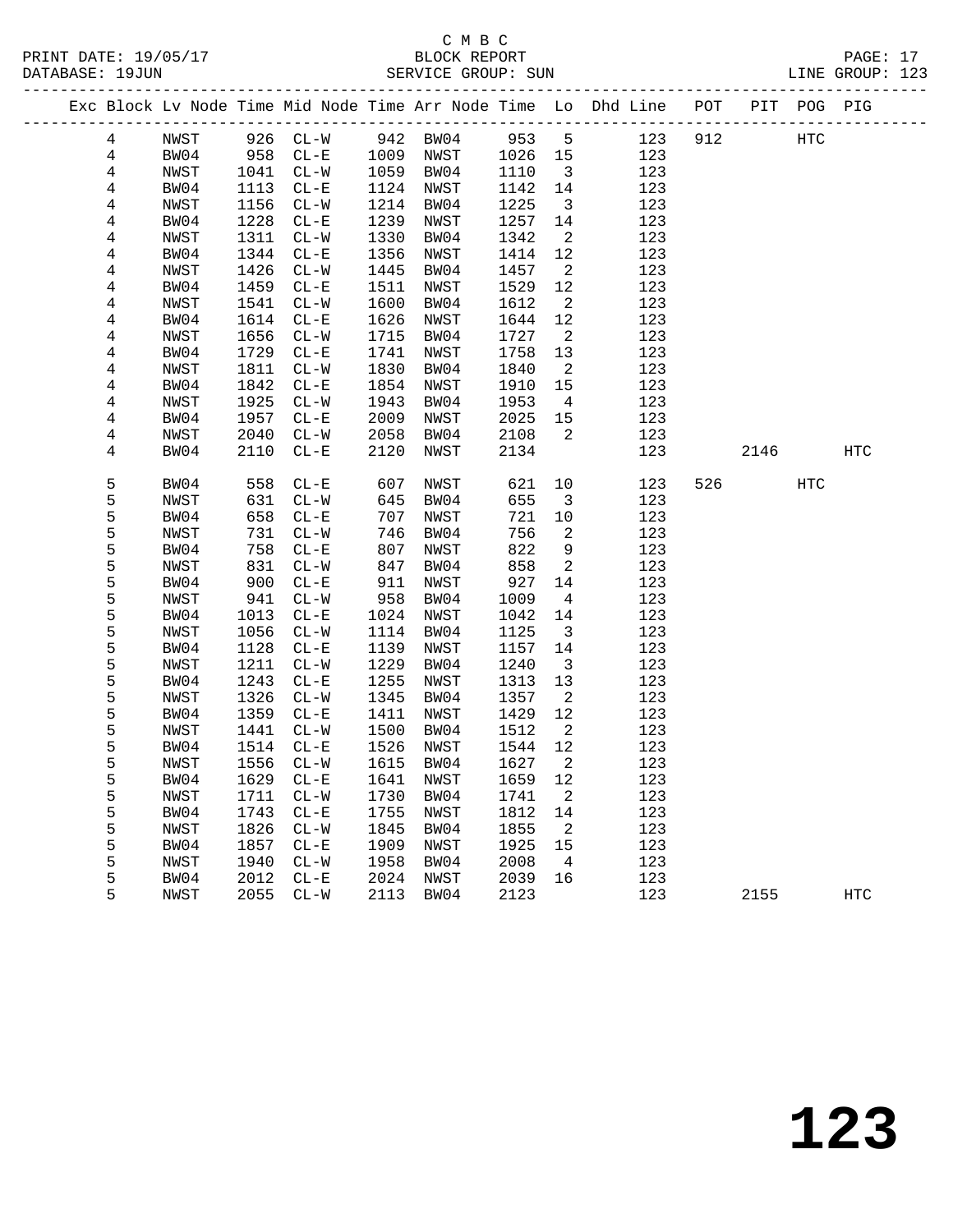#### C M B C<br>BLOCK REPORT PRINT DATE: 19/05/17 BLOCK REPORT PAGE: 18 SERVICE GROUP: SUN

|  |   |             |      | Exc Block Lv Node Time Mid Node Time Arr Node Time Lo Dhd Line |      |             |      |                |    |     | POT | PIT  | POG PIG    |            |
|--|---|-------------|------|----------------------------------------------------------------|------|-------------|------|----------------|----|-----|-----|------|------------|------------|
|  | 6 | HODM        | 639  |                                                                |      | NWST        | 741  | $\overline{0}$ | 19 | N19 | 603 |      | <b>HTC</b> |            |
|  | 6 | PAST        | 800  | GIST                                                           |      | 815 HOLD    | 830  | $\Omega$       |    | 129 |     |      |            |            |
|  | б | HOLD        | 830  | <b>BCHL</b>                                                    |      | <b>EDST</b> | 852  | 18             |    | 133 |     |      |            |            |
|  | 6 | <b>EDST</b> | 910  |                                                                |      | NWST        | 924  | 2              |    | 112 |     |      |            |            |
|  | б | NWST        | 926  |                                                                |      | EDST        | 941  | 8              |    | 112 |     |      |            |            |
|  | б | <b>EDST</b> | 949  | <b>BCHL</b>                                                    |      | HOLD        | 1010 | $\mathbf 0$    |    | 133 |     |      |            |            |
|  | б | HOLD        | 1010 | GIST                                                           | 1027 | PAST        | 1045 | 15             |    | 129 |     |      |            |            |
|  | б | PAST        | 1100 | GIST                                                           | 1115 | HOLD        | 1130 | $\mathbf 0$    |    | 129 |     |      |            |            |
|  | 6 | HOLD        | 1130 | <b>BCHL</b>                                                    |      | <b>EDST</b> | 1153 | 17             |    | 133 |     |      |            |            |
|  | 6 | <b>EDST</b> | 1210 |                                                                |      | NWST        | 1225 | 2              |    | 112 |     |      |            |            |
|  | 6 | <b>NWST</b> | 1227 |                                                                |      | <b>EDST</b> | 1244 | 5              |    | 112 |     |      |            |            |
|  | б | <b>EDST</b> | 1249 | <b>BCHL</b>                                                    |      | HOLD        | 1312 | $\mathbf 0$    |    | 133 |     |      |            |            |
|  | 6 | HOLD        | 1312 | GIST                                                           | 1330 | PAST        | 1349 | 11             |    | 129 |     |      |            |            |
|  | 6 | PAST        | 1400 | GIST                                                           | 1415 | HOLD        | 1432 | $\overline{0}$ |    | 129 |     |      |            |            |
|  | 6 | HOLD        | 1432 | <b>BCHL</b>                                                    |      | <b>EDST</b> | 1454 | 16             |    | 133 |     |      |            |            |
|  | 6 | EDST        | 1510 |                                                                |      | NWST        | 1525 | 2              |    | 112 |     |      |            |            |
|  | 6 | NWST        | 1527 |                                                                |      | EDST        | 1544 | 5              |    | 112 |     |      |            |            |
|  | 6 | EDST        | 1549 | BCHL                                                           |      | HOLD        | 1612 | $\mathbf 0$    |    | 133 |     |      |            |            |
|  | 6 | HOLD        | 1612 | GIST                                                           | 1630 | PAST        | 1649 | 11             |    | 129 |     |      |            |            |
|  | 6 | PAST        | 1700 | GIST                                                           | 1715 | HOLD        | 1732 | $\overline{0}$ |    | 129 |     |      |            |            |
|  | 6 | HOLD        | 1732 | BCHL                                                           |      | EDST        | 1754 | 16             |    | 133 |     |      |            |            |
|  | 6 | <b>EDST</b> | 1810 |                                                                |      | NWST        | 1825 | 2              |    | 112 |     |      |            |            |
|  | 6 | <b>NWST</b> | 1827 |                                                                |      | EDST        | 1843 | 10             |    | 112 |     |      |            |            |
|  | 6 | <b>EDST</b> | 1853 | <b>BCHL</b>                                                    | 1910 | HOLD        | 1918 | $\Omega$       |    | 133 |     |      |            |            |
|  | 6 | HOLD        | 1918 | GIST                                                           | 1934 | PAST        | 1952 | 8              |    | 129 |     |      |            |            |
|  | 6 | PAST        | 2000 | GIST                                                           | 2015 | HOLD        | 2030 | $\mathbf 0$    |    | 129 |     |      |            |            |
|  | 6 | HOLD        | 2030 | <b>BCHL</b>                                                    | 2038 | EDST        | 2051 | 22             |    | 133 |     |      |            |            |
|  | 6 | EDST        | 2113 |                                                                |      | NWST        | 2126 | 2              |    | 112 |     |      |            |            |
|  | 6 | <b>NWST</b> | 2128 |                                                                |      | <b>EDST</b> | 2143 | 10             |    | 112 |     |      |            |            |
|  | 6 | EDST        | 2153 | <b>BCHL</b>                                                    | 2209 | HOLD        | 2216 | $\mathbf 0$    |    | 133 |     |      |            |            |
|  | 6 | HOLD        | 2216 | GIST                                                           | 2230 | PAST        | 2246 | 14             |    | 129 |     |      |            |            |
|  | 6 | PAST        | 2300 | GIST                                                           | 2314 | HOLD        | 2328 | $\Omega$       |    | 129 |     |      |            |            |
|  | 6 | HOLD        | 2328 | <b>BCHL</b>                                                    | 2336 | <b>EDST</b> | 2349 |                |    | 133 |     | 2359 |            | <b>HTC</b> |
|  |   |             |      |                                                                |      |             |      |                |    |     |     |      |            |            |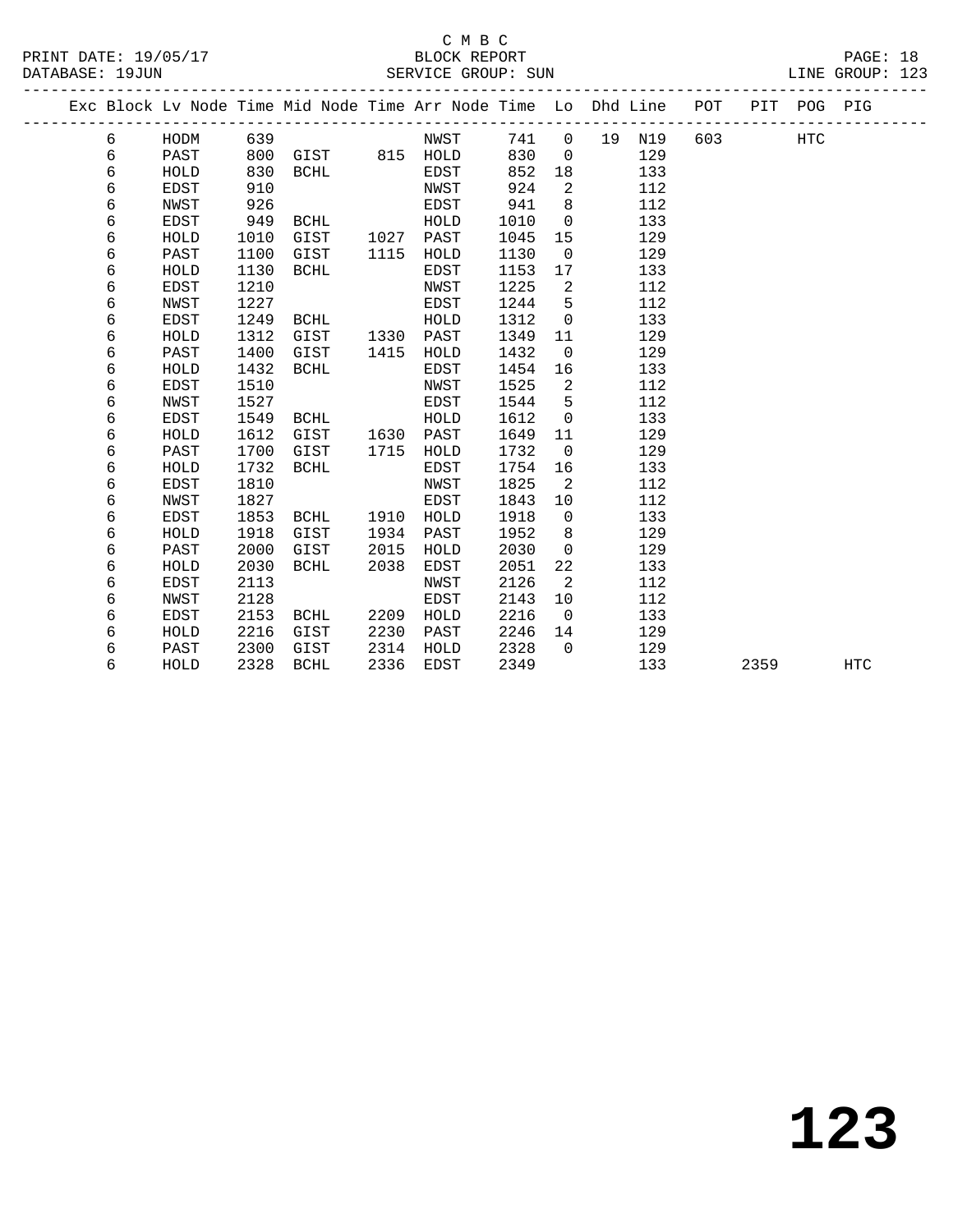# C M B C

|  | DATABASE: 19JUN |             |      |                   |      | SERVICE GROUP: SUN |      |                |                                                                                |     |      |            | LINE GROUP: 123 |  |
|--|-----------------|-------------|------|-------------------|------|--------------------|------|----------------|--------------------------------------------------------------------------------|-----|------|------------|-----------------|--|
|  |                 |             |      |                   |      |                    |      |                | Exc Block Lv Node Time Mid Node Time Arr Node Time Lo Dhd Line POT PIT POG PIG |     |      |            |                 |  |
|  | 20              | PAST        |      | 830 GIST 845 HOLD |      |                    | 900  | $\overline{0}$ | 129                                                                            | 809 |      | <b>HTC</b> |                 |  |
|  | 20              | HOLD        | 900  | BCHL              |      | EDST               | 922  | 18             | 133                                                                            |     |      |            |                 |  |
|  | 20              | EDST        | 940  |                   |      | NWST               | 954  | $\mathbf{3}$   | 112                                                                            |     |      |            |                 |  |
|  | 20              | NWST        | 957  |                   |      | EDST               | 1013 | 6              | 112                                                                            |     |      |            |                 |  |
|  | 20              | EDST        | 1019 | BCHL              |      | HOLD               | 1040 | $\mathbf 0$    | 133                                                                            |     |      |            |                 |  |
|  | 20              | HOLD        | 1040 | GIST              | 1057 | PAST               | 1115 | 15             | 129                                                                            |     |      |            |                 |  |
|  | 20              | PAST        | 1130 | GIST              | 1145 | HOLD               | 1200 | $\overline{0}$ | 129                                                                            |     |      |            |                 |  |
|  | 20              | HOLD        | 1200 | BCHL              |      | EDST               | 1223 | 17             | 133                                                                            |     |      |            |                 |  |
|  | 20              | EDST        | 1240 |                   |      | NWST               | 1255 | 2              | 112                                                                            |     |      |            |                 |  |
|  | 20              | NWST        | 1257 |                   |      | <b>EDST</b>        | 1314 | 5              | 112                                                                            |     |      |            |                 |  |
|  | 20              | EDST        | 1319 | BCHL              |      | HOLD               | 1342 | $\overline{0}$ | 133                                                                            |     |      |            |                 |  |
|  | 20              | HOLD        | 1342 | GIST              | 1400 | PAST               | 1419 | 11             | 129                                                                            |     |      |            |                 |  |
|  | 20              | PAST        | 1430 | GIST              | 1445 | HOLD               | 1502 | $\mathbf 0$    | 129                                                                            |     |      |            |                 |  |
|  | 20              | HOLD        | 1502 | BCHL              |      | EDST               | 1526 | 14             | 133                                                                            |     |      |            |                 |  |
|  | 20              | <b>EDST</b> | 1540 |                   |      | NWST               | 1555 | 2              | 112                                                                            |     |      |            |                 |  |
|  | 20              | NWST        | 1557 |                   |      | EDST               | 1614 | 5              | 112                                                                            |     |      |            |                 |  |
|  | 20              | EDST        | 1619 | BCHL              |      | HOLD               | 1642 | $\mathbf 0$    | 133                                                                            |     |      |            |                 |  |
|  | 20              | HOLD        | 1642 | GIST              | 1700 | PAST               | 1719 | 11             | 129                                                                            |     |      |            |                 |  |
|  | 20              | PAST        | 1730 | GIST              | 1745 | HOLD               | 1802 | $\mathbf 0$    | 129                                                                            |     |      |            |                 |  |
|  | 20              | HOLD        | 1802 | <b>BCHL</b>       |      | EDST               | 1824 | 16             | 133                                                                            |     |      |            |                 |  |
|  | 20              | EDST        | 1840 |                   |      | NWST               | 1855 | $\overline{2}$ | 112                                                                            |     |      |            |                 |  |
|  | 20              | NWST        | 1857 |                   |      | EDST               | 1913 | 10             | 112                                                                            |     |      |            |                 |  |
|  | 20              | EDST        | 1923 | BCHL              | 1940 | HOLD               | 1948 | $\mathbf 0$    | 133                                                                            |     |      |            |                 |  |
|  | 20              | HOLD        | 1948 | GIST              | 2004 | PAST               | 2022 | 8              | 129                                                                            |     |      |            |                 |  |
|  | 20              | PAST        | 2030 | GIST              | 2044 | HOLD               | 2059 | $\mathsf{O}$   | 129                                                                            |     |      |            |                 |  |
|  | 20              | HOLD        | 2059 | BCHL              | 2107 | EDST               | 2120 | 24             | 133                                                                            |     |      |            |                 |  |
|  | 20              | EDST        | 2144 |                   |      | NWST               | 2157 | 2              | 112                                                                            |     |      |            |                 |  |
|  | 20              | NWST        | 2159 |                   |      | EDST               | 2213 | 10             | 112                                                                            |     |      |            |                 |  |
|  | 20              | EDST        | 2223 | BCHL              | 2239 | HOLD               | 2246 | $\Omega$       | 133                                                                            |     |      |            |                 |  |
|  | 20              | HOLD        | 2246 | GIST              | 2300 | PAST               | 2316 |                | 129                                                                            |     | 2334 |            | <b>HTC</b>      |  |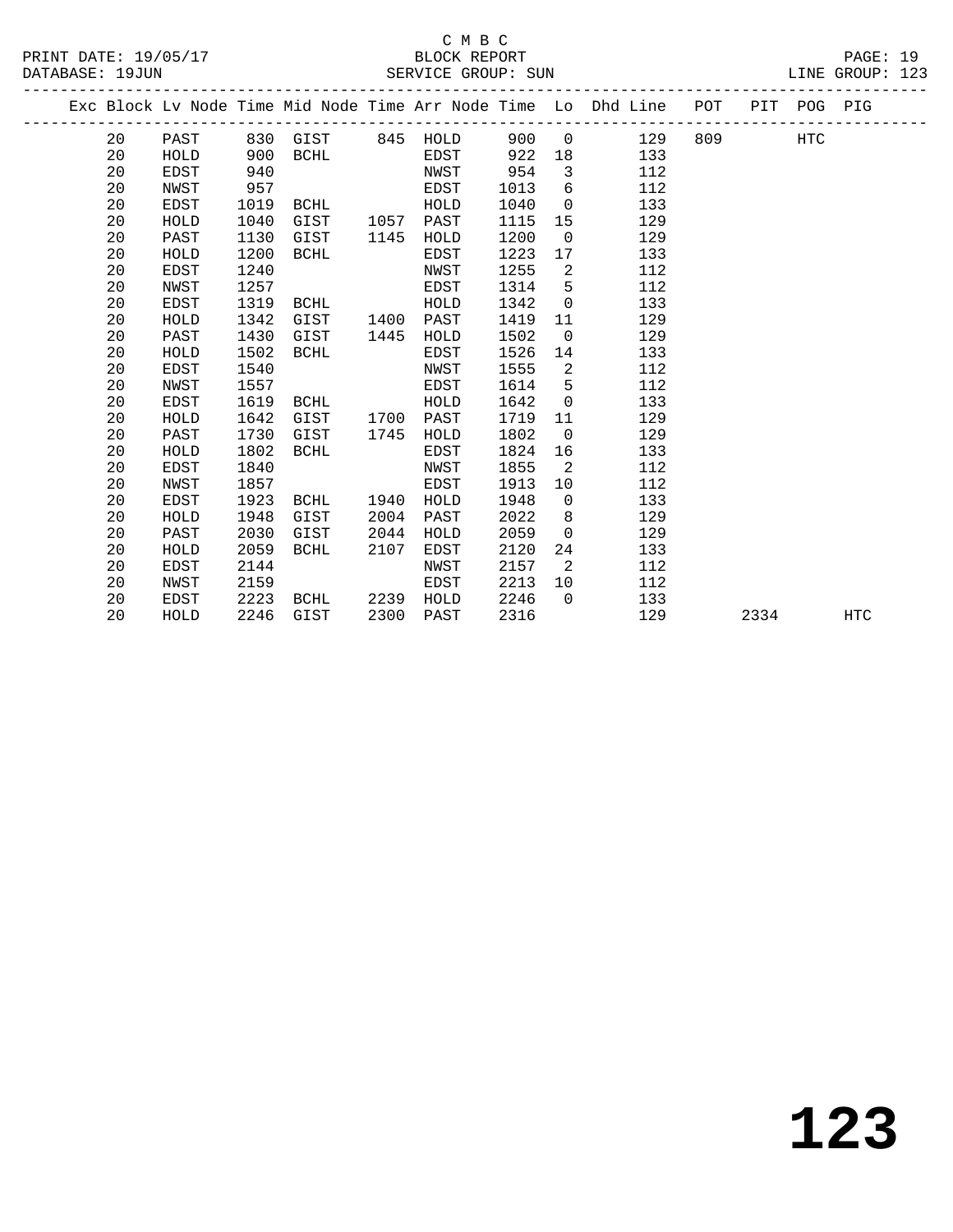### C M B C N B C N B C N B C N B C N B C N B C N B C N B C N B C N B C N B C N B C N B C N B C N B C N B C N B C N B C N B C N B C N B C N B C N B C N B C N B C N B C N B C N B C N B C N B C N B C N B C N B C N B C N B C N B DATABASE: 19JUN SERVICE GROUP: SUN LINE GROUP: 123

| PRINT DATE: 19/05/17 | BLOCK REPORT | PAGE: | 20 |
|----------------------|--------------|-------|----|
|                      |              |       |    |

|        |       |      |      |          |      |          |       |                         | Exc Block Lv Node Time Mid Node Time Arr Node Time Lo Dhd Line POT |     |      | PIT POG PIG |            |
|--------|-------|------|------|----------|------|----------|-------|-------------------------|--------------------------------------------------------------------|-----|------|-------------|------------|
|        | 21    | NWST |      | 601 CL-W |      | 615 BW04 | 625 3 |                         | 123                                                                | 547 |      | <b>HTC</b>  |            |
|        | 21    | BW04 | 628  | $CL - E$ | 637  | NWST     | 651   | 10                      | 123                                                                |     |      |             |            |
|        | 21    | NWST | 701  | $CL-W$   | 716  | BW04     | 726   | 2                       | 123                                                                |     |      |             |            |
|        | 21    | BW04 | 728  | $CL - E$ | 737  | NWST     | 752   | 9                       | 123                                                                |     |      |             |            |
|        | 21    | NWST | 801  | $CL - W$ | 817  | BW04     | 828   | 2                       | 123                                                                |     |      |             |            |
|        | 21    | BW04 | 830  | $CL - E$ | 841  | NWST     | 857   | 14                      | 123                                                                |     |      |             |            |
|        | 21    | NWST | 911  | $CL - W$ | 927  | BW04     | 938   | $5^{\circ}$             | 123                                                                |     |      |             |            |
|        | 21    | BW04 | 943  | $CL - E$ | 954  | NWST     | 1011  | 15                      | 123                                                                |     |      |             |            |
|        | 21    | NWST | 1026 | $CL-W$   | 1043 | BW04     | 1054  | $\overline{4}$          | 123                                                                |     |      |             |            |
|        | 21    | BW04 | 1058 | $CL - E$ | 1109 | NWST     | 1127  | 14                      | 123                                                                |     |      |             |            |
|        | 21    | NWST | 1141 | $CL - W$ | 1159 | BW04     | 1210  | $\overline{\mathbf{3}}$ | 123                                                                |     |      |             |            |
|        | 21    | BW04 | 1213 | $CL - E$ | 1224 | NWST     | 1242  | 14                      | 123                                                                |     |      |             |            |
|        | 21    | NWST | 1256 | $CL-W$   | 1315 | BW04     | 1327  | $\overline{2}$          | 123                                                                |     |      |             |            |
|        | 21    | BW04 | 1329 | $CL - E$ | 1341 | NWST     | 1359  | 12                      | 123                                                                |     |      |             |            |
|        | 21    | NWST | 1411 | $CL-W$   | 1430 | BW04     | 1442  | $\overline{2}$          | 123                                                                |     |      |             |            |
|        | 21    | BW04 | 1444 | $CL - E$ | 1456 | NWST     | 1514  | 12                      | 123                                                                |     |      |             |            |
|        | 21    | NWST | 1526 | $CL-W$   | 1545 | BW04     | 1557  | 2                       | 123                                                                |     |      |             |            |
|        | 21    | BW04 | 1559 | $CL - E$ | 1611 | NWST     | 1630  | 11                      | 123                                                                |     |      |             |            |
|        | 21    | NWST | 1641 | $CL - W$ | 1700 | BW04     | 1712  | $\overline{2}$          | 123                                                                |     |      |             |            |
|        | 21    | BW04 | 1714 | $CL-E$   | 1726 | NWST     | 1743  | 13                      | 123                                                                |     |      |             |            |
|        | 21    | NWST | 1756 | $CL-W$   | 1815 | BW04     | 1825  | $\overline{2}$          | 123                                                                |     |      |             |            |
|        | 21    | BW04 | 1827 | $CL - E$ | 1839 | NWST     | 1855  | 15                      | 123                                                                |     |      |             |            |
|        | 21    | NWST | 1910 | $CL - W$ | 1928 | BW04     | 1938  | $\overline{4}$          | 123                                                                |     |      |             |            |
|        | 21    | BW04 | 1942 | $CL - E$ | 1954 | NWST     | 2010  | 15                      | 123                                                                |     |      |             |            |
|        | 21    | NWST | 2025 | $CL - W$ | 2043 | BW04     | 2053  | $\overline{4}$          | 123                                                                |     |      |             |            |
|        | 21    | BW04 | 2057 | $CL - E$ | 2109 | NWST     | 2124  | 16                      | 123                                                                |     |      |             |            |
|        | 21    | NWST | 2140 | $CL-W$   | 2158 | BW04     | 2208  | 2                       | 123                                                                |     |      |             |            |
|        | 21    | BW04 | 2210 | $CL - E$ | 2220 | NWST     | 2234  | 6                       | 123                                                                |     |      |             |            |
|        | 21    | NWST | 2240 | $CL-W$   | 2257 | BW04     | 2307  | $\overline{3}$          | 123                                                                |     |      |             |            |
|        | 21    | BW04 | 2310 | $CL - E$ | 2319 | NWST     | 2332  | 8                       | 123                                                                |     |      |             |            |
|        | 21    | NWST | 2340 | $CL-W$   | 2355 | BW04     | 2405  | 5                       | 123                                                                |     |      |             |            |
|        | 21    | BW04 | 2410 | $CL - E$ | 2419 | NWST     | 2432  | 13                      | 123                                                                |     |      |             |            |
|        | 21    | NWST | 2445 | $CL - W$ | 2500 | BW04     | 2510  | $\overline{0}$          | 123                                                                |     |      |             |            |
| #CA 21 |       | BW04 | 2510 | $CL - E$ | 2519 | NWST     | 2532  |                         | 123                                                                |     | 2544 |             | <b>HTC</b> |
|        | CA 21 | BW04 | 2510 | $CL - E$ | 2519 | NWST     | 2532  | 23                      | 123                                                                |     |      |             |            |
| CA 21  |       | NWST | 2555 | 6&6N     | 2601 | EDST     | 2614  |                         | 106                                                                |     | 2624 |             | <b>HTC</b> |
|        |       |      |      |          |      |          |       |                         |                                                                    |     |      |             |            |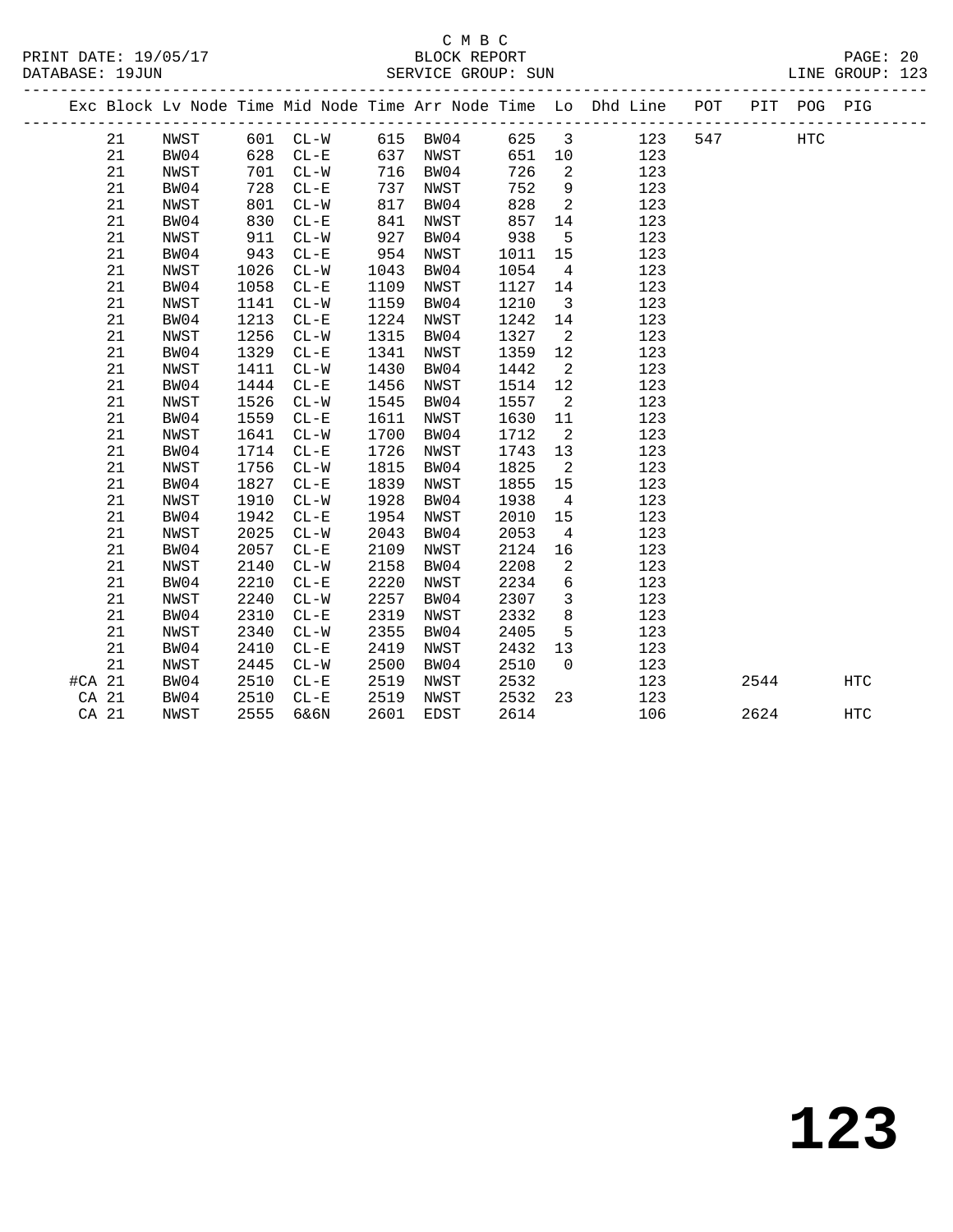### C M B C<br>BLOCK REPORT SERVICE GROUP: SUN

PRINT DATE: 19/05/17 BLOCK REPORT PAGE: 21

| Exc Block Lv Node Time Mid Node Time Arr Node Time Lo Dhd Line POT<br>PIT POG PIG<br>725 3<br>22<br>712<br>658<br>EDST<br>NWST<br>112<br>HTC<br>728<br>741<br>22<br>NWST<br>EDST<br>8 <sup>8</sup><br>112<br>22<br>809<br>EDST<br>749 BCHL<br>$\overline{0}$<br>133<br>HOLD<br>22<br>809<br>GIST<br>825 PAST<br>841<br>19<br>129<br>HOLD<br>22<br>930<br>129<br>PAST<br>900<br>915 HOLD<br>$\mathbf 0$<br>GIST<br>22<br>930<br>952<br>18<br>133<br>HOLD<br>BCHL<br>EDST<br>22<br>$\overline{\mathbf{3}}$<br>EDST<br>1010<br>NWST<br>1024<br>112<br>22<br>6<br>1027<br>1043<br>112<br>NWST<br>EDST<br>22<br>1049<br>1111<br>133<br>EDST<br>BCHL<br>HOLD<br>$\overline{0}$<br>1129 PAST<br>22<br>HOLD<br>1111<br>GIST<br>1148<br>12<br>129<br>22<br>1200<br>GIST<br>1215<br>1231<br>129<br>PAST<br>HOLD<br>$\overline{0}$<br>22<br>HOLD<br>1231<br>BCHL<br>EDST<br>1254<br>133<br>16<br>22<br>1310<br>1325<br>$\overline{a}$<br>EDST<br>NWST<br>112<br>22<br>1327<br>1344<br>5<br>112<br>NWST<br>EDST<br>22<br>EDST<br>1349<br>1412<br>$\overline{0}$<br>133<br>BCHL<br>HOLD<br>22<br>1412<br>1449<br>${\tt HOLD}$<br>GIST<br>1430 PAST<br>129<br>11<br>22<br>1500<br>1532<br>129<br>PAST<br>GIST<br>1515 HOLD<br>$\overline{0}$<br>22<br>1532<br>HOLD<br>1556<br>14<br>133<br>BCHL<br>EDST<br>22<br>1610<br>1625<br>$\overline{2}$<br>112<br>EDST<br>NWST<br>22<br>1644<br>$5^{\circ}$<br>112<br>NWST<br>1627<br>EDST<br>22<br>133<br>EDST<br>1649<br>HOLD<br>1713<br>$\overline{0}$<br>BCHL<br>22<br>1713<br>1730 PAST<br>1749<br>129<br>HOLD<br>GIST<br>11 |            |  |
|-------------------------------------------------------------------------------------------------------------------------------------------------------------------------------------------------------------------------------------------------------------------------------------------------------------------------------------------------------------------------------------------------------------------------------------------------------------------------------------------------------------------------------------------------------------------------------------------------------------------------------------------------------------------------------------------------------------------------------------------------------------------------------------------------------------------------------------------------------------------------------------------------------------------------------------------------------------------------------------------------------------------------------------------------------------------------------------------------------------------------------------------------------------------------------------------------------------------------------------------------------------------------------------------------------------------------------------------------------------------------------------------------------------------------------------------------------------------------------------------------------------------------------------------------------------|------------|--|
|                                                                                                                                                                                                                                                                                                                                                                                                                                                                                                                                                                                                                                                                                                                                                                                                                                                                                                                                                                                                                                                                                                                                                                                                                                                                                                                                                                                                                                                                                                                                                             |            |  |
|                                                                                                                                                                                                                                                                                                                                                                                                                                                                                                                                                                                                                                                                                                                                                                                                                                                                                                                                                                                                                                                                                                                                                                                                                                                                                                                                                                                                                                                                                                                                                             |            |  |
|                                                                                                                                                                                                                                                                                                                                                                                                                                                                                                                                                                                                                                                                                                                                                                                                                                                                                                                                                                                                                                                                                                                                                                                                                                                                                                                                                                                                                                                                                                                                                             |            |  |
|                                                                                                                                                                                                                                                                                                                                                                                                                                                                                                                                                                                                                                                                                                                                                                                                                                                                                                                                                                                                                                                                                                                                                                                                                                                                                                                                                                                                                                                                                                                                                             |            |  |
|                                                                                                                                                                                                                                                                                                                                                                                                                                                                                                                                                                                                                                                                                                                                                                                                                                                                                                                                                                                                                                                                                                                                                                                                                                                                                                                                                                                                                                                                                                                                                             |            |  |
|                                                                                                                                                                                                                                                                                                                                                                                                                                                                                                                                                                                                                                                                                                                                                                                                                                                                                                                                                                                                                                                                                                                                                                                                                                                                                                                                                                                                                                                                                                                                                             |            |  |
|                                                                                                                                                                                                                                                                                                                                                                                                                                                                                                                                                                                                                                                                                                                                                                                                                                                                                                                                                                                                                                                                                                                                                                                                                                                                                                                                                                                                                                                                                                                                                             |            |  |
|                                                                                                                                                                                                                                                                                                                                                                                                                                                                                                                                                                                                                                                                                                                                                                                                                                                                                                                                                                                                                                                                                                                                                                                                                                                                                                                                                                                                                                                                                                                                                             |            |  |
|                                                                                                                                                                                                                                                                                                                                                                                                                                                                                                                                                                                                                                                                                                                                                                                                                                                                                                                                                                                                                                                                                                                                                                                                                                                                                                                                                                                                                                                                                                                                                             |            |  |
|                                                                                                                                                                                                                                                                                                                                                                                                                                                                                                                                                                                                                                                                                                                                                                                                                                                                                                                                                                                                                                                                                                                                                                                                                                                                                                                                                                                                                                                                                                                                                             |            |  |
|                                                                                                                                                                                                                                                                                                                                                                                                                                                                                                                                                                                                                                                                                                                                                                                                                                                                                                                                                                                                                                                                                                                                                                                                                                                                                                                                                                                                                                                                                                                                                             |            |  |
|                                                                                                                                                                                                                                                                                                                                                                                                                                                                                                                                                                                                                                                                                                                                                                                                                                                                                                                                                                                                                                                                                                                                                                                                                                                                                                                                                                                                                                                                                                                                                             |            |  |
|                                                                                                                                                                                                                                                                                                                                                                                                                                                                                                                                                                                                                                                                                                                                                                                                                                                                                                                                                                                                                                                                                                                                                                                                                                                                                                                                                                                                                                                                                                                                                             |            |  |
|                                                                                                                                                                                                                                                                                                                                                                                                                                                                                                                                                                                                                                                                                                                                                                                                                                                                                                                                                                                                                                                                                                                                                                                                                                                                                                                                                                                                                                                                                                                                                             |            |  |
|                                                                                                                                                                                                                                                                                                                                                                                                                                                                                                                                                                                                                                                                                                                                                                                                                                                                                                                                                                                                                                                                                                                                                                                                                                                                                                                                                                                                                                                                                                                                                             |            |  |
|                                                                                                                                                                                                                                                                                                                                                                                                                                                                                                                                                                                                                                                                                                                                                                                                                                                                                                                                                                                                                                                                                                                                                                                                                                                                                                                                                                                                                                                                                                                                                             |            |  |
|                                                                                                                                                                                                                                                                                                                                                                                                                                                                                                                                                                                                                                                                                                                                                                                                                                                                                                                                                                                                                                                                                                                                                                                                                                                                                                                                                                                                                                                                                                                                                             |            |  |
|                                                                                                                                                                                                                                                                                                                                                                                                                                                                                                                                                                                                                                                                                                                                                                                                                                                                                                                                                                                                                                                                                                                                                                                                                                                                                                                                                                                                                                                                                                                                                             |            |  |
|                                                                                                                                                                                                                                                                                                                                                                                                                                                                                                                                                                                                                                                                                                                                                                                                                                                                                                                                                                                                                                                                                                                                                                                                                                                                                                                                                                                                                                                                                                                                                             |            |  |
|                                                                                                                                                                                                                                                                                                                                                                                                                                                                                                                                                                                                                                                                                                                                                                                                                                                                                                                                                                                                                                                                                                                                                                                                                                                                                                                                                                                                                                                                                                                                                             |            |  |
|                                                                                                                                                                                                                                                                                                                                                                                                                                                                                                                                                                                                                                                                                                                                                                                                                                                                                                                                                                                                                                                                                                                                                                                                                                                                                                                                                                                                                                                                                                                                                             |            |  |
|                                                                                                                                                                                                                                                                                                                                                                                                                                                                                                                                                                                                                                                                                                                                                                                                                                                                                                                                                                                                                                                                                                                                                                                                                                                                                                                                                                                                                                                                                                                                                             |            |  |
|                                                                                                                                                                                                                                                                                                                                                                                                                                                                                                                                                                                                                                                                                                                                                                                                                                                                                                                                                                                                                                                                                                                                                                                                                                                                                                                                                                                                                                                                                                                                                             |            |  |
| 22<br>PAST<br>1800<br>GIST<br>1815 HOLD<br>1831<br>129<br>$\overline{0}$                                                                                                                                                                                                                                                                                                                                                                                                                                                                                                                                                                                                                                                                                                                                                                                                                                                                                                                                                                                                                                                                                                                                                                                                                                                                                                                                                                                                                                                                                    |            |  |
| 22<br>1853<br>HOLD<br>1831<br>BCHL<br>EDST<br>17<br>133                                                                                                                                                                                                                                                                                                                                                                                                                                                                                                                                                                                                                                                                                                                                                                                                                                                                                                                                                                                                                                                                                                                                                                                                                                                                                                                                                                                                                                                                                                     |            |  |
| 22<br>1925<br>EDST<br>1910<br>112<br>NWST<br>2                                                                                                                                                                                                                                                                                                                                                                                                                                                                                                                                                                                                                                                                                                                                                                                                                                                                                                                                                                                                                                                                                                                                                                                                                                                                                                                                                                                                                                                                                                              |            |  |
| 22<br><b>NWST</b><br>1927<br>EDST<br>1942<br>112<br>11                                                                                                                                                                                                                                                                                                                                                                                                                                                                                                                                                                                                                                                                                                                                                                                                                                                                                                                                                                                                                                                                                                                                                                                                                                                                                                                                                                                                                                                                                                      |            |  |
| 22<br>1953<br>2018<br>EDST<br>BCHL<br>2010 HOLD<br>$\mathbf 0$<br>133                                                                                                                                                                                                                                                                                                                                                                                                                                                                                                                                                                                                                                                                                                                                                                                                                                                                                                                                                                                                                                                                                                                                                                                                                                                                                                                                                                                                                                                                                       |            |  |
| 22<br>2018<br>2034<br>2052<br>129<br>HOLD<br>GIST<br>PAST<br>8                                                                                                                                                                                                                                                                                                                                                                                                                                                                                                                                                                                                                                                                                                                                                                                                                                                                                                                                                                                                                                                                                                                                                                                                                                                                                                                                                                                                                                                                                              |            |  |
| 22<br>2100<br>2114<br>2129<br>$\mathbf 0$<br>129<br>PAST<br>GIST<br>HOLD                                                                                                                                                                                                                                                                                                                                                                                                                                                                                                                                                                                                                                                                                                                                                                                                                                                                                                                                                                                                                                                                                                                                                                                                                                                                                                                                                                                                                                                                                    |            |  |
| 22<br>2129<br>2137<br>2150<br>BCHL<br>24<br>133<br>HOLD<br>EDST                                                                                                                                                                                                                                                                                                                                                                                                                                                                                                                                                                                                                                                                                                                                                                                                                                                                                                                                                                                                                                                                                                                                                                                                                                                                                                                                                                                                                                                                                             |            |  |
| 22<br>2227<br>2214<br>$\overline{\phantom{0}}^2$<br>112<br>EDST<br>NWST                                                                                                                                                                                                                                                                                                                                                                                                                                                                                                                                                                                                                                                                                                                                                                                                                                                                                                                                                                                                                                                                                                                                                                                                                                                                                                                                                                                                                                                                                     |            |  |
| 22<br>2229<br>2243<br>5<br>NWST<br>EDST<br>112                                                                                                                                                                                                                                                                                                                                                                                                                                                                                                                                                                                                                                                                                                                                                                                                                                                                                                                                                                                                                                                                                                                                                                                                                                                                                                                                                                                                                                                                                                              |            |  |
| 22<br>2311<br>EDST<br>2248<br>2304 HOLD<br>$\overline{0}$<br>133<br>BCHL                                                                                                                                                                                                                                                                                                                                                                                                                                                                                                                                                                                                                                                                                                                                                                                                                                                                                                                                                                                                                                                                                                                                                                                                                                                                                                                                                                                                                                                                                    |            |  |
| 22<br>2311<br>GIST<br>2325<br>2341<br>129<br>HOLD<br>PAST<br>21                                                                                                                                                                                                                                                                                                                                                                                                                                                                                                                                                                                                                                                                                                                                                                                                                                                                                                                                                                                                                                                                                                                                                                                                                                                                                                                                                                                                                                                                                             |            |  |
| 22<br>PAST<br>2402<br>GIST<br>2416<br>HOLD<br>2430<br>$\Omega$<br>129                                                                                                                                                                                                                                                                                                                                                                                                                                                                                                                                                                                                                                                                                                                                                                                                                                                                                                                                                                                                                                                                                                                                                                                                                                                                                                                                                                                                                                                                                       |            |  |
| 22<br>2430<br>2438<br>2451<br>133<br>2501<br>HOLD<br>BCHL<br>EDST                                                                                                                                                                                                                                                                                                                                                                                                                                                                                                                                                                                                                                                                                                                                                                                                                                                                                                                                                                                                                                                                                                                                                                                                                                                                                                                                                                                                                                                                                           | <b>HTC</b> |  |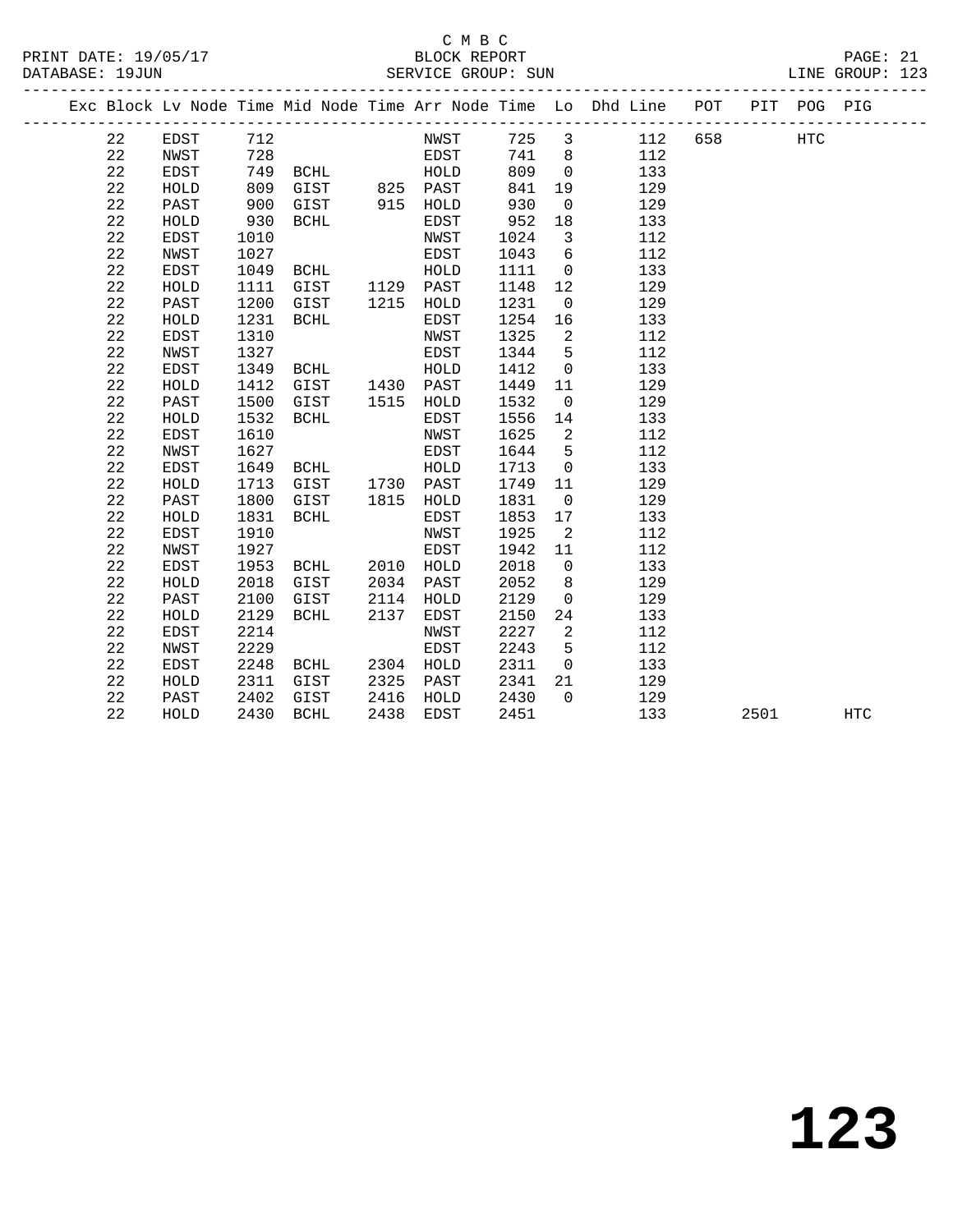#### C M B C<br>BLOCK REPORT PRINT DATE: 19/05/17 BLOCK REPORT PAGE: 22 SERVICE GROUP: SUN

|  |    |              |      |          |      |           |      |                         | Exc Block Lv Node Time Mid Node Time Arr Node Time Lo Dhd Line POT |     |      | PIT POG PIG |            |  |
|--|----|--------------|------|----------|------|-----------|------|-------------------------|--------------------------------------------------------------------|-----|------|-------------|------------|--|
|  | 23 | MTST         |      | 728 GIST |      | 745 HOLD  | 800  | $\overline{0}$          | 129                                                                | 706 |      | HTC         |            |  |
|  | 23 | HOLD         | 800  | BCHL     |      | EDST      | 820  | 20                      | 133                                                                |     |      |             |            |  |
|  | 23 | EDST         | 840  |          |      | NWST      | 853  | $\overline{\mathbf{3}}$ | 112                                                                |     |      |             |            |  |
|  | 23 | NWST         | 856  |          |      | EDST      | 911  | 8                       | 112                                                                |     |      |             |            |  |
|  | 23 | EDST         | 919  | BCHL     |      | HOLD      | 940  | $\overline{0}$          | 133                                                                |     |      |             |            |  |
|  | 23 | HOLD         | 940  | GIST     |      | 957 PAST  | 1015 | 15                      | 129                                                                |     |      |             |            |  |
|  | 23 | PAST         | 1030 | GIST     | 1045 | HOLD      | 1100 | $\overline{0}$          | 129                                                                |     |      |             |            |  |
|  | 23 | HOLD         | 1100 | BCHL     |      | EDST      | 1123 | 17                      | 133                                                                |     |      |             |            |  |
|  | 23 | <b>EDST</b>  | 1140 |          |      | NWST      | 1154 | 2                       | 112                                                                |     |      |             |            |  |
|  | 23 | NWST         | 1156 |          |      | EDST      | 1213 | 6                       | 112                                                                |     |      |             |            |  |
|  | 23 | EDST         | 1219 | BCHL     |      | HOLD      | 1242 | $\overline{0}$          | 133                                                                |     |      |             |            |  |
|  | 23 | HOLD         | 1242 | GIST     |      | 1300 PAST | 1319 | 11                      | 129                                                                |     |      |             |            |  |
|  | 23 | PAST         | 1330 | GIST     | 1345 | HOLD      | 1402 | $\mathbf 0$             | 129                                                                |     |      |             |            |  |
|  | 23 | HOLD         | 1402 | BCHL     |      | EDST      | 1424 | 16                      | 133                                                                |     |      |             |            |  |
|  | 23 | EDST         | 1440 |          |      | NWST      | 1455 | 2                       | 112                                                                |     |      |             |            |  |
|  | 23 | NWST         | 1457 |          |      | EDST      | 1514 | 5                       | 112                                                                |     |      |             |            |  |
|  | 23 | EDST         | 1519 | BCHL     |      | HOLD      | 1542 | $\overline{0}$          | 133                                                                |     |      |             |            |  |
|  | 23 | HOLD         | 1542 | GIST     | 1600 | PAST      | 1619 | 11                      | 129                                                                |     |      |             |            |  |
|  | 23 | PAST         | 1630 | GIST     | 1645 | HOLD      | 1702 | $\overline{0}$          | 129                                                                |     |      |             |            |  |
|  | 23 | HOLD         | 1702 | BCHL     |      | EDST      | 1724 | 16                      | 133                                                                |     |      |             |            |  |
|  | 23 | <b>EDST</b>  | 1740 |          |      | NWST      | 1755 | 2                       | 112                                                                |     |      |             |            |  |
|  | 23 | NWST         | 1757 |          |      | EDST      | 1813 | 10                      | 112                                                                |     |      |             |            |  |
|  | 23 | EDST         | 1823 | BCHL     |      | HOLD      | 1845 | $\overline{0}$          | 133                                                                |     |      |             |            |  |
|  | 23 | HOLD         | 1845 | GIST     |      | 1901 PAST | 1919 | 11                      | 129                                                                |     |      |             |            |  |
|  | 23 | PAST         | 1930 | GIST     | 1945 | HOLD      | 2000 | $\overline{0}$          | 129                                                                |     |      |             |            |  |
|  | 23 | HOLD         | 2000 | BCHL     | 2008 | EDST      | 2021 | 19                      | 133                                                                |     |      |             |            |  |
|  | 23 | EDST         | 2040 |          |      | NWST      | 2055 | 2                       | 112                                                                |     |      |             |            |  |
|  | 23 | NWST         | 2057 |          |      | EDST      | 2112 | 11                      | 112                                                                |     |      |             |            |  |
|  | 23 | EDST         | 2123 | BCHL     | 2140 | HOLD      | 2147 | $\overline{0}$          | 133                                                                |     |      |             |            |  |
|  | 23 | ${\tt HOLD}$ | 2147 | GIST     | 2201 | PAST      | 2219 | 11                      | 129                                                                |     |      |             |            |  |
|  | 23 | PAST         | 2230 | GIST     | 2244 | HOLD      | 2258 | $\overline{0}$          | 129                                                                |     |      |             |            |  |
|  | 23 | HOLD         | 2258 | BCHL     | 2306 | EDST      | 2319 | 25                      | 133                                                                |     |      |             |            |  |
|  | 23 | EDST         | 2344 |          |      | NWST      | 2356 | 2                       | 112                                                                |     |      |             |            |  |
|  | 23 | NWST         | 2358 |          |      | EDST      | 2410 | $4\overline{ }$         | 112                                                                |     |      |             |            |  |
|  | 23 | EDST         | 2414 |          |      | NWST      | 2426 | $\overline{a}$          | 112                                                                |     |      |             |            |  |
|  | 23 | NWST         | 2428 |          |      | EDST      | 2440 | $\mathsf{R}$            | 112                                                                |     |      |             |            |  |
|  | 23 | EDST         | 2448 |          |      | NWST      | 2500 |                         | 112                                                                |     | 2512 |             | <b>HTC</b> |  |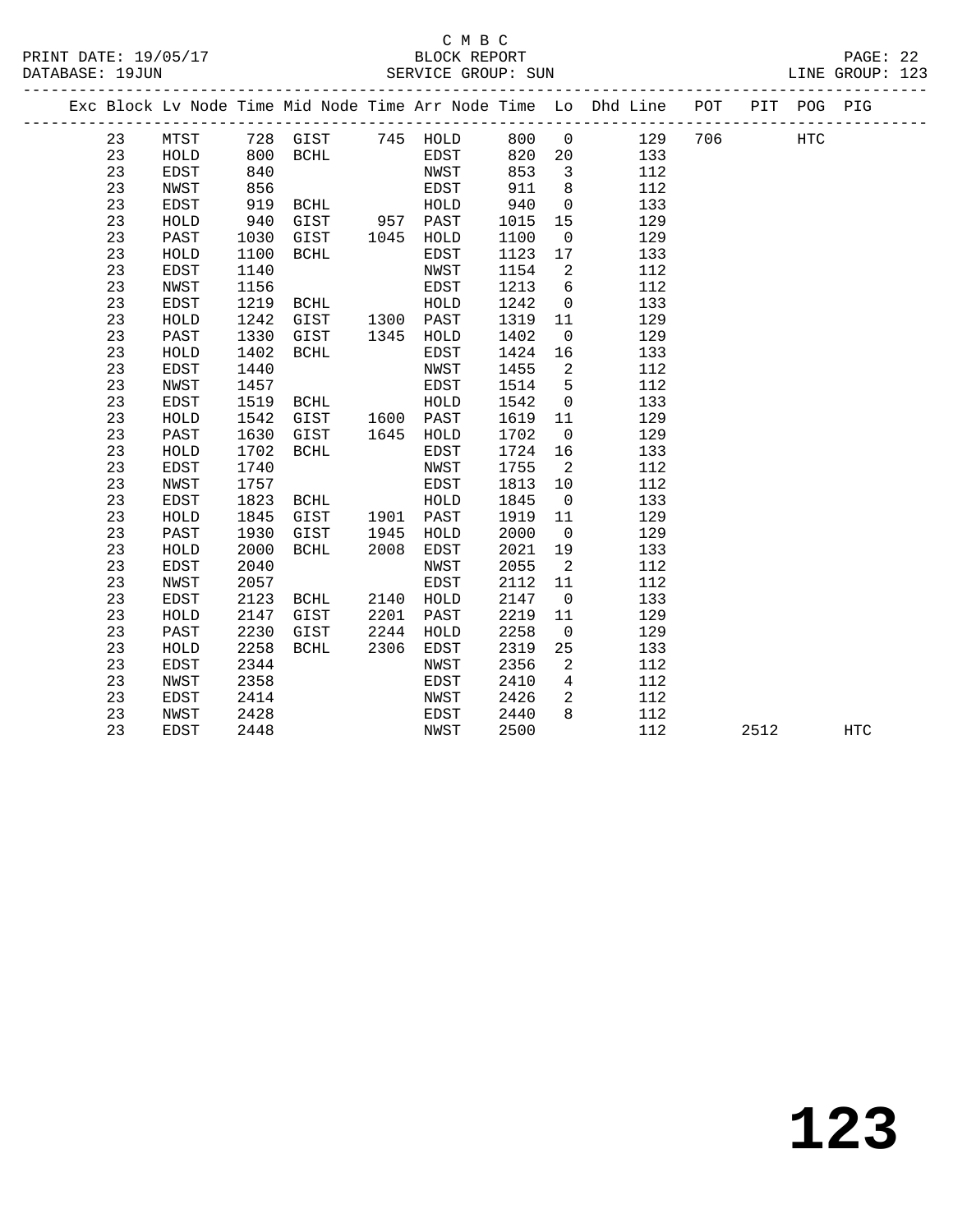#### C M B C<br>BLOCK REPORT SERVICE GROUP: SUN

PRINT DATE: 19/05/17 BLOCK REPORT PAGE: 23

|  |    |      |      |             |      |             |      |                | Exc Block Lv Node Time Mid Node Time Arr Node Time Lo Dhd Line POT |     |      | PIT POG PIG |            |
|--|----|------|------|-------------|------|-------------|------|----------------|--------------------------------------------------------------------|-----|------|-------------|------------|
|  | 24 | EDST | 740  |             |      | NWST        | 753  | 5              | 112                                                                | 726 |      | <b>HTC</b>  |            |
|  | 24 | NWST | 758  |             |      | EDST        | 811  | 8              | 112                                                                |     |      |             |            |
|  | 24 | EDST | 819  | BCHL        |      | HOLD        | 840  | $\Omega$       | 133                                                                |     |      |             |            |
|  | 24 | HOLD | 840  | GIST        |      | 857 PAST    | 915  | 15             | 129                                                                |     |      |             |            |
|  | 24 | PAST | 930  | GIST        | 945  | HOLD        | 1000 | $\overline{0}$ | 129                                                                |     |      |             |            |
|  | 24 | HOLD | 1000 | <b>BCHL</b> |      | EDST        | 1022 | 18             | 133                                                                |     |      |             |            |
|  | 24 | EDST | 1040 |             |      | NWST        | 1054 | 3              | 112                                                                |     |      |             |            |
|  | 24 | NWST | 1057 |             |      | EDST        | 1113 | 6              | 112                                                                |     |      |             |            |
|  | 24 | EDST | 1119 | <b>BCHL</b> |      | HOLD        | 1142 | $\mathbf 0$    | 133                                                                |     |      |             |            |
|  | 24 | HOLD | 1142 | GIST        | 1200 | PAST        | 1219 | 11             | 129                                                                |     |      |             |            |
|  | 24 | PAST | 1230 | GIST        | 1245 | HOLD        | 1302 | $\overline{0}$ | 129                                                                |     |      |             |            |
|  | 24 | HOLD | 1302 | BCHL        |      | EDST        | 1325 | 15             | 133                                                                |     |      |             |            |
|  | 24 | EDST | 1340 |             |      | NWST        | 1355 | 2              | 112                                                                |     |      |             |            |
|  | 24 | NWST | 1357 |             |      | EDST        | 1414 | 5              | 112                                                                |     |      |             |            |
|  | 24 | EDST | 1419 | <b>BCHL</b> |      | HOLD        | 1442 | $\mathbf 0$    | 133                                                                |     |      |             |            |
|  | 24 | HOLD | 1442 | GIST        | 1500 | PAST        | 1519 | 11             | 129                                                                |     |      |             |            |
|  | 24 | PAST | 1530 | GIST        | 1545 | HOLD        | 1602 | $\mathbf 0$    | 129                                                                |     |      |             |            |
|  | 24 | HOLD | 1602 | <b>BCHL</b> |      | EDST        | 1624 | 16             | 133                                                                |     |      |             |            |
|  | 24 | EDST | 1640 |             |      | NWST        | 1655 | 2              | 112                                                                |     |      |             |            |
|  | 24 | NWST | 1657 |             |      | EDST        | 1713 | 6              | 112                                                                |     |      |             |            |
|  | 24 | EDST | 1719 | <b>BCHL</b> |      | HOLD        | 1743 | $\mathbf 0$    | 133                                                                |     |      |             |            |
|  | 24 | HOLD | 1743 | GIST        | 1800 | PAST        | 1819 | 11             | 129                                                                |     |      |             |            |
|  | 24 | PAST | 1830 | GIST        | 1845 | HOLD        | 1901 | $\mathbf 0$    | 129                                                                |     |      |             |            |
|  | 24 | HOLD | 1901 | <b>BCHL</b> | 1909 | EDST        | 1922 | 18             | 133                                                                |     |      |             |            |
|  | 24 | EDST | 1940 |             |      | NWST        | 1955 | 2              | 112                                                                |     |      |             |            |
|  | 24 | NWST | 1957 |             |      | EDST        | 2012 | 11             | 112                                                                |     |      |             |            |
|  | 24 | EDST | 2023 | <b>BCHL</b> | 2040 | HOLD        | 2047 | $\mathbf 0$    | 133                                                                |     |      |             |            |
|  | 24 | HOLD | 2047 | GIST        | 2101 | PAST        | 2119 | 11             | 129                                                                |     |      |             |            |
|  | 24 | PAST | 2130 | GIST        | 2144 | HOLD        | 2159 | $\Omega$       | 129                                                                |     |      |             |            |
|  | 24 | HOLD | 2159 | <b>BCHL</b> | 2207 | EDST        | 2220 | 24             | 133                                                                |     |      |             |            |
|  | 24 | EDST | 2244 |             |      | NWST        | 2257 | $\overline{2}$ | 112                                                                |     |      |             |            |
|  | 24 | NWST | 2259 |             |      | <b>EDST</b> | 2311 |                | 112                                                                |     | 2321 |             | <b>HTC</b> |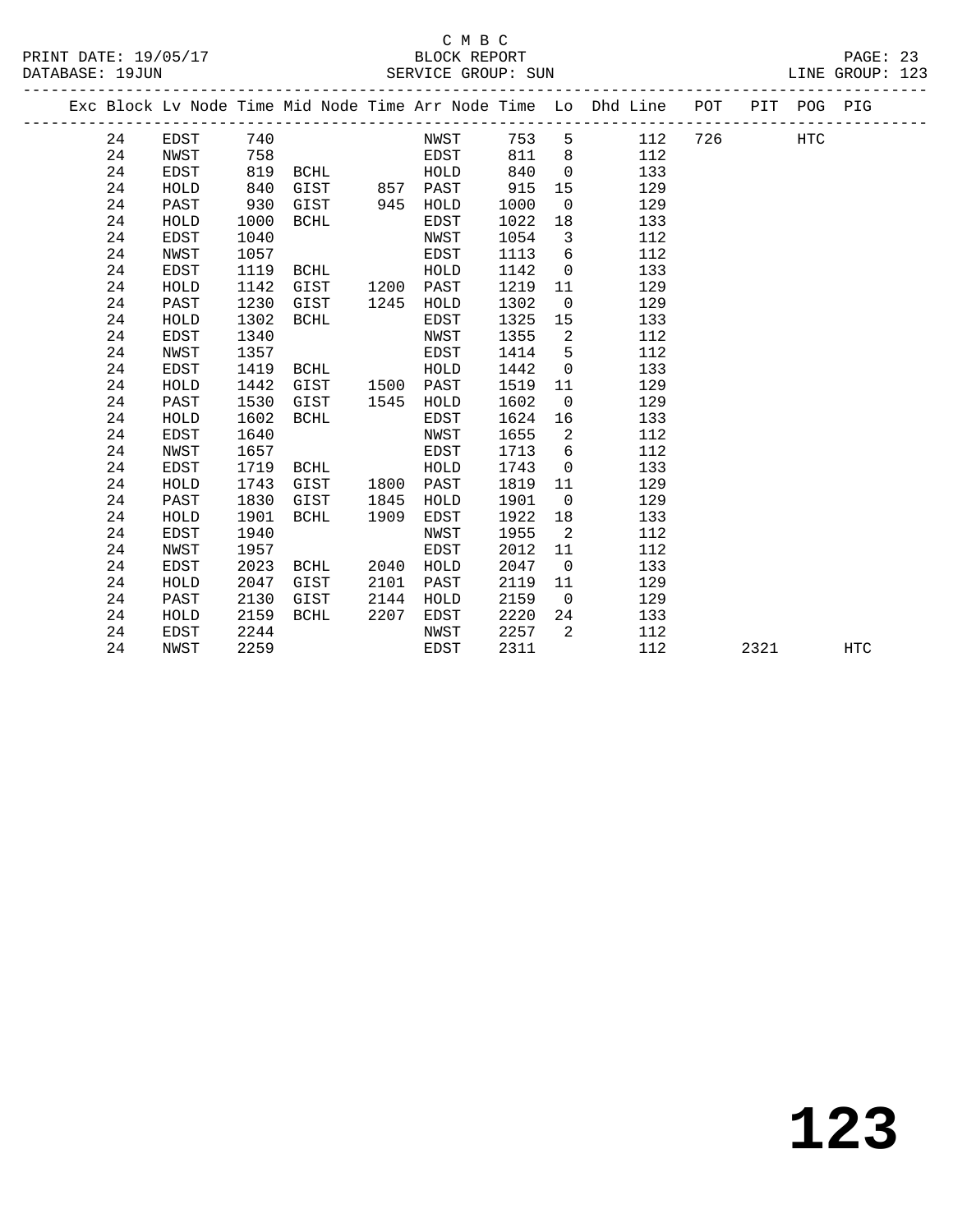|      | DATABASE: 19JUN                                                                                                                                                                                                                                                                                                           | PRINT DATE: 19/05/17                                                                                                                 |                                                                                                                 |                                                                                                                                                                                                                                                                                                |                              | C M B C<br>BLOCK REPORT                                                                           |                                                                                                                                       |                                                                                                                                                                  |                                                                                                                                                                                                                                                                                      |             |     | PAGE: 24   |  |
|------|---------------------------------------------------------------------------------------------------------------------------------------------------------------------------------------------------------------------------------------------------------------------------------------------------------------------------|--------------------------------------------------------------------------------------------------------------------------------------|-----------------------------------------------------------------------------------------------------------------|------------------------------------------------------------------------------------------------------------------------------------------------------------------------------------------------------------------------------------------------------------------------------------------------|------------------------------|---------------------------------------------------------------------------------------------------|---------------------------------------------------------------------------------------------------------------------------------------|------------------------------------------------------------------------------------------------------------------------------------------------------------------|--------------------------------------------------------------------------------------------------------------------------------------------------------------------------------------------------------------------------------------------------------------------------------------|-------------|-----|------------|--|
| 22ST |                                                                                                                                                                                                                                                                                                                           | 22 ST STN<br>6&6W 6 ST & 6 AV                                                                                                        |                                                                                                                 | QU-S SB HOWES ST FS HOWES ST RAMP                                                                                                                                                                                                                                                              |                              |                                                                                                   |                                                                                                                                       |                                                                                                                                                                  | 6&6N 6 AV & 6 ST<br>AD3W WB ANDERSON & NO.3 RD<br>BHST BRIGHOUSE STATION BRST BRAID STN<br>CLFO CLIVEDEN & FOSTERS CLEVED COME COME COME COMBIE RD FS NO.6 RD<br>HTC Hamilton Depot HTCE EB WESTMINSTER HWY NS BOUNDARY R<br>HTCW WB WESTMINSTER HWY FS BOUNDARY R LOST LOUGHEED STN |             |     |            |  |
|      |                                                                                                                                                                                                                                                                                                                           |                                                                                                                                      |                                                                                                                 |                                                                                                                                                                                                                                                                                                |                              |                                                                                                   |                                                                                                                                       |                                                                                                                                                                  | Exc Block Lv Node Time Mid Node Time Arr Node Time Lo Dhd Line POT PIT POG PIG                                                                                                                                                                                                       |             |     |            |  |
|      | $\mathbf{1}$<br>$\mathbf{1}$<br>$\mathbf{1}$<br>$\mathbf{1}$<br>$\mathbf{1}$<br>$\mathbf{1}$<br>$\mathbf{1}$<br>$\mathbf{1}$<br>$\mathbf{1}$<br>$\mathbf{1}$<br>$\mathbf{1}$<br>$\mathbf{1}$<br>$\mathbf{1}$<br>$\mathbf 1$<br>$\mathbf{1}$<br>$\mathbf{1}$<br>$\mathbf 1$<br>$\mathbf 1$<br>$\mathbf{1}$<br>$\mathbf{1}$ | 22ST<br>AD3W<br>22ST<br>AD3W<br>22ST<br>AD3W<br>22ST<br>AD3W<br>22ST<br>AD3W<br>22ST<br>AD3W<br>22ST<br>AD3W<br>22ST<br>AD3W         | 1011<br>1100<br>1150<br>1240<br>1338<br>1430<br>1528<br>1620<br>1711<br>1800<br>1900                            | AD3W 500 BHST 22ST<br>22ST 536 CM#6 552 AD3W<br>AD3W 620 BHST 22ST<br>708 CM#6 725 AD3W<br>750 BHST 22ST<br>834 CM#6 853 AD3W<br>920 BHST<br>CM#6 1029 AD3W<br>BHST<br>CM#6<br>BHST<br>CM#6<br>BHST<br>CM#6<br>BHST<br>CM#6 1731 AD3W<br>BHST 22ST<br>CM#6 1920 AD3W<br>BHST 22ST<br>1948 BHST | 1549                         | 22ST<br>22ST<br>1209 AD3W<br>22ST<br>1359 AD3W<br>22ST<br>1549 AD3W<br>22ST                       | 652<br>745<br>824<br>915<br>1000<br>1055<br>1143<br>1235<br>1326<br>1425<br>1517<br>1615<br>1704<br>1755<br>1943<br>2027              | $5^{\circ}$<br>10<br>5 <sub>5</sub><br>11<br>$5^{\circ}$<br>$7\overline{ }$<br>5 <sup>5</sup><br>12<br>11<br>5 <sup>5</sup><br>$7\overline{ }$<br>5 <sub>5</sub> | HTCW 428 BHST AD3W 455 5 410 427 HTC<br>532  4  410<br>611  9  410<br>16 410<br>410<br>410<br>410<br>410<br>410<br>410<br>410<br>410<br>$5^{\circ}$<br>410<br>410<br>410<br>410<br>$5^{\circ}$<br>410<br>1844 16<br>410<br>410<br>410                                                | 2034        |     | HTC        |  |
|      | 2<br>2<br>2<br>2<br>2<br>2<br>2<br>2<br>2<br>2<br>2<br>2<br>2<br>2<br>2<br>2<br>2<br>2                                                                                                                                                                                                                                    | HTCW<br>AD3W<br>22ST<br>AD3W<br>22ST<br>AD3W<br>22ST<br>22ST<br>AD3W<br>22ST<br>AD3W<br>22ST<br>AD3W<br>22ST<br>AD3W<br>22ST<br>AD3W | 458<br>530<br>620<br>700<br>751<br>1101<br>1150<br>1248<br>1340<br>1438<br>1530<br>1631<br>1720<br>1811<br>1900 | BHST AD3W<br>BHST<br>CM#6 808 AD3W<br>835 BHST 22ST<br>922 CM#6 940 AD3W<br>AD3W 1010 BHST 22ST<br>CM#6<br>BHST<br>CM#6<br>BHST<br>CM#6<br>BHST<br>CM#6<br><b>BHST</b><br>CM#6<br>BHST                                                                                                         | 1119<br>1309<br>1459<br>1831 | 22ST<br>22ST<br>AD3W<br>22ST<br>AD3W<br>22ST<br>AD3W<br>22ST<br>1650 AD3W<br>22ST<br>AD3W<br>22ST | 525<br>602<br>655<br>733<br>830<br>$\frac{0.30}{913}$<br>1145<br>1234<br>1335<br>1426<br>1525<br>1615<br>1715<br>1804<br>1855<br>1939 | 18<br>5 <sup>5</sup><br>18<br>5 <sup>5</sup><br>9<br>$5^{\circ}$<br>5<br>14<br>5<br>12<br>5<br>16<br>5<br>7<br>5                                                 | $5 - 5$<br>410<br>410<br>410<br>410<br>410<br>410<br>410<br>1051 10 410<br>410<br>410<br>410<br>410<br>410<br>410<br>410<br>410<br>410<br>410                                                                                                                                        | 457<br>1946 | HTC | <b>HTC</b> |  |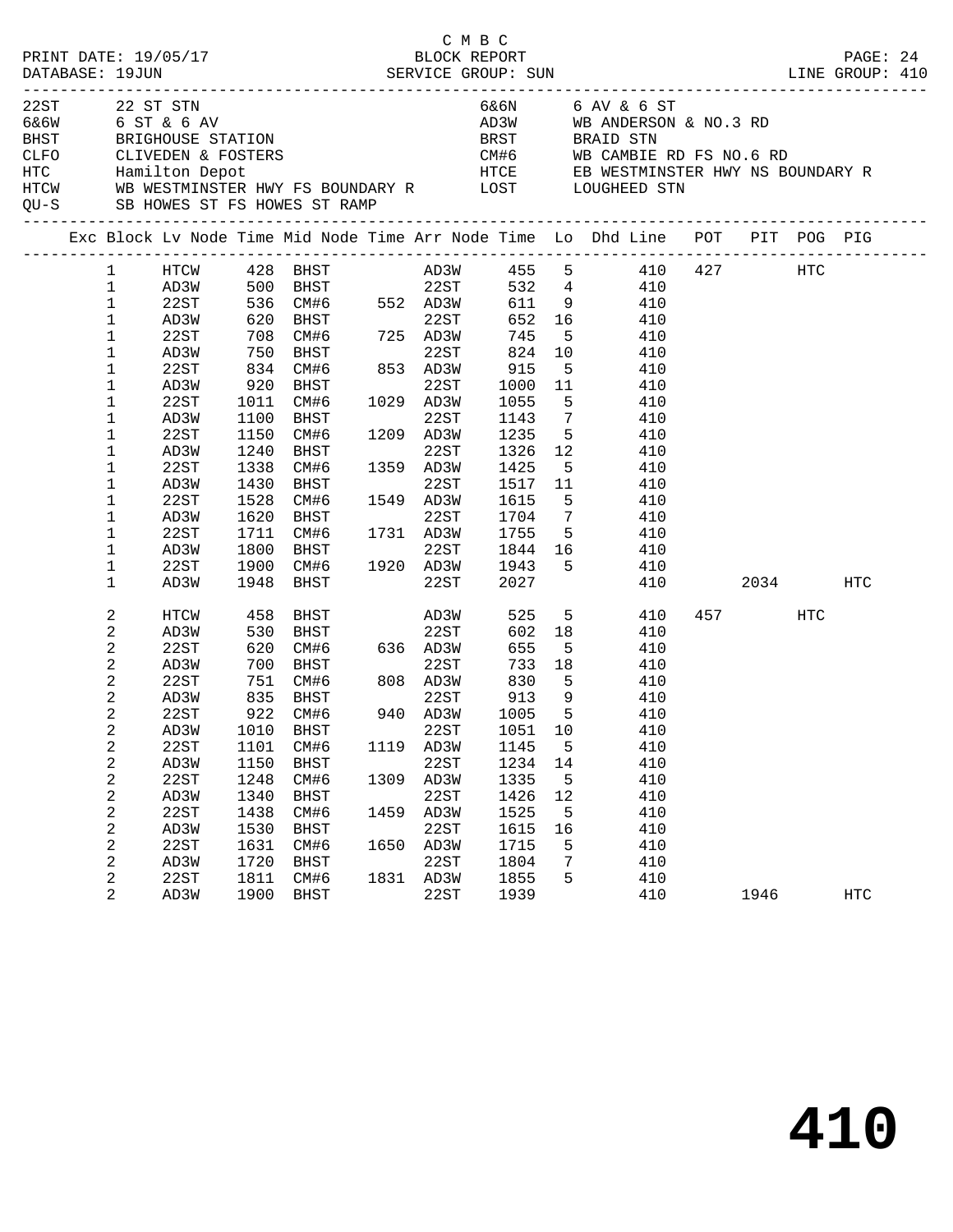#### C M B C<br>BLOCK REPORT PRINT DATE: 19/05/17 BLOCK REPORT PAGE: 25 SERVICE GROUP: SUN

|  |             |              |              |             |      |              |              |         | Exc Block Lv Node Time Mid Node Time Arr Node Time Lo Dhd Line POT |     |      | PIT POG PIG |            |
|--|-------------|--------------|--------------|-------------|------|--------------|--------------|---------|--------------------------------------------------------------------|-----|------|-------------|------------|
|  | 3           | HTCW         | 528          | BHST        |      | AD3W         | 555          | 5       | 410                                                                | 527 |      | HTC         |            |
|  | 3           | AD3W         | 600          | BHST        |      | 22ST         | 632          | 6       | 410                                                                |     |      |             |            |
|  | 3           | 22ST         | 638          | CM#6        |      | 655 AD3W     | 715          | 5       | 410                                                                |     |      |             |            |
|  | 3           | AD3W         | 720          | BHST        |      | 22ST         | 753          | 11      | 410                                                                |     |      |             |            |
|  | 3           | 22ST         | 804          | CM#6        |      | 823 AD3W     | 845          | 5       | 410                                                                |     |      |             |            |
|  | 3           | AD3W         | 850          | <b>BHST</b> |      | 22ST         | 929          | 13      | 410                                                                |     |      |             |            |
|  | 3           | 22ST         | 942          | CM#6        |      | 1000 AD3W    | 1025         | 5       | 410                                                                |     |      |             |            |
|  | 3           | AD3W         | 1030         | <b>BHST</b> |      | 22ST         | 1113         | 7       | 410                                                                |     |      |             |            |
|  | 3           | 22ST         | 1120         | CM#6        |      | 1139 AD3W    | 1205         | 5       | 410                                                                |     |      |             |            |
|  | 3           | AD3W         | 1210         | <b>BHST</b> |      | 22ST         | 1255         | 13      | 410                                                                |     |      |             |            |
|  | 3           | 22ST         | 1308         | CM#6        |      | 1329 AD3W    | 1355         | 5       | 410                                                                |     |      |             |            |
|  | $\mathsf 3$ | AD3W         | 1400         | <b>BHST</b> |      | 22ST         | 1446         | 12      | 410                                                                |     |      |             |            |
|  | 3           | 22ST         | 1458         | CM#6        |      | 1519 AD3W    | 1545         | 5       | 410                                                                |     |      |             |            |
|  | 3           | AD3W         | 1550         | <b>BHST</b> |      | 22ST         | 1635         | 16      | 410                                                                |     |      |             |            |
|  | $\mathsf 3$ | 22ST         | 1651         | CM#6        | 1711 | AD3W         | 1735         | 5       | 410                                                                |     |      |             |            |
|  | 3           | AD3W         | 1740         | BHST        |      | 22ST         | 1824         | 12      | 410                                                                |     |      |             |            |
|  | 3           | 22ST         | 1836         | CM#6        | 1856 | AD3W         | 1919         | 5       | 410                                                                |     |      |             |            |
|  | 3           | AD3W         | 1924         | <b>BHST</b> |      | 22ST         | 2003         |         | 410                                                                |     | 2010 |             | <b>HTC</b> |
|  |             |              |              |             |      |              |              |         |                                                                    |     |      |             |            |
|  | 4           | 22ST         | 600          | CM#6        | 616  | AD3W         | 635          | 5       | 410                                                                | 552 |      | <b>HTC</b>  |            |
|  | 4           | AD3W         | 640          | BHST        |      | 22ST         | 713          | 8       | 410                                                                |     |      |             |            |
|  | 4           | 22ST         | 721          | CM#6        | 738  | AD3W         | 800          | 5       | 410                                                                |     |      |             |            |
|  | 4           | AD3W         | 805          | <b>BHST</b> |      | 22ST         | 840          | 8       | 410                                                                |     |      |             |            |
|  | 4           | 22ST         | 848          | CM#6        | 906  | AD3W         | 930          | 5       | 410                                                                |     |      |             |            |
|  | 4           | AD3W         | 935          | <b>BHST</b> |      | 22ST         | 1015         | 16      | 410                                                                |     |      |             |            |
|  | $\,4$       | 22ST         | 1031         | CM#6        | 1049 | AD3W         | 1115         | 5       | 410                                                                |     |      |             |            |
|  | 4           | AD3W         | 1120         | <b>BHST</b> |      | 22ST         | 1203         | 7       | 410                                                                |     |      |             |            |
|  | 4           | 22ST         | 1210         | CM#6        | 1229 | AD3W         | 1255         | 5       | 410                                                                |     |      |             |            |
|  | 4           | AD3W         | 1300         | <b>BHST</b> |      | 22ST         | 1346         | 12      | 410                                                                |     |      |             |            |
|  | 4           | 22ST         | 1358         | CM#6        | 1419 | AD3W         | 1445         | 5       | 410                                                                |     |      |             |            |
|  | 4           | AD3W         | 1450         | <b>BHST</b> |      | 22ST         | 1537         | 11      | 410                                                                |     |      |             |            |
|  | 4           | 22ST         | 1548<br>1640 | CM#6        | 1609 | AD3W<br>22ST | 1635<br>1724 | 5<br>11 | 410<br>410                                                         |     |      |             |            |
|  | 4           | AD3W         |              | BHST        |      | 1755 AD3W    | 1819         | 5       | 410                                                                |     |      |             |            |
|  | 4           | 22ST<br>AD3W | 1735         | CM#6        |      |              | 1908         |         |                                                                    |     |      |             | <b>HTC</b> |
|  | 4           |              | 1824         | <b>BHST</b> |      | 22ST         |              |         | 410                                                                |     | 1915 |             |            |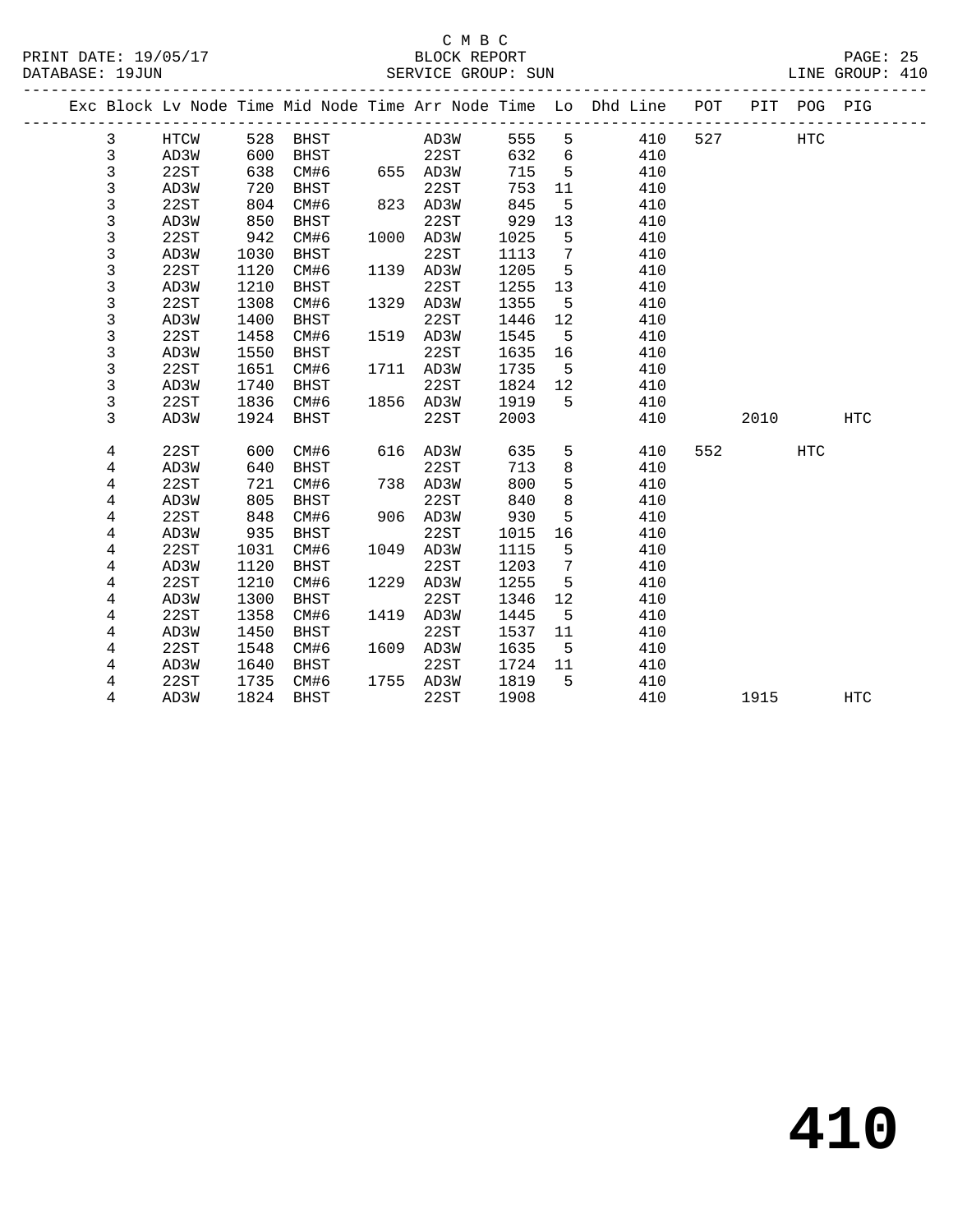|   |      |      |             |      |           |        |                 | Exc Block Lv Node Time Mid Node Time Arr Node Time Lo Dhd Line<br>-------------------------------- | POT |      | PIT POG PIG |            |
|---|------|------|-------------|------|-----------|--------|-----------------|----------------------------------------------------------------------------------------------------|-----|------|-------------|------------|
| 5 | 22ST |      | 653 CM#6    |      | 710 AD3W  | 730    | 5               | 410                                                                                                | 645 |      | <b>HTC</b>  |            |
| 5 | AD3W | 735  | BHST        |      | 22ST      | 809 10 |                 | 410                                                                                                |     |      |             |            |
| 5 | 22ST | 819  | CM#6        |      | 838 AD3W  | 900    | 5               | 410                                                                                                |     |      |             |            |
| 5 | AD3W | 905  | BHST        |      | 22ST      | 945    | $7\phantom{.0}$ | 410                                                                                                |     |      |             |            |
| 5 | 22ST | 952  | CM#6        |      | 1010 AD3W | 1035   | 5               | 410                                                                                                |     |      |             |            |
| 5 | AD3W | 1040 | <b>BHST</b> |      | 22ST      | 1123   | $7\phantom{.0}$ | 410                                                                                                |     |      |             |            |
| 5 | 22ST | 1130 | CM#6        |      | 1149 AD3W | 1215   | $5\overline{5}$ | 410                                                                                                |     |      |             |            |
| 5 | AD3W | 1220 | BHST        |      | 22ST      | 1305   | 13              | 410                                                                                                |     |      |             |            |
| 5 | 22ST | 1318 | CM#6        |      | 1339 AD3W | 1405   | 5               | 410                                                                                                |     |      |             |            |
| 5 | AD3W | 1410 | BHST        |      | 22ST      | 1456   | 12              | 410                                                                                                |     |      |             |            |
| 5 | 22ST | 1508 | CM#6        |      | 1529 AD3W | 1555   | $5\overline{5}$ | 410                                                                                                |     |      |             |            |
| 5 | AD3W | 1600 | BHST        |      | 22ST      | 1644   | 17              | 410                                                                                                |     |      |             |            |
| 5 | 22ST | 1701 | CM#6        |      | 1721 AD3W | 1745   | 5               | 410                                                                                                |     |      |             |            |
| 5 | AD3W | 1750 | BHST        |      | 22ST      | 1834   | 14              | 410                                                                                                |     |      |             |            |
| 5 | 22ST | 1848 | CM#6        |      | 1908 AD3W | 1931   | 5               | 410                                                                                                |     |      |             |            |
| 5 | AD3W | 1936 | <b>BHST</b> |      | 22ST      | 2015   | 11              | 410                                                                                                |     |      |             |            |
| 5 | 22ST | 2026 | CM#6        |      | 2044 AD3W | 2105   | $-5$            | 410                                                                                                |     |      |             |            |
| 5 | AD3W | 2110 | BHST        |      | 22ST      | 2146   | 20              | 410                                                                                                |     |      |             |            |
| 5 | 22ST | 2206 | CM#6        |      | 2224 AD3W | 2245   | $-5$            | 410                                                                                                |     |      |             |            |
| 5 | AD3W | 2250 | BHST        |      | 22ST      | 2326   | 16              | 410                                                                                                |     |      |             |            |
| 5 | 22ST | 2342 | CM#6        |      | 2358 AD3W | 2415   | 5               | 410                                                                                                |     |      |             |            |
| 5 | AD3W | 2420 | BHST        |      | 22ST      | 2452   | 10              | 410                                                                                                |     |      |             |            |
| 5 | 22ST | 2502 | CM#6        |      | 2518 AD3W | 2535   | 5               | 410                                                                                                |     |      |             |            |
| 5 | AD3W | 2540 |             |      | HTCE      | 2603   |                 | 410                                                                                                |     | 2604 |             | HTC        |
| 6 | LOST | 730  | 6&6W        | 748  | 22ST      | 755    | 20              | 101                                                                                                | 702 |      | HTC         |            |
| 6 | 22ST | 815  | 6&6N        | 823  | LOST      | 841    | 19              | 101                                                                                                |     |      |             |            |
| 6 | LOST | 900  | 6&6W        | 922  | 22ST      | 929    | 16              | 101                                                                                                |     |      |             |            |
| 6 | 22ST | 945  | 6&6N        | 953  | LOST      | 1013   | 17              | 101                                                                                                |     |      |             |            |
| 6 | LOST | 1030 | 6&6W        | 1054 | 22ST      | 1101   | 14              | 101                                                                                                |     |      |             |            |
| 6 | 22ST | 1115 | 6&6N        | 1124 | LOST      | 1144   | 16              | 101                                                                                                |     |      |             |            |
| 6 | LOST | 1200 | 6&6W        | 1221 | 22ST      | 1228   | 17              | 101                                                                                                |     |      |             |            |
| 6 | 22ST | 1245 | 6&6N        | 1254 | LOST      | 1316   | 14              | 101                                                                                                |     |      |             |            |
| 6 | LOST | 1330 | 6&6W        | 1353 | 22ST      | 1402   | 13              | 101                                                                                                |     |      |             |            |
| 6 | 22ST | 1415 | 6&6N        | 1424 | LOST      | 1445   | 15              | 101                                                                                                |     |      |             |            |
| 6 | LOST | 1500 | 6&6W        | 1523 | 22ST      | 1530   | 15              | 101                                                                                                |     |      |             |            |
| 6 | 22ST | 1545 | 6&6N        | 1554 | LOST      | 1615   | 15              | 101                                                                                                |     |      |             |            |
| 6 | LOST | 1630 | 6&6W        | 1653 | 22ST      | 1700   | 15              | 101                                                                                                |     |      |             |            |
| 6 | 22ST | 1715 | 6&6N        | 1724 | LOST      | 1745   | 15              | 101                                                                                                |     |      |             |            |
| 6 | LOST | 1800 | 6&6W        | 1821 | 22ST      | 1828   | 17              | 101                                                                                                |     |      |             |            |
| 6 | 22ST | 1845 | 6&6N        | 1854 | LOST      | 1915   | 15              | 101                                                                                                |     |      |             |            |
| 6 | LOST | 1930 | 6&6W        | 1950 | 22ST      | 1957   | 18              | 101                                                                                                |     |      |             |            |
| 6 | 22ST | 2015 | 6&6N        | 2023 | LOST      | 2042   | 8               | 101                                                                                                |     |      |             |            |
| 6 | LOST | 2050 | 6&6W        | 2109 | 22ST      | 2116   |                 | 101                                                                                                |     | 2123 |             | <b>HTC</b> |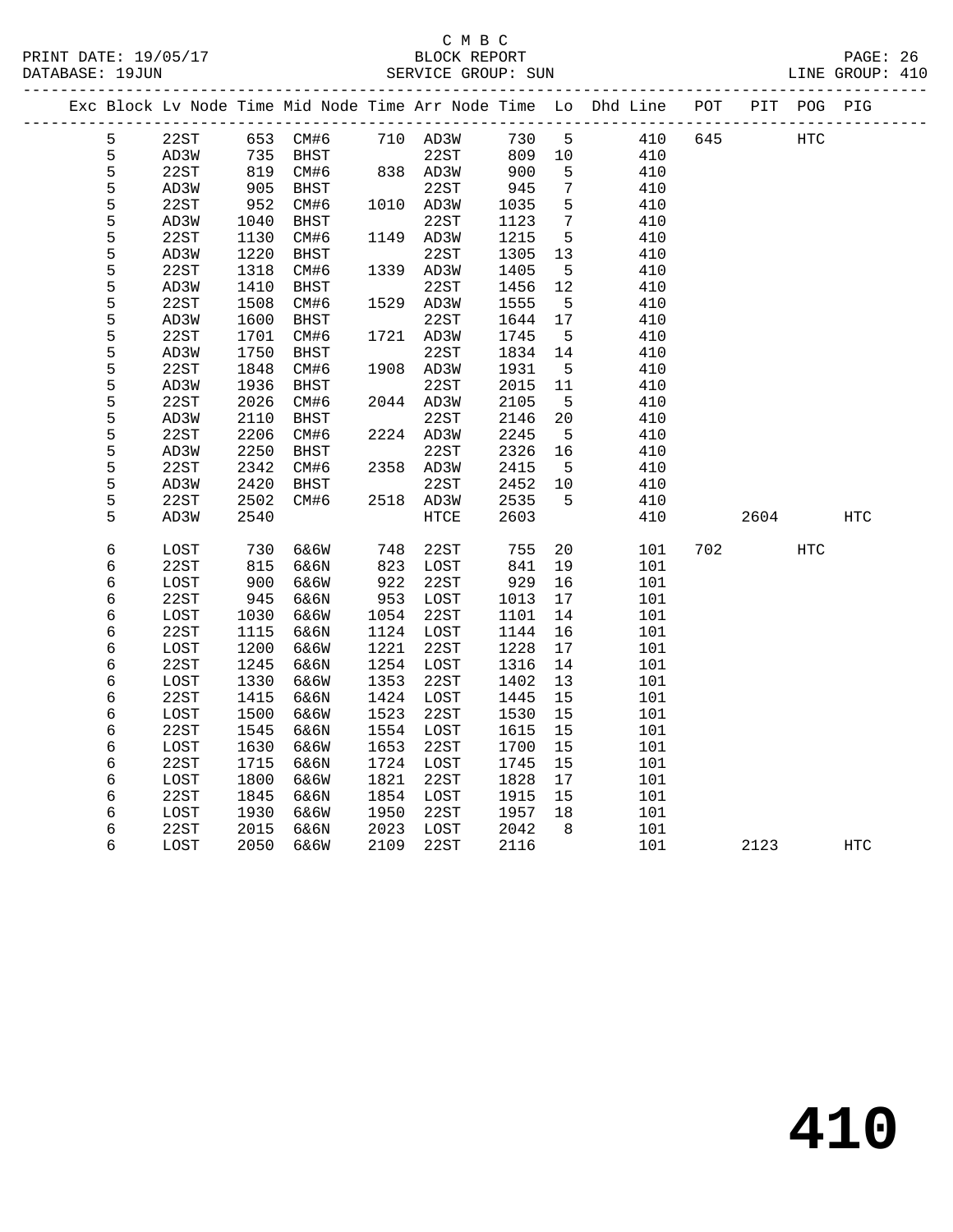|       |                 |              |              | Exc Block Lv Node Time Mid Node Time Arr Node Time Lo Dhd Line POT |              |                   |              |                |            |     |      | PIT POG PIG |            |
|-------|-----------------|--------------|--------------|--------------------------------------------------------------------|--------------|-------------------|--------------|----------------|------------|-----|------|-------------|------------|
|       | $7\phantom{.0}$ | 22ST         |              |                                                                    |              |                   | 815 5        |                | 410        | 728 |      | HTC         |            |
|       | 7               | AD3W         |              |                                                                    |              |                   |              | 8 <sup>8</sup> | 410        |     |      |             |            |
|       | 7               | 22ST         | 903          | CM#6                                                               |              | 921 AD3W          | 945          | $5^{\circ}$    | 410        |     |      |             |            |
|       | 7               | AD3W         | 950          | BHST                                                               |              | 22ST              | 1030         | 11             | 410        |     |      |             |            |
|       | 7               | 22ST         | 1041         | CM#6                                                               |              | 1059 AD3W         | 1125         | $5^{\circ}$    | 410        |     |      |             |            |
|       | 7               | AD3W         | 1130         | BHST                                                               |              | 22ST              | 1214         | 14             | 410        |     |      |             |            |
|       | 7               | 22ST         | 1228         | CM#6                                                               |              | 1249 AD3W         | 1315         | $5^{\circ}$    | 410        |     |      |             |            |
|       | 7               | AD3W         | 1320         | BHST                                                               |              | 22ST              | 1406         | 12             | 410        |     |      |             |            |
|       | 7               | 22ST         | 1418         | CM#6                                                               |              | 1439 AD3W         | 1505         | $-5$           | 410        |     |      |             |            |
|       | 7               | AD3W         | 1510         | BHST                                                               |              | 22ST              | 1555         | 13             | 410        |     |      |             |            |
|       | 7               | 22ST         | 1608         | CM#6                                                               |              | 1629 AD3W         | 1655         | $5^{\circ}$    | 410        |     |      |             |            |
|       | 7               | AD3W         | 1700         | BHST                                                               |              | 22ST              | 1744         | 15             | 410        |     |      |             |            |
|       | 7               | 22ST         | 1759         | CM#6                                                               |              | 1819 AD3W         | 1843         | $5^{\circ}$    | 410        |     |      |             |            |
|       | 7               | AD3W         | 1848         | BHST                                                               |              | 22ST              | 1929         | 14             | 410        |     |      |             |            |
|       | 7               | 22ST         | 1943         | CM#6                                                               |              | 2002 AD3W         | 2025         | $-5$           | 410        |     |      |             |            |
|       | 7               | AD3W         | 2030         | BHST                                                               |              | 22ST              | 2108         | 18             | 410        |     |      |             |            |
|       | 7               | 22ST         | 2126         | CM#6                                                               |              | 2144 AD3W         | 2205         | $-5$           | 410        |     |      |             |            |
|       | 7               | AD3W         | 2210         | BHST                                                               |              | 22ST              | 2246         | 23             | 410        |     |      |             |            |
|       | $\overline{7}$  | 22ST         | 2309         | CM#6                                                               |              | 2326 AD3W<br>22ST | 2345         | $5^{\circ}$    | 410        |     |      |             |            |
| #CA 7 |                 | AD3W         | 2350         | BHST                                                               |              |                   | 2423         |                | 410        |     | 2430 |             | <b>HTC</b> |
| CA 7  |                 | AD3W         | 2350         | BHST                                                               |              | 22ST              | 2423         | 17             | 25 410     |     | 2542 |             |            |
| CA 7  |                 | AD3W         | 2505         | BHST                                                               |              | 22ST              | 2535         |                | 410        |     |      |             | HTC        |
|       | 8               | LOST         | 800          | 6&6W                                                               | 818          | 22ST              | 825          | 20             | 101        |     | 732  | HTC         |            |
|       | 8               | 22ST         | 845          | 6&6N                                                               | 853          | LOST              | 911          | 19             | 101        |     |      |             |            |
|       | 8               | LOST         | 930          | 6&6W                                                               | 952          | 22ST              | 959          | 16             | 101        |     |      |             |            |
|       | 8               | 22ST         | 1015         | 6&6N                                                               | 1023         | LOST              | 1043         | 17             | 101        |     |      |             |            |
|       | 8               | LOST         | 1100         | 6&6W                                                               | 1123         | 22ST              | 1130         | 15             | 101        |     |      |             |            |
|       | 8               | 22ST         | 1145         | 6&6N                                                               | 1154         | LOST              | 1214         | 16             | 101        |     |      |             |            |
|       | 8               | LOST         | 1230         | 6&6W                                                               | 1252         | 22ST              | 1259         | 16             | 101        |     |      |             |            |
|       | 8               | 22ST         | 1315         | 6&6N                                                               | 1324         | LOST              | 1346         | 14             | 101        |     |      |             |            |
|       | 8               | LOST         | 1400         | 6&6W                                                               | 1423         | 22ST              | 1432         | 13             | 101        |     |      |             |            |
|       | 8               | 22ST         | 1445         | 6&6N                                                               | 1454         | LOST              | 1515         | 15             | 101        |     |      |             |            |
|       | 8               | LOST         | 1530         | 6&6W                                                               | 1553         | 22ST              | 1600         | 15             | 101        |     |      |             |            |
|       | 8               | 22ST         | 1615         | 6&6N                                                               | 1624         | LOST              | 1645         | 15             | 101        |     |      |             |            |
|       | 8               | LOST         | 1700         | 6&6W                                                               | 1723         | 22ST              | 1730         | 15             | 101        |     |      |             |            |
|       | 8               | 22ST         | 1745         | 6&6N                                                               |              | 1754 LOST         | 1815         | 15             | 101        |     |      |             |            |
|       | 8               | LOST         | 1830         | 6&6W                                                               | 1850         | 22ST              | 1857         | 18             | 101        |     |      |             |            |
|       | 8               | 22ST         | 1915         | 6&6N                                                               |              | 1924 LOST         | 1945         | 15             | 101        |     |      |             |            |
|       | 8               | LOST         |              | 2000 6&6W                                                          |              | 2020 22ST         | 2027 18      |                | 101        |     |      |             |            |
|       | 8               | 22ST         | 2045         | 6&6N                                                               | 2053         | LOST              | 2112         | 3              | 101        |     |      |             |            |
|       | 8               | LOST         | 2115         | 6&6W                                                               | 2134         | 22ST              | 2141         | 4              | 101        |     |      |             |            |
|       | 8               | 22ST         | 2145         | 6&6N                                                               | 2153         | LOST              | 2212         | 3              | 101        |     |      |             |            |
|       | 8               | LOST         | 2215         | 6&6W                                                               | 2234         | 22ST              | 2241         | 4              | 101        |     |      |             |            |
|       | 8               | 22ST         | 2245         | 6&6N                                                               | 2253         | LOST              | 2312         | 3              | 101        |     |      |             |            |
|       | 8               | LOST         | 2315<br>2345 | 6&6W                                                               | 2332<br>2353 | 22ST              | 2339<br>2412 | 6              | 101        |     |      |             |            |
|       | 8<br>8          | 22ST<br>LOST | 2415         | 6&6N<br>6&6W                                                       | 2432         | LOST<br>22ST      | 2439         | 3<br>6         | 101<br>101 |     |      |             |            |
|       | 8               | 22ST         | 2445         | 6&6N                                                               | 2453         | LOST              | 2510         |                | 101        |     | 2534 |             | <b>HTC</b> |
|       |                 |              |              |                                                                    |              |                   |              |                |            |     |      |             |            |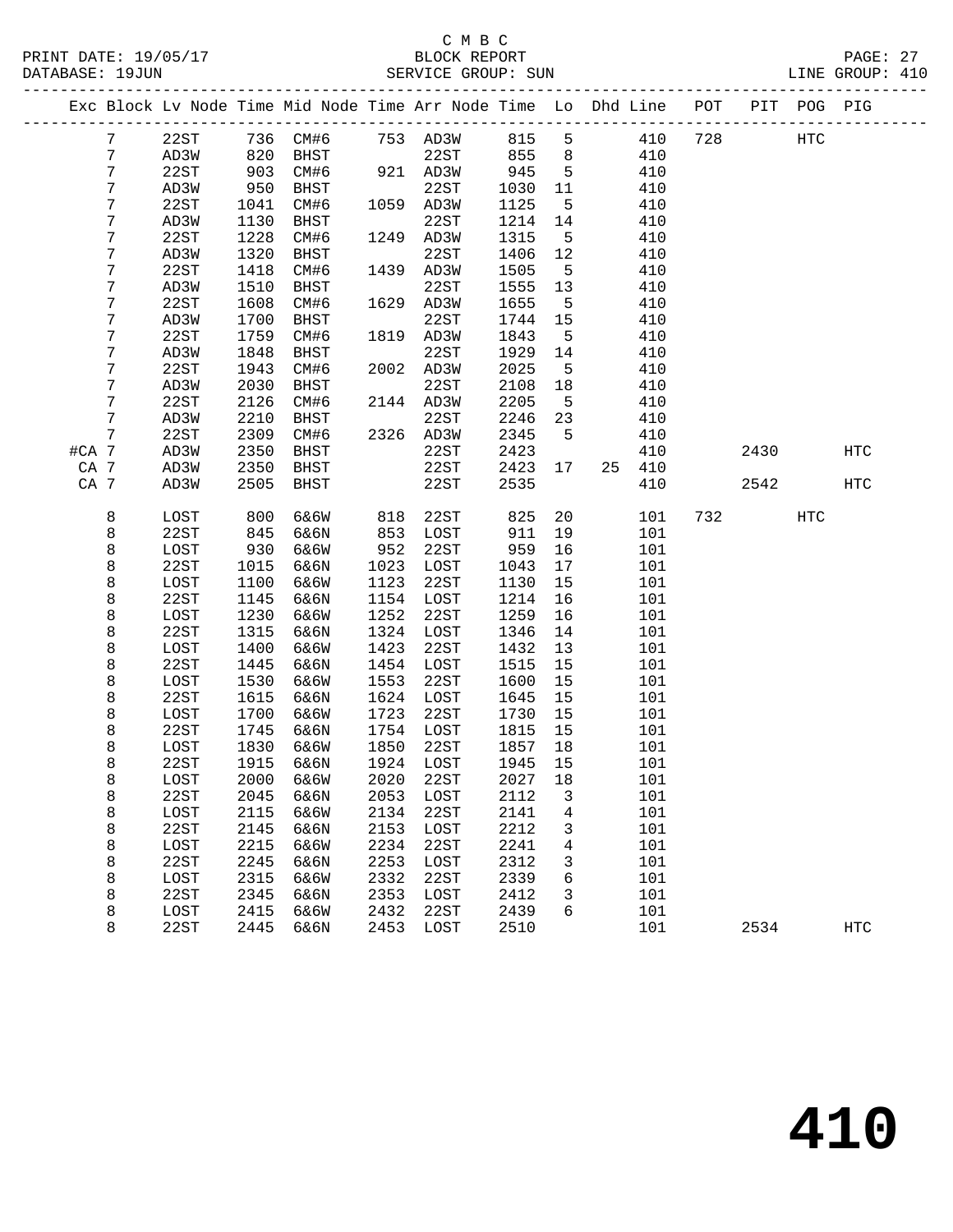|  |             | Exc Block Lv Node Time Mid Node Time Arr Node Time Lo Dhd Line |      |          |           |             |      |                 |     | POT |      | PIT POG PIG |            |
|--|-------------|----------------------------------------------------------------|------|----------|-----------|-------------|------|-----------------|-----|-----|------|-------------|------------|
|  | 9           | 22ST                                                           |      | 745 6&6N |           | 753 LOST    |      | 811 19          | 101 | 737 |      | <b>HTC</b>  |            |
|  | $\mathsf 9$ | LOST                                                           | 830  | 6&6W     | 848       | 22ST        | 855  | 20              | 101 |     |      |             |            |
|  | 9           | 22ST                                                           | 915  | 6&6N     | 923 LOST  |             | 941  | 19              | 101 |     |      |             |            |
|  | 9           | LOST                                                           | 1000 | 6&6W     | 1024 22ST |             | 1031 | 14              | 101 |     |      |             |            |
|  | 9           | 22ST                                                           | 1045 | 6&6N     | 1053      | LOST        | 1113 | 17              | 101 |     |      |             |            |
|  | 9           | LOST                                                           | 1130 | 6&6W     | 1153      | 22ST        | 1200 | 15              | 101 |     |      |             |            |
|  | 9           | 22ST                                                           | 1215 | 6&6N     | 1224 LOST |             | 1244 | 16              | 101 |     |      |             |            |
|  | 9           | LOST                                                           | 1300 | 6&6W     | 1322      | 22ST        | 1331 | 14              | 101 |     |      |             |            |
|  | 9           | 22ST                                                           | 1345 | 6&6N     | 1354      | LOST        | 1416 | 14              | 101 |     |      |             |            |
|  | $\mathsf 9$ | LOST                                                           | 1430 | 6&6W     | 1453      | 22ST        | 1502 | 13              | 101 |     |      |             |            |
|  | 9           | 22ST                                                           | 1515 | 6&6N     | 1524 LOST |             | 1545 | 15              | 101 |     |      |             |            |
|  | 9           | LOST                                                           | 1600 | 6&6W     | 1623      | 22ST        | 1630 | 15              | 101 |     |      |             |            |
|  | 9           | 22ST                                                           | 1645 | 6&6N     | 1654 LOST |             | 1715 | 15              | 101 |     |      |             |            |
|  | 9           | LOST                                                           | 1730 | 6&6W     | 1752      | 22ST        | 1759 | 16              | 101 |     |      |             |            |
|  | 9           | 22ST                                                           | 1815 | 6&6N     | 1824 LOST |             | 1845 | 15              | 101 |     |      |             |            |
|  | $\mathsf 9$ | LOST                                                           | 1900 | 6&6W     | 1920      | 22ST        | 1927 | 18              | 101 |     |      |             |            |
|  | 9           | 22ST                                                           | 1945 | 6&6N     | 1954 LOST |             | 2015 | 10              | 101 |     |      |             |            |
|  | 9           | LOST                                                           | 2025 | 6&6W     | 2045      | 22ST        | 2052 |                 | 101 |     | 2059 |             | <b>HTC</b> |
|  |             |                                                                |      |          |           |             |      |                 |     |     |      |             |            |
|  | 10          | <b>BRST</b>                                                    | 810  |          |           | 22ST        | 827  | 13              | 155 | 749 |      | HTC         |            |
|  | 10          | 22ST                                                           | 840  |          |           | BRST        | 857  | 13              | 155 |     |      |             |            |
|  | 10          | <b>BRST</b>                                                    | 910  |          |           | 22ST        | 929  | 11              | 155 |     |      |             |            |
|  | 10          | 22ST                                                           | 940  |          |           | BRST        | 958  | 12              | 155 |     |      |             |            |
|  | 10          | <b>BRST</b>                                                    | 1010 |          |           | 22ST        | 1030 | 10              | 155 |     |      |             |            |
|  | 10          | 22ST                                                           | 1040 |          |           | BRST        | 1100 | 10              | 155 |     |      |             |            |
|  | 10          | <b>BRST</b>                                                    | 1110 |          |           | 22ST        | 1130 | 10              | 155 |     |      |             |            |
|  | 10          | 22ST                                                           | 1140 |          |           | BRST        | 1200 | 10              | 155 |     |      |             |            |
|  | 10          | BRST                                                           | 1210 |          |           | 22ST        | 1232 | 8               | 155 |     |      |             |            |
|  | 10          | 22ST                                                           | 1240 |          |           | BRST        | 1302 | 8               | 155 |     |      |             |            |
|  | 10          | BRST                                                           | 1310 |          |           | 22ST        | 1332 | 8               | 155 |     |      |             |            |
|  | 10          | 22ST                                                           | 1340 |          |           | BRST        | 1402 | 8               | 155 |     |      |             |            |
|  | 10          | BRST                                                           | 1410 |          |           | 22ST        | 1432 | 8               | 155 |     |      |             |            |
|  | 10          | 22ST                                                           | 1440 |          |           | BRST        | 1503 | 7               | 155 |     |      |             |            |
|  | 10          | BRST                                                           | 1510 |          |           | 22ST        | 1532 | 8               | 155 |     |      |             |            |
|  | 10          | 22ST                                                           | 1540 |          |           | <b>BRST</b> | 1603 | 7               | 155 |     |      |             |            |
|  | 10          | <b>BRST</b>                                                    | 1610 |          |           | 22ST        | 1632 | 8               | 155 |     |      |             |            |
|  | 10          | 22ST                                                           | 1640 |          |           | BRST        | 1703 | $7\phantom{.0}$ | 155 |     |      |             |            |
|  | 10          | <b>BRST</b>                                                    | 1710 |          |           | 22ST        | 1730 | 10              | 155 |     |      |             |            |
|  | 10          | 22ST                                                           | 1740 |          |           | <b>BRST</b> | 1803 | $7\phantom{.0}$ | 155 |     |      |             |            |
|  | 10          | BRST                                                           | 1810 |          |           | 22ST        | 1830 | 10              | 155 |     |      |             |            |
|  | 10          | 22ST                                                           | 1840 |          |           | <b>BRST</b> | 1901 | 9               | 155 |     |      |             |            |
|  | 10          | BRST                                                           | 1910 |          |           | 22ST        | 1929 | 11              | 155 |     |      |             |            |
|  | 10          | 22ST                                                           | 1940 |          |           | BRST        | 2000 | $5^{\circ}$     | 155 |     |      |             |            |
|  | 10          | BRST                                                           | 2005 |          |           | 22ST        | 2024 | 16              | 155 |     |      |             |            |
|  | 10          | 22ST                                                           | 2040 |          |           | BRST        | 2059 | 6               | 155 |     |      |             |            |
|  | 10          | <b>BRST</b>                                                    | 2105 |          |           | 22ST        | 2122 |                 | 155 |     | 2129 |             | HTC        |
|  |             |                                                                |      |          |           |             |      |                 |     |     |      |             |            |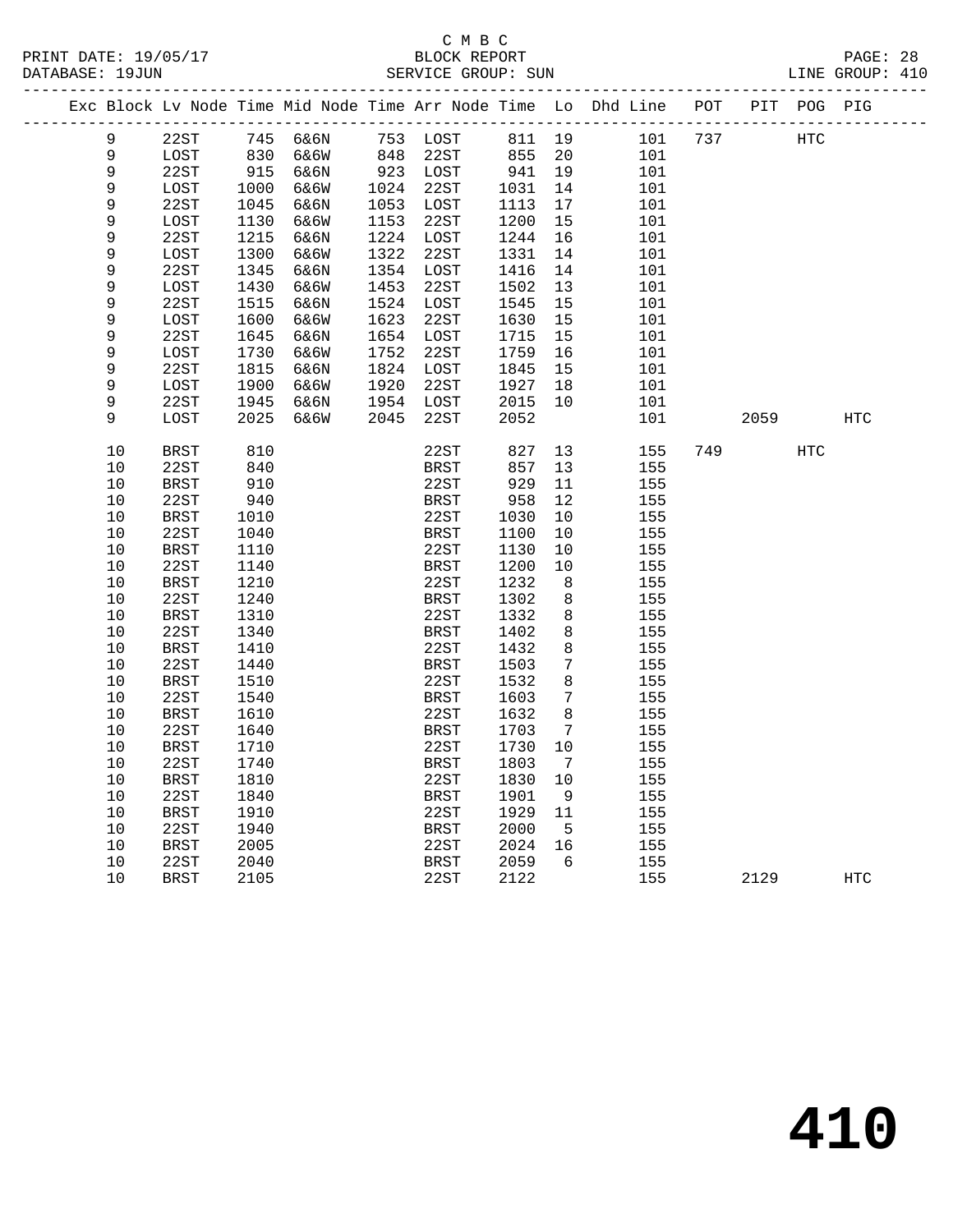|        |             |      |                     |           |         |                | Exc Block Lv Node Time Mid Node Time Arr Node Time Lo Dhd Line POT |     |      | PIT POG PIG |            |
|--------|-------------|------|---------------------|-----------|---------|----------------|--------------------------------------------------------------------|-----|------|-------------|------------|
| 11     | 22ST        |      | 811 QU-S 817 CLFO   |           |         |                | 832 0 104                                                          | 803 |      | <b>HTC</b>  |            |
| 11     | CLFO        | 832  |                     | 22ST      | 853 18  |                | 104                                                                |     |      |             |            |
| 11     | 22ST        |      | 911 QU-S 917 CLFO   |           | 932     | $\overline{0}$ | 104                                                                |     |      |             |            |
| 11     | CLFO        | 932  |                     | 22ST      | 953     | 20             | 104                                                                |     |      |             |            |
| 11     | 22ST        | 1013 | $QU-S$ 1019         | 1019 CLFO | 1034    | $\overline{0}$ | 104                                                                |     |      |             |            |
| 11     | <b>CLFO</b> | 1034 |                     | 22ST      | 1054    | 20             | 104                                                                |     |      |             |            |
| 11     | 22ST        | 1114 | $QU-S$ $1120$       | 1120 CLFO | 1135    | $\overline{0}$ | 104                                                                |     |      |             |            |
| 11     | <b>CLFO</b> | 1135 |                     | 22ST      | 1155    | 18             | 104                                                                |     |      |             |            |
| 11     | 22ST        | 1213 | $QU-S$              | 1220 CLFO | 1235    | $\overline{0}$ | 104                                                                |     |      |             |            |
| 11     | <b>CLFO</b> | 1235 |                     | 22ST      | 1256 16 |                | 104                                                                |     |      |             |            |
| 11     | 22ST        | 1312 | QU-S                | 1320 CLFO | 1336    | $\overline{0}$ | 104                                                                |     |      |             |            |
| 11     | CLFO        | 1336 |                     | 22ST      | 1357 15 |                | 104                                                                |     |      |             |            |
| 11     | 22ST        | 1412 | OU-S                | 1419 CLFO | 1435    | $\overline{0}$ | 104                                                                |     |      |             |            |
| 11     | CLFO        | 1435 |                     | 22ST      | 1454 18 |                | 104                                                                |     |      |             |            |
| 11     | 22ST        | 1512 | $QU-S$              | 1519 CLFO | 1535    | $\overline{0}$ | 104                                                                |     |      |             |            |
| 11     | <b>CLFO</b> | 1535 |                     | 22ST      | 1554 16 |                | 104                                                                |     |      |             |            |
| 11     | 22ST        | 1610 | $QU-S$              | 1618 CLFO | 1635    | $\overline{0}$ | 104                                                                |     |      |             |            |
| 11     | <b>CLFO</b> | 1635 |                     | 22ST      | 1654 16 |                | 104                                                                |     |      |             |            |
| 11     | 22ST        | 1710 | $OU-S$              | 1717 CLFO | 1735    | $\overline{0}$ | 104                                                                |     |      |             |            |
| 11     | CLFO        | 1735 |                     | 22ST      | 1754    | 21             | 104                                                                |     |      |             |            |
| 11     | 22ST        | 1815 | $QU-S$              | 1822 CLFO | 1840    | $\overline{0}$ | 104                                                                |     |      |             |            |
| 11     | <b>CLFO</b> | 1840 |                     | 22ST      | 1859    | 27             | 104                                                                |     |      |             |            |
| 11     | 22ST        | 1926 | $QU-S$              | 1933 CLFO | 1950    | $\overline{0}$ | 104                                                                |     |      |             |            |
| 11     | CLFO        | 1950 |                     | 22ST      | 2009    | 20             | 104                                                                |     |      |             |            |
| 11     | 22ST        | 2029 | $QU-S$              | 2036 CLFO | 2053    | $\overline{0}$ | 104                                                                |     |      |             |            |
| 11     | CLFO        | 2053 |                     | 22ST      | 2112    | 22             | 104                                                                |     |      |             |            |
| 11     | 22ST        | 2134 | $QU-S$              | 2141 CLFO | 2158    | $\overline{0}$ | 104                                                                |     |      |             |            |
| 11     | <b>CLFO</b> | 2158 |                     | 22ST      | 2217    | 19             | 104                                                                |     |      |             |            |
| 11     | 22ST        | 2236 | $QU-S$ 2243 $CLFO$  |           | 2259    | $\overline{0}$ | 104                                                                |     |      |             |            |
| 11     | <b>CLFO</b> | 2259 |                     | 22ST      | 2318    | 18             | 104                                                                |     |      |             |            |
| 11     | 22ST        | 2336 | $QU-S$              | 2343 CLFO | 2359    | $\overline{0}$ | 104                                                                |     |      |             |            |
| 11     | CLFO        | 2359 |                     | 22ST      | 2418    | 17             | 104                                                                |     |      |             |            |
| 11     | 22ST        | 2435 | QU-S 2442 CLFO      |           | 2458    | $\Omega$       | 104                                                                |     |      |             |            |
| #CA 11 | <b>CLFO</b> | 2458 |                     | 22ST      | 2517    |                | 104                                                                |     | 2524 |             | <b>HTC</b> |
| CA 11  | CLFO        | 2458 |                     | 22ST      | 2517    | $\overline{3}$ | 104                                                                |     |      |             |            |
| CA 11  | 22ST        |      | 2520 CM#6 2536 AD3W |           | 2553    |                | 410                                                                |     | 2618 |             | <b>HTC</b> |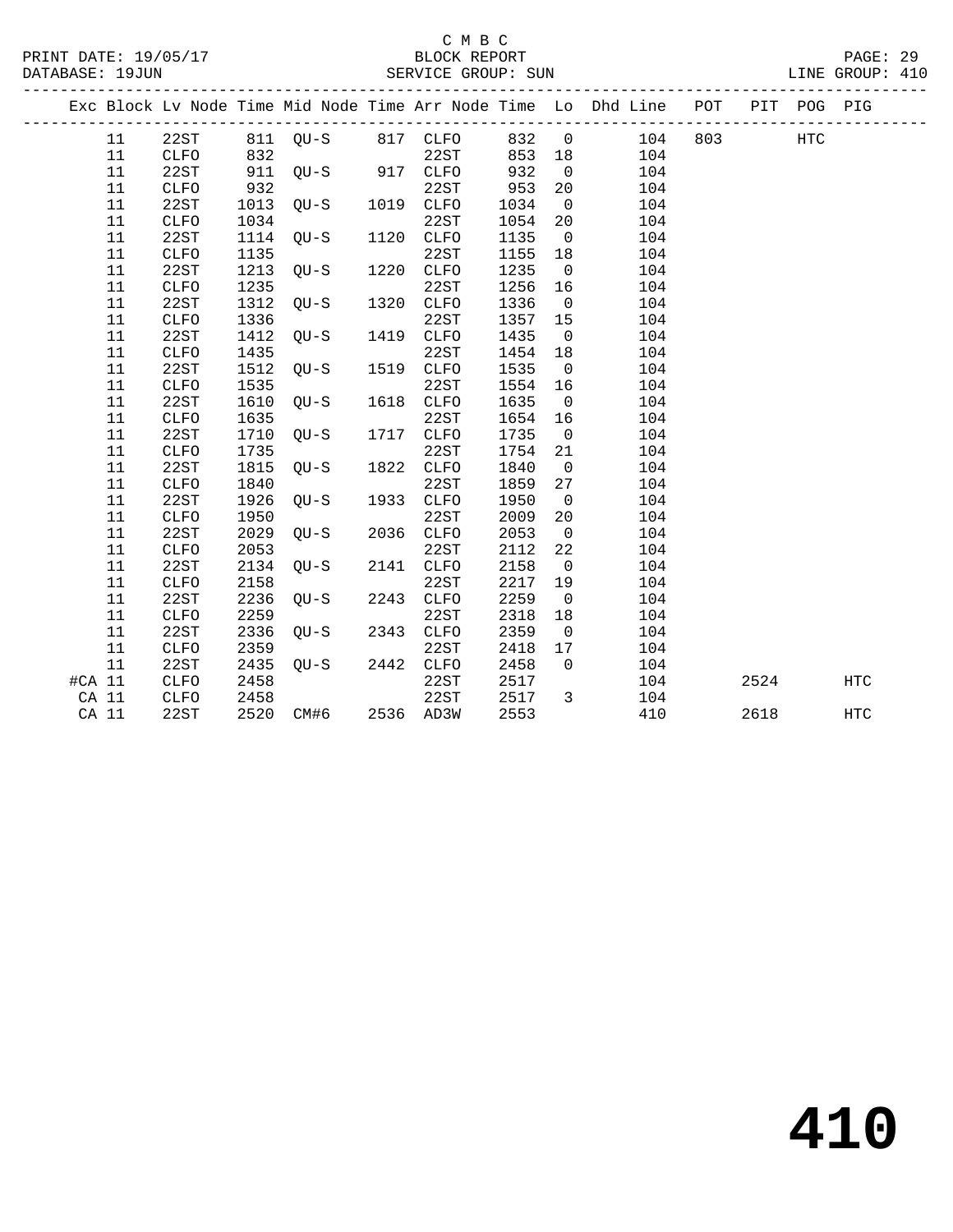|        | ب سینا<br>$\sim$ |  | $-$ |  |
|--------|------------------|--|-----|--|
|        |                  |  |     |  |
| ______ |                  |  |     |  |

|  |    |             |      |  |             |        |                 | Exc Block Lv Node Time Mid Node Time Arr Node Time Lo Dhd Line POT |     |      | PIT POG PIG |            |
|--|----|-------------|------|--|-------------|--------|-----------------|--------------------------------------------------------------------|-----|------|-------------|------------|
|  | 12 | BRST        | 825  |  | 22ST        | 841 14 |                 | 128                                                                | 804 |      | HTC         |            |
|  | 12 | 22ST        | 855  |  | BRST        | 911    | 14              | 128                                                                |     |      |             |            |
|  | 12 | <b>BRST</b> | 925  |  | 22ST        | 943    | 12              | 128                                                                |     |      |             |            |
|  | 12 | 22ST        | 955  |  | BRST        | 1011   | 14              | 128                                                                |     |      |             |            |
|  | 12 | <b>BRST</b> | 1025 |  | 22ST        | 1043   | 12              | 128                                                                |     |      |             |            |
|  | 12 | 22ST        | 1055 |  | BRST        | 1111   | 14              | 128                                                                |     |      |             |            |
|  | 12 | BRST        | 1125 |  | 22ST        | 1143   | 12              | 128                                                                |     |      |             |            |
|  | 12 | 22ST        | 1155 |  | BRST        | 1213   | 12              | 128                                                                |     |      |             |            |
|  | 12 | BRST        | 1225 |  | 22ST        | 1243   | 12              | 128                                                                |     |      |             |            |
|  | 12 | 22ST        | 1255 |  | BRST        | 1313   | 12              | 128                                                                |     |      |             |            |
|  | 12 | <b>BRST</b> | 1325 |  | 22ST        | 1343   | 12              | 128                                                                |     |      |             |            |
|  | 12 | 22ST        | 1355 |  | BRST        | 1413   | 12              | 128                                                                |     |      |             |            |
|  | 12 | <b>BRST</b> | 1425 |  | 22ST        | 1443   | 12              | 128                                                                |     |      |             |            |
|  | 12 | 22ST        | 1455 |  | BRST        | 1513   | 12              | 128                                                                |     |      |             |            |
|  | 12 | <b>BRST</b> | 1525 |  | 22ST        | 1543   | 12              | 128                                                                |     |      |             |            |
|  | 12 | 22ST        | 1555 |  | BRST        | 1613   | 12              | 128                                                                |     |      |             |            |
|  | 12 | <b>BRST</b> | 1625 |  | 22ST        | 1643   | 12              | 128                                                                |     |      |             |            |
|  | 12 | 22ST        | 1655 |  | BRST        | 1713   | 12              | 128                                                                |     |      |             |            |
|  | 12 | <b>BRST</b> | 1725 |  | 22ST        | 1743   | 12              | 128                                                                |     |      |             |            |
|  | 12 | 22ST        | 1755 |  | BRST        | 1813   | 12              | 128                                                                |     |      |             |            |
|  | 12 | <b>BRST</b> | 1825 |  | 22ST        | 1843   | 12              | 128                                                                |     |      |             |            |
|  | 12 | 22ST        | 1855 |  | BRST        | 1913   | 12              | 128                                                                |     |      |             |            |
|  | 12 | <b>BRST</b> | 1925 |  | 22ST        | 1941   | 14              | 128                                                                |     |      |             |            |
|  | 12 | 22ST        | 1955 |  | BRST        | 2013   | 12              | 128                                                                |     |      |             |            |
|  | 12 | <b>BRST</b> | 2025 |  | 22ST        | 2041   | 14              | 128                                                                |     |      |             |            |
|  | 12 | 22ST        | 2055 |  | <b>BRST</b> | 2113   | 12              | 128                                                                |     |      |             |            |
|  | 12 | <b>BRST</b> | 2125 |  | 22ST        | 2139   | 21              | 128                                                                |     |      |             |            |
|  | 12 | 22ST        | 2200 |  | BRST        | 2218   | 12 <sup>°</sup> | 155                                                                |     |      |             |            |
|  | 12 | <b>BRST</b> | 2230 |  | 22ST        | 2244   | 16              | 128                                                                |     |      |             |            |
|  | 12 | 22ST        | 2300 |  | <b>BRST</b> | 2318   | 12 <sup>°</sup> | 155                                                                |     |      |             |            |
|  | 12 | BRST        | 2330 |  | 22ST        | 2344   | 16              | 128                                                                |     |      |             |            |
|  | 12 | 22ST        | 2400 |  | <b>BRST</b> | 2418   | 12              | 155                                                                |     |      |             |            |
|  | 12 | <b>BRST</b> | 2430 |  | 22ST        | 2444   |                 | 128                                                                |     | 2451 |             | <b>HTC</b> |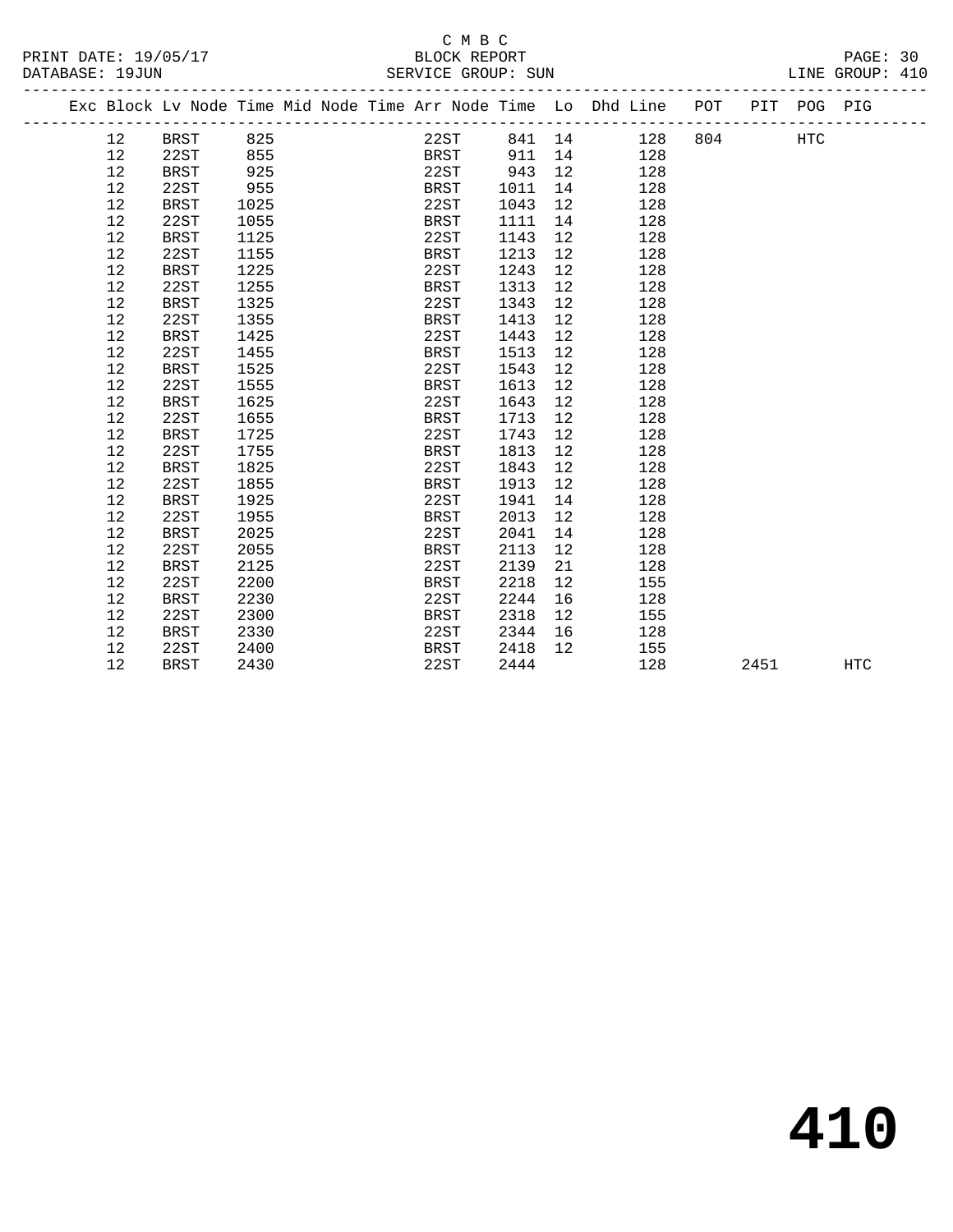# C M B C<br>BLOCK REPORT<br>DILLOT CROUD: CUN

|  |  | PА |  |
|--|--|----|--|
|  |  |    |  |

| PRINT DATE: 19/05/17<br>DATABASE: 19JUN |    |                    |  |      |  |  |  | C M B C<br>BLOCK REPORT |  | PAGE: 31<br>LINE GROUP: 410 |                |                                                                    |  |  |             |     |  |
|-----------------------------------------|----|--------------------|--|------|--|--|--|-------------------------|--|-----------------------------|----------------|--------------------------------------------------------------------|--|--|-------------|-----|--|
|                                         |    | SERVICE GROUP: SUN |  |      |  |  |  |                         |  |                             |                |                                                                    |  |  |             |     |  |
|                                         |    |                    |  |      |  |  |  |                         |  |                             |                | Exc Block Lv Node Time Mid Node Time Arr Node Time Lo Dhd Line POT |  |  | PIT POG PIG |     |  |
|                                         | 13 | BRST               |  | 840  |  |  |  | 22ST                    |  |                             |                | 857 13 155 819                                                     |  |  | <b>HTC</b>  |     |  |
|                                         | 13 | 22ST               |  | 910  |  |  |  | BRST                    |  | 927                         | 13             | 155                                                                |  |  |             |     |  |
|                                         | 13 | <b>BRST</b>        |  | 940  |  |  |  | 22ST                    |  | 959                         | 11             | 155                                                                |  |  |             |     |  |
|                                         | 13 | 22ST               |  | 1010 |  |  |  | BRST                    |  | 1030                        | 10             | 155                                                                |  |  |             |     |  |
|                                         | 13 | BRST               |  | 1040 |  |  |  | 22ST                    |  | 1100                        | 10             | 155                                                                |  |  |             |     |  |
|                                         | 13 | 22ST               |  | 1110 |  |  |  | BRST                    |  | 1130                        | 10             | 155                                                                |  |  |             |     |  |
|                                         | 13 | <b>BRST</b>        |  | 1140 |  |  |  | 22ST                    |  | 1200                        | 10             | 155                                                                |  |  |             |     |  |
|                                         | 13 | 22ST               |  | 1210 |  |  |  | BRST                    |  | 1231                        | 9              | 155                                                                |  |  |             |     |  |
|                                         | 13 | <b>BRST</b>        |  | 1240 |  |  |  | 22ST                    |  | 1302                        | 8              | 155                                                                |  |  |             |     |  |
|                                         | 13 | 22ST               |  | 1310 |  |  |  | BRST                    |  | 1332                        | 8              | 155                                                                |  |  |             |     |  |
|                                         | 13 | <b>BRST</b>        |  | 1340 |  |  |  | 22ST                    |  | 1402                        | 8              | 155                                                                |  |  |             |     |  |
|                                         | 13 | 22ST               |  | 1410 |  |  |  | BRST                    |  | 1433                        | 7              | 155                                                                |  |  |             |     |  |
|                                         | 13 | <b>BRST</b>        |  | 1440 |  |  |  | 22ST                    |  | 1502                        | 8              | 155                                                                |  |  |             |     |  |
|                                         | 13 | 22ST               |  | 1510 |  |  |  | BRST                    |  | 1533                        | 7              | 155                                                                |  |  |             |     |  |
|                                         | 13 | BRST               |  | 1540 |  |  |  | 22ST                    |  | 1602                        | 8              | 155                                                                |  |  |             |     |  |
|                                         | 13 | 22ST               |  | 1610 |  |  |  | BRST                    |  | 1633                        | $\overline{7}$ | 155                                                                |  |  |             |     |  |
|                                         | 13 | <b>BRST</b>        |  | 1640 |  |  |  | 22ST                    |  | 1702                        | 8              | 155                                                                |  |  |             |     |  |
|                                         | 13 | 22ST               |  | 1710 |  |  |  | BRST                    |  | 1733                        | 7              | 155                                                                |  |  |             |     |  |
|                                         | 13 | <b>BRST</b>        |  | 1740 |  |  |  | 22ST                    |  | 1800                        | 10             | 155                                                                |  |  |             |     |  |
|                                         | 13 | 22ST               |  | 1810 |  |  |  | BRST                    |  | 1833                        | $\overline{7}$ | 155                                                                |  |  |             |     |  |
|                                         | 13 | BRST               |  | 1840 |  |  |  | 22ST                    |  | 1900                        | 10             | 155                                                                |  |  |             |     |  |
|                                         | 13 | 22ST               |  | 1910 |  |  |  | BRST                    |  | 1930                        | $5^{\circ}$    | 155                                                                |  |  |             |     |  |
|                                         | 13 | <b>BRST</b>        |  | 1935 |  |  |  | 22ST                    |  | 1954                        | 16             | 155                                                                |  |  |             |     |  |
|                                         | 13 | 22ST               |  | 2010 |  |  |  | BRST                    |  | 2030                        | 5              | 155                                                                |  |  |             |     |  |
|                                         | 13 | BRST               |  | 2035 |  |  |  | 22ST                    |  | 2052                        | 8              | 155                                                                |  |  |             |     |  |
|                                         | 13 | 22ST               |  | 2100 |  |  |  | BRST                    |  | 2118                        |                | 155                                                                |  |  | 2139        | HTC |  |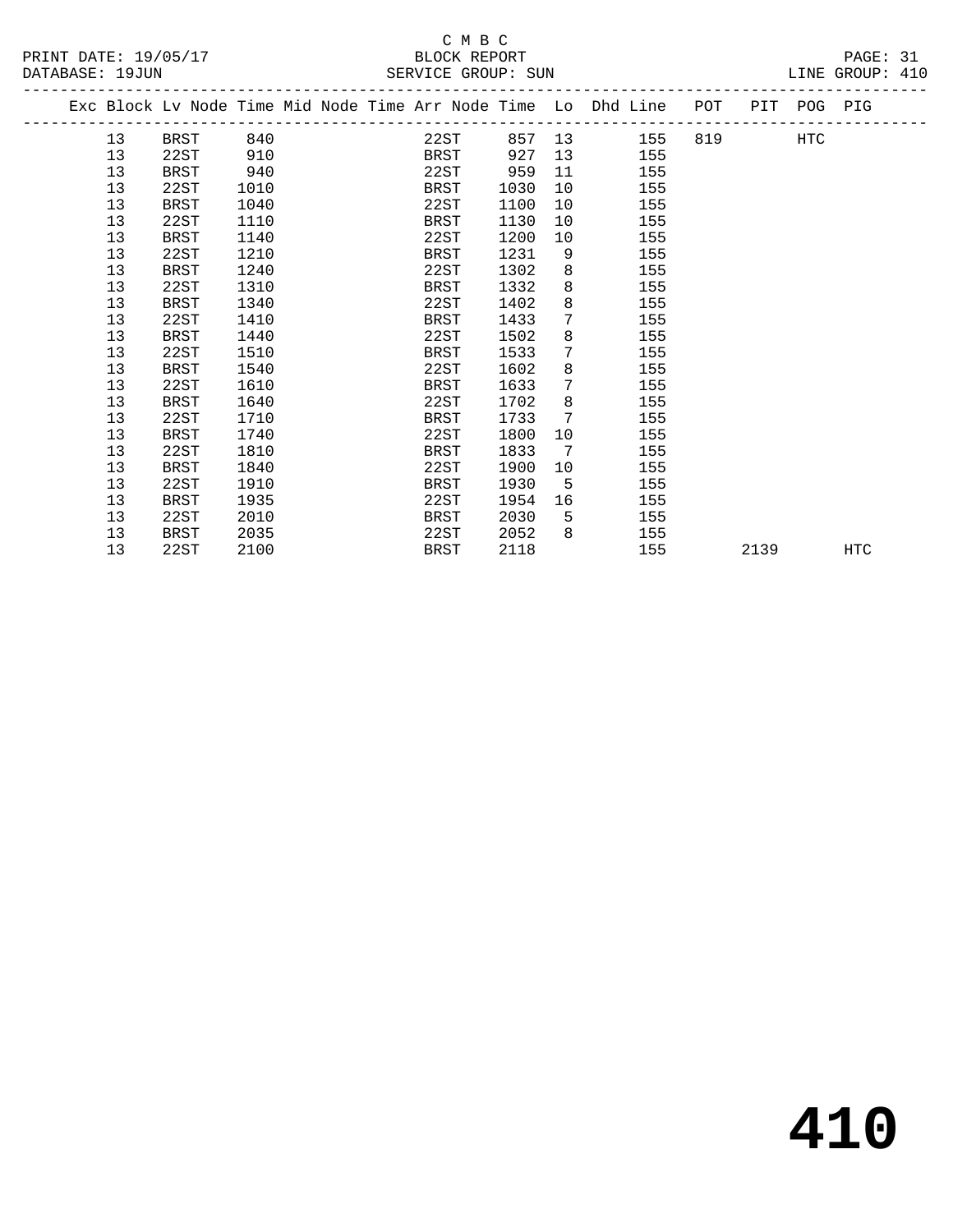#### C M B C<br>BLOCK REPORT SERVICE GROUP: SUN

|  |    | Exc Block Lv Node Time Mid Node Time Arr Node Time Lo Dhd Line POT |      |      |               |             |                                             |                |     |     |      | PIT POG PIG |     |
|--|----|--------------------------------------------------------------------|------|------|---------------|-------------|---------------------------------------------|----------------|-----|-----|------|-------------|-----|
|  | 14 | BRST                                                               | 855  |      |               |             | 22ST 913 12                                 |                | 128 | 834 |      | HTC         |     |
|  | 14 | 22ST                                                               | 925  |      |               |             | BRST 941 14<br>22ST 1013 12<br>BRST 1041 14 |                | 128 |     |      |             |     |
|  | 14 | BRST                                                               | 955  |      |               |             |                                             |                | 128 |     |      |             |     |
|  | 14 | 22ST                                                               | 1025 |      |               | BRST        | 1041 14                                     |                | 128 |     |      |             |     |
|  | 14 | <b>BRST</b>                                                        | 1055 |      |               | 22ST        | 1113 12                                     |                | 128 |     |      |             |     |
|  | 14 | 22ST                                                               | 1125 |      |               | <b>BRST</b> | 1141                                        | 14             | 128 |     |      |             |     |
|  | 14 | BRST                                                               | 1155 |      |               | 22ST        | 1213                                        | 12             | 128 |     |      |             |     |
|  | 14 | 22ST                                                               | 1225 |      |               | BRST        | 1243                                        | 12             | 128 |     |      |             |     |
|  | 14 | <b>BRST</b>                                                        | 1255 |      |               | 22ST        | 1313                                        | 12             | 128 |     |      |             |     |
|  | 14 | 22ST                                                               | 1325 |      |               | BRST        | 1343                                        | 12             | 128 |     |      |             |     |
|  | 14 | BRST                                                               | 1355 |      |               | 22ST        | 1413                                        | 12             | 128 |     |      |             |     |
|  | 14 | 22ST                                                               | 1425 |      |               | <b>BRST</b> | 1443                                        | 12             | 128 |     |      |             |     |
|  | 14 | BRST                                                               | 1455 |      |               | 22ST        | 1513                                        | 12             | 128 |     |      |             |     |
|  | 14 | 22ST                                                               | 1525 |      |               | BRST        | 1543                                        | 12             | 128 |     |      |             |     |
|  | 14 | BRST                                                               | 1555 |      |               | 22ST        | 1613                                        | 12             | 128 |     |      |             |     |
|  | 14 | 22ST                                                               | 1625 |      |               | BRST        | 1643                                        | 12             | 128 |     |      |             |     |
|  | 14 | BRST                                                               | 1655 |      |               | 22ST        | 1713                                        | 12             | 128 |     |      |             |     |
|  | 14 | 22ST                                                               | 1725 |      |               | <b>BRST</b> | 1743                                        | 12             | 128 |     |      |             |     |
|  | 14 | <b>BRST</b>                                                        | 1755 |      |               | 22ST        | 1813                                        | 12             | 128 |     |      |             |     |
|  | 14 | 22ST                                                               | 1825 |      |               | <b>BRST</b> | 1843                                        | 12             | 128 |     |      |             |     |
|  | 14 | <b>BRST</b>                                                        | 1855 |      |               | 22ST        | 1913                                        | 12             | 128 |     |      |             |     |
|  | 14 | 22ST                                                               | 1925 |      |               | BRST        | 1943                                        | 12             | 128 |     |      |             |     |
|  | 14 | <b>BRST</b>                                                        | 1955 |      |               | 22ST        | 2011                                        | 14             | 128 |     |      |             |     |
|  | 14 | 22ST                                                               | 2025 |      |               | BRST        | 2043                                        | 12             | 128 |     |      |             |     |
|  | 14 | <b>BRST</b>                                                        | 2055 |      |               | 22ST        | 2111                                        | 19             | 128 |     |      |             |     |
|  | 14 | 22ST                                                               | 2130 |      |               | BRST        | 2148                                        | 17             | 128 |     |      |             |     |
|  | 14 | <b>BRST</b>                                                        | 2205 |      |               | 22ST        | 2222                                        | 8 <sup>8</sup> | 155 |     |      |             |     |
|  | 14 | 22ST                                                               | 2230 |      |               | BRST        | 2248 17                                     |                | 128 |     |      |             |     |
|  | 14 | <b>BRST</b>                                                        | 2305 |      |               | 22ST        | 2322                                        | 8 <sup>8</sup> | 155 |     |      |             |     |
|  | 14 | 22ST                                                               | 2330 |      |               | BRST        | 2348<br>2422                                | 17             | 128 |     |      |             |     |
|  | 14 | BRST                                                               | 2405 |      |               | 22ST        |                                             | 8 <sup>8</sup> | 155 |     |      |             |     |
|  | 14 | 22ST                                                               | 2430 |      |               | BRST        | 2445                                        |                | 128 |     | 2506 |             | HTC |
|  | 15 | 22ST                                                               | 913  |      | CM#6 931 AD3W |             | 955                                         | 5              | 410 | 905 |      | HTC         |     |
|  | 15 | AD3W                                                               | 1000 | BHST |               | 22ST        | 1041                                        | 10             | 410 |     |      |             |     |
|  | 15 | 22ST                                                               | 1051 | CM#6 | 1109 AD3W     |             | 1135                                        | $5^{\circ}$    | 410 |     |      |             |     |
|  | 15 | AD3W                                                               | 1140 | BHST |               | 22ST        | 1224 14                                     |                | 410 |     |      |             |     |
|  | 15 | 22ST                                                               | 1238 | CM#6 | 1259 AD3W     |             | 1325                                        | 5              | 410 |     |      |             |     |
|  | 15 | AD3W                                                               | 1330 | BHST |               | 22ST        | 1416 12                                     |                | 410 |     |      |             |     |
|  | 15 | 22ST                                                               | 1428 | CM#6 | 1449 AD3W     |             | 1515                                        | $5^{\circ}$    | 410 |     |      |             |     |
|  | 15 | AD3W                                                               | 1520 | BHST |               | 22ST        | 1605 16                                     |                | 410 |     |      |             |     |
|  | 15 | 22ST                                                               | 1621 | CM#6 | 1640 AD3W     |             | 1705                                        | 5              | 410 |     |      |             |     |
|  |    |                                                                    |      |      |               |             |                                             |                |     |     |      |             |     |

15 AD3W 1710 BHST 22ST 1754 410 1803 HTC

**410**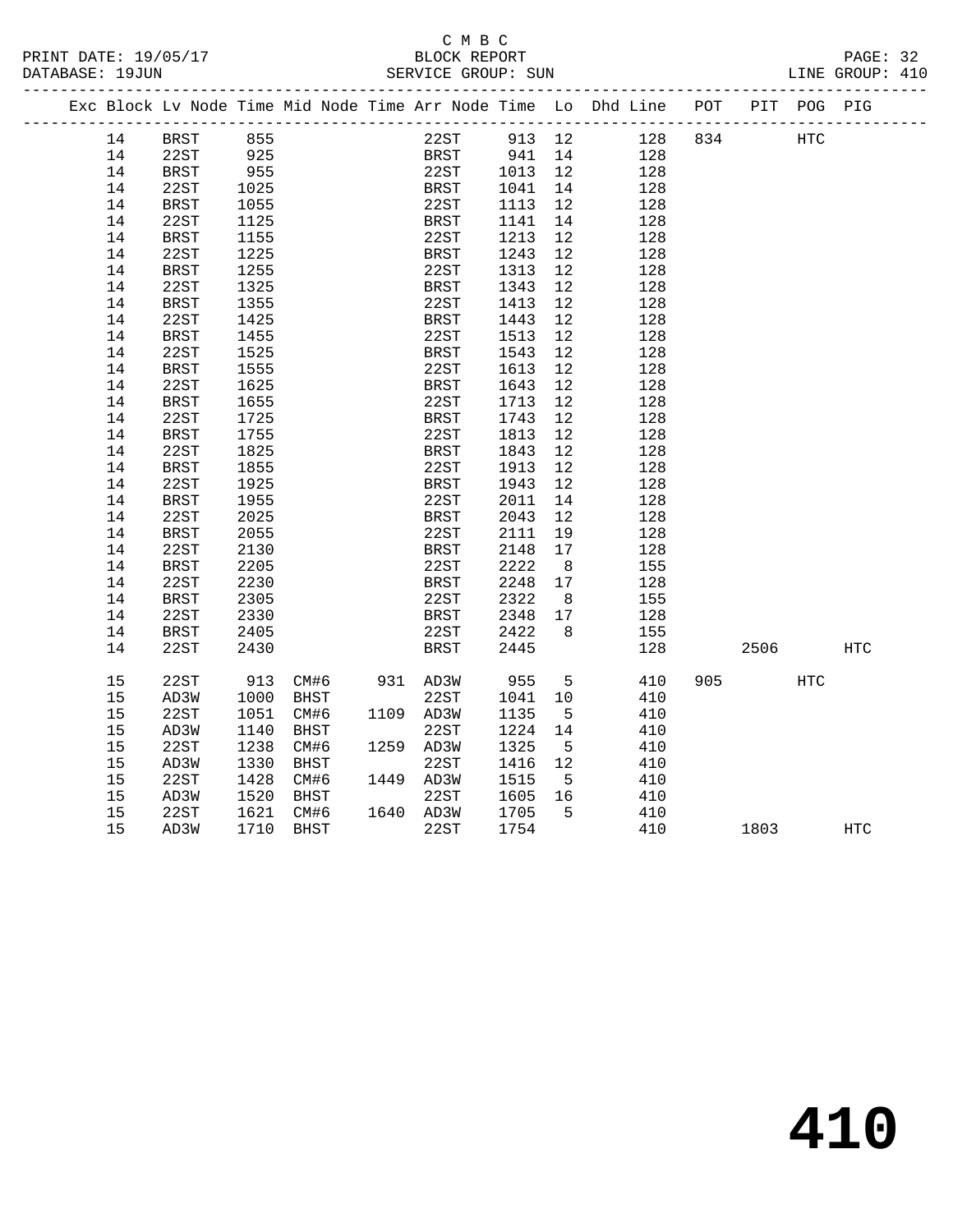## C M B C

| PRINT DATE: 19/05/17<br>DATABASE: 19JUN |      |              |      |             |      | C M B C<br>BLOCK REPORT<br>SERVICE GROUP: SUN |         |                 |                                                                    | PAGE: 33<br>LINE GROUP: 410 |      |            |            |  |
|-----------------------------------------|------|--------------|------|-------------|------|-----------------------------------------------|---------|-----------------|--------------------------------------------------------------------|-----------------------------|------|------------|------------|--|
|                                         |      |              |      |             |      | -------------------------------               |         |                 | Exc Block Lv Node Time Mid Node Time Arr Node Time Lo Dhd Line POT |                             | PIT  |            | POG PIG    |  |
|                                         | 16   | 22ST         | 932  | CM#6        |      |                                               |         |                 | 950 AD3W 1015 5 410                                                | 924                         |      | HTC        |            |  |
|                                         | 16   | AD3W         | 1020 | BHST        |      | 22ST                                          | 1101 10 |                 | 410                                                                |                             |      |            |            |  |
|                                         | 16   | 22ST         | 1111 | CM#6        |      | 1129 AD3W                                     | 1155    | 5               | 410                                                                |                             |      |            |            |  |
|                                         | 16   | AD3W         | 1200 | BHST        |      | 22ST                                          | 1245    | 13              | 410                                                                |                             |      |            |            |  |
|                                         | 16   | 22ST         | 1258 | CM#6        |      | 1319 AD3W                                     | 1345    | 5 <sub>5</sub>  | 410                                                                |                             |      |            |            |  |
|                                         | 16   | AD3W         | 1350 | BHST        |      | 22ST                                          | 1436    | 12              | 410                                                                |                             |      |            |            |  |
|                                         | 16   | 22ST         | 1448 | CM#6        |      | 1509 AD3W                                     | 1535    | 5               | 410                                                                |                             |      |            |            |  |
|                                         | 16   | AD3W         | 1540 | BHST        |      | 22ST                                          | 1625    | 16              | 410                                                                |                             |      |            |            |  |
|                                         | 16   | 22ST         | 1641 | CM#6        |      | 1700 AD3W                                     | 1725    | 5               | 410                                                                |                             |      |            |            |  |
|                                         | 16   | AD3W         | 1730 | BHST        |      | 22ST                                          | 1814    | 10              | 410                                                                |                             |      |            |            |  |
|                                         | 16   | 22ST         | 1824 | CM#6        |      | 1844 AD3W                                     | 1907    | 5               | 410                                                                |                             |      |            |            |  |
|                                         |      | AD3W         |      | BHST        |      | 22ST                                          | 1951    | 15              | 410                                                                |                             |      |            |            |  |
|                                         | 16   |              | 1912 |             |      |                                               | 2045    |                 |                                                                    |                             |      |            |            |  |
|                                         | 16   | 22ST         | 2006 | CM#6        |      | 2024 AD3W                                     |         | 5               | 410                                                                |                             |      |            |            |  |
|                                         | 16   | AD3W         | 2050 | BHST        |      | 22ST                                          | 2128    | 18              | 410                                                                |                             |      |            |            |  |
|                                         | 16   | 22ST         | 2146 | CM#6        |      | 2204 AD3W                                     | 2225    | 5               | 410                                                                |                             |      |            |            |  |
|                                         | 16   | AD3W         | 2230 | BHST        |      | 22ST                                          | 2306    |                 | 410                                                                |                             |      | 2313       | HTC        |  |
|                                         | 17   | 22ST         | 1001 | CM#6        |      | 1019 AD3W                                     | 1045    | $5 -$           | 410                                                                | 953                         |      | HTC        |            |  |
|                                         | 17   | AD3W         | 1050 | BHST        |      | 22ST                                          | 1133    | $7\phantom{.0}$ | 410                                                                |                             |      |            |            |  |
|                                         | 17   | 22ST         | 1140 | CM#6        |      | 1159 AD3W                                     | 1225    | 5               | 410                                                                |                             |      |            |            |  |
|                                         | 17   | AD3W         | 1230 | <b>BHST</b> |      | 22ST                                          | 1316    | 12              | 410                                                                |                             |      |            |            |  |
|                                         | $17$ | 22ST         | 1328 | CM#6        |      |                                               | 1415    | 5 <sub>5</sub>  | 410                                                                |                             |      |            |            |  |
|                                         |      |              |      |             |      | 1349 AD3W                                     |         |                 |                                                                    |                             |      |            |            |  |
|                                         | 17   | AD3W         | 1420 | BHST        |      | 22ST                                          | 1506    | 12              | 410                                                                |                             |      |            |            |  |
|                                         | 17   | 22ST         | 1518 | CM#6        |      | 1539 AD3W                                     | 1605    | 5               | 410                                                                |                             |      |            |            |  |
|                                         | 17   | AD3W         | 1610 | BHST        |      | 22ST                                          | 1654    |                 | 410                                                                |                             |      | 1703       | HTC        |  |
|                                         | 18   | 22ST         | 1021 | CM#6        |      | 1039 AD3W                                     | 1105    | 5               | 410                                                                | 1013                        |      | HTC        |            |  |
|                                         | 18   | AD3W         | 1110 | BHST        |      | 22ST                                          | 1153    | $7\overline{ }$ | 410                                                                |                             |      |            |            |  |
|                                         | 18   | 22ST         | 1200 | CM#6        | 1219 | AD3W                                          | 1245    | 5               | 410                                                                |                             |      |            |            |  |
|                                         | 18   | AD3W         | 1250 | BHST        |      | 22ST                                          | 1336    | 12              | 410                                                                |                             |      |            |            |  |
|                                         | 18   | 22ST         | 1348 | CM#6        |      | 1409 AD3W                                     | 1435    | 5               | 410                                                                |                             |      |            |            |  |
|                                         | 18   | AD3W         | 1440 | BHST        |      | 22ST                                          | 1527    | 11              | 410                                                                |                             |      |            |            |  |
|                                         | 18   | 22ST         | 1538 | CM#6        |      | 1559 AD3W                                     | 1625    | 5               | 410                                                                |                             |      |            |            |  |
|                                         | 18   | AD3W         | 1630 | BHST        |      | 22ST                                          | 1714    | $4\overline{ }$ | 410                                                                |                             |      |            |            |  |
|                                         | 18   | 22ST         | 1718 | CM#6        |      | 1738 AD3W                                     | 1802    | 10              | 410                                                                |                             |      |            |            |  |
|                                         | 18   | AD3W         | 1812 | BHST        |      | 22ST                                          | 1856    | 16              | 410                                                                |                             |      |            |            |  |
|                                         | 18   | 22ST         | 1912 | CM#6        | 1932 | AD3W                                          | 1955    | 5               | 410                                                                |                             |      |            |            |  |
|                                         | 18   | AD3W         | 2000 | <b>BHST</b> |      | 22ST                                          | 2038    | 8               | 410                                                                |                             |      |            |            |  |
|                                         | 18   | 22ST         | 2046 | CM#6        |      | 2104 AD3W                                     | 2125    | 5               | 410                                                                |                             |      |            |            |  |
|                                         | 18   | AD3W         | 2130 | BHST        |      | 22ST                                          | 2206    | 20              | 410                                                                |                             |      |            |            |  |
|                                         | 18   |              | 2226 | CM#6        |      | AD3W                                          | 2305    | 5               | 410                                                                |                             |      |            |            |  |
|                                         |      | 22ST         | 2310 |             | 2244 | 22ST                                          |         |                 |                                                                    |                             |      |            | <b>HTC</b> |  |
|                                         | 18   | AD3W         |      | <b>BHST</b> |      |                                               | 2343    |                 | 410                                                                |                             | 2350 |            |            |  |
|                                         | 19   | 22ST         | 1144 | $QU-S$      | 1150 | <b>CLFO</b>                                   | 1205    | $\mathbf 0$     | 104                                                                | 1136                        |      | <b>HTC</b> |            |  |
|                                         | 19   | ${\tt CLFO}$ | 1205 |             |      | 22ST                                          | 1225    | 18              | 104                                                                |                             |      |            |            |  |
|                                         | 19   | 22ST         | 1243 | $QU-S$      | 1250 | CLFO                                          | 1305    | 0               | 104                                                                |                             |      |            |            |  |
|                                         | 19   | ${\tt CLFO}$ | 1305 |             |      | 22ST                                          | 1326    | 16              | 104                                                                |                             |      |            |            |  |
|                                         | 19   | 22ST         | 1342 | $QU-S$      | 1350 | <b>CLFO</b>                                   | 1406    | $\mathbf 0$     | 104                                                                |                             |      |            |            |  |
|                                         | 19   | CLFO         | 1406 |             |      | 22ST                                          | 1427    | 15              | 104                                                                |                             |      |            |            |  |
|                                         | 19   | 22ST         | 1442 | $QU-S$      | 1449 | <b>CLFO</b>                                   | 1505    | 0               | 104                                                                |                             |      |            |            |  |
|                                         | 19   | ${\tt CLFO}$ | 1505 |             |      | 22ST                                          | 1524    | 18              | 104                                                                |                             |      |            |            |  |
|                                         | 19   | 22ST         | 1542 |             | 1549 | CLFO                                          | 1605    | $\mathbf 0$     | 104                                                                |                             |      |            |            |  |
|                                         |      |              |      | $QU-S$      |      |                                               |         |                 |                                                                    |                             |      |            |            |  |
|                                         | 19   | ${\tt CLFO}$ | 1605 |             |      | 22ST                                          | 1624    | 16              | 104                                                                |                             |      |            |            |  |
|                                         | 19   | 22ST         | 1640 | $QU-S$      | 1648 | CLFO                                          | 1705    | 0               | 104                                                                |                             |      |            |            |  |
|                                         | 19   | ${\tt CLFO}$ | 1705 |             |      | 22ST                                          | 1724    | 21              | 104                                                                |                             |      |            |            |  |
|                                         | 19   | 22ST         | 1745 | $QU-S$      | 1752 | CLFO                                          | 1810    | $\mathbf 0$     | 104                                                                |                             |      |            |            |  |